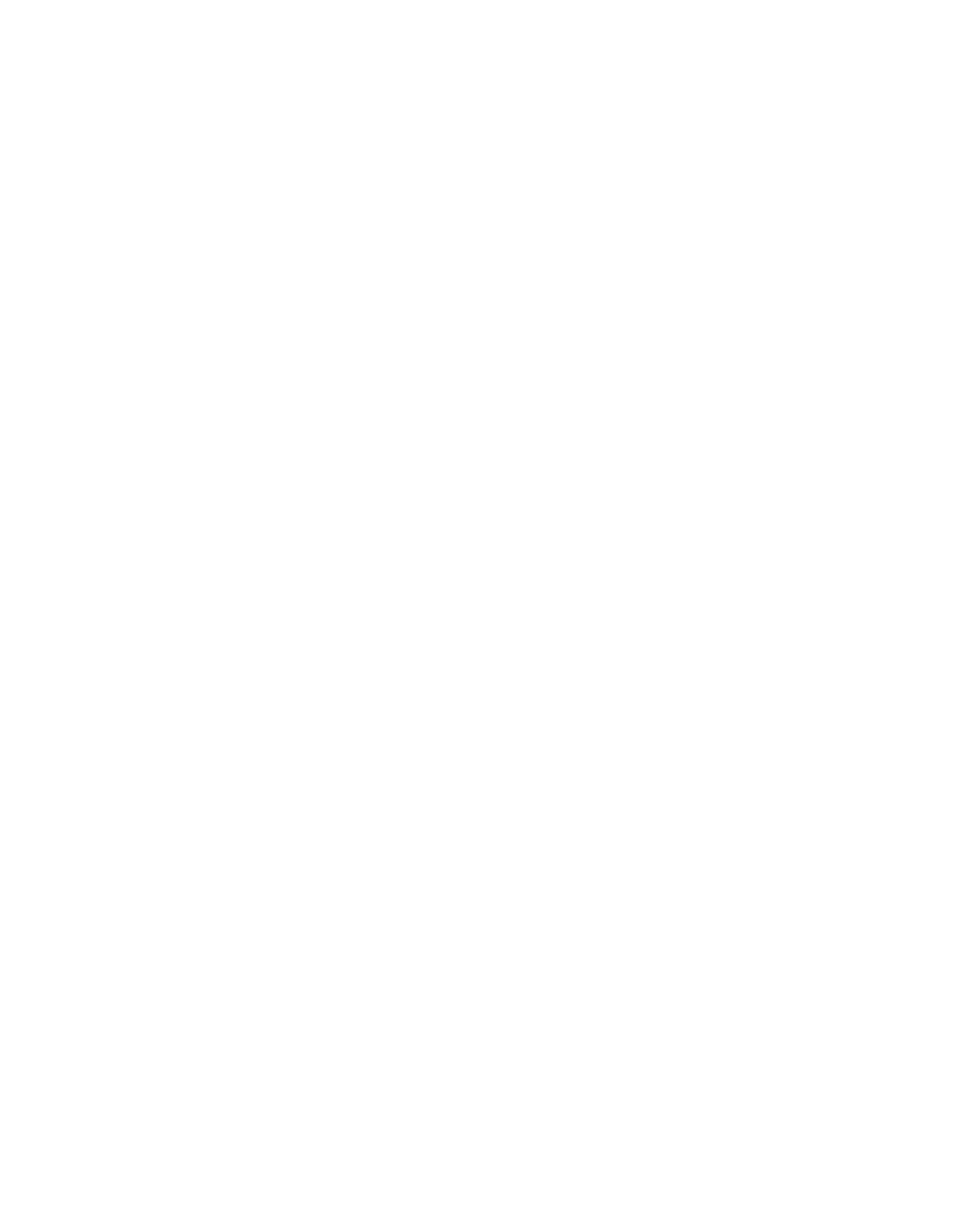

science progress

# **Silos of Small Beer**

### A Case Study of the Efficacy of Federal Innovation Programs in a Key Midwest Regional Economy

Maryann Feldman and Lauren Lanahan September 2010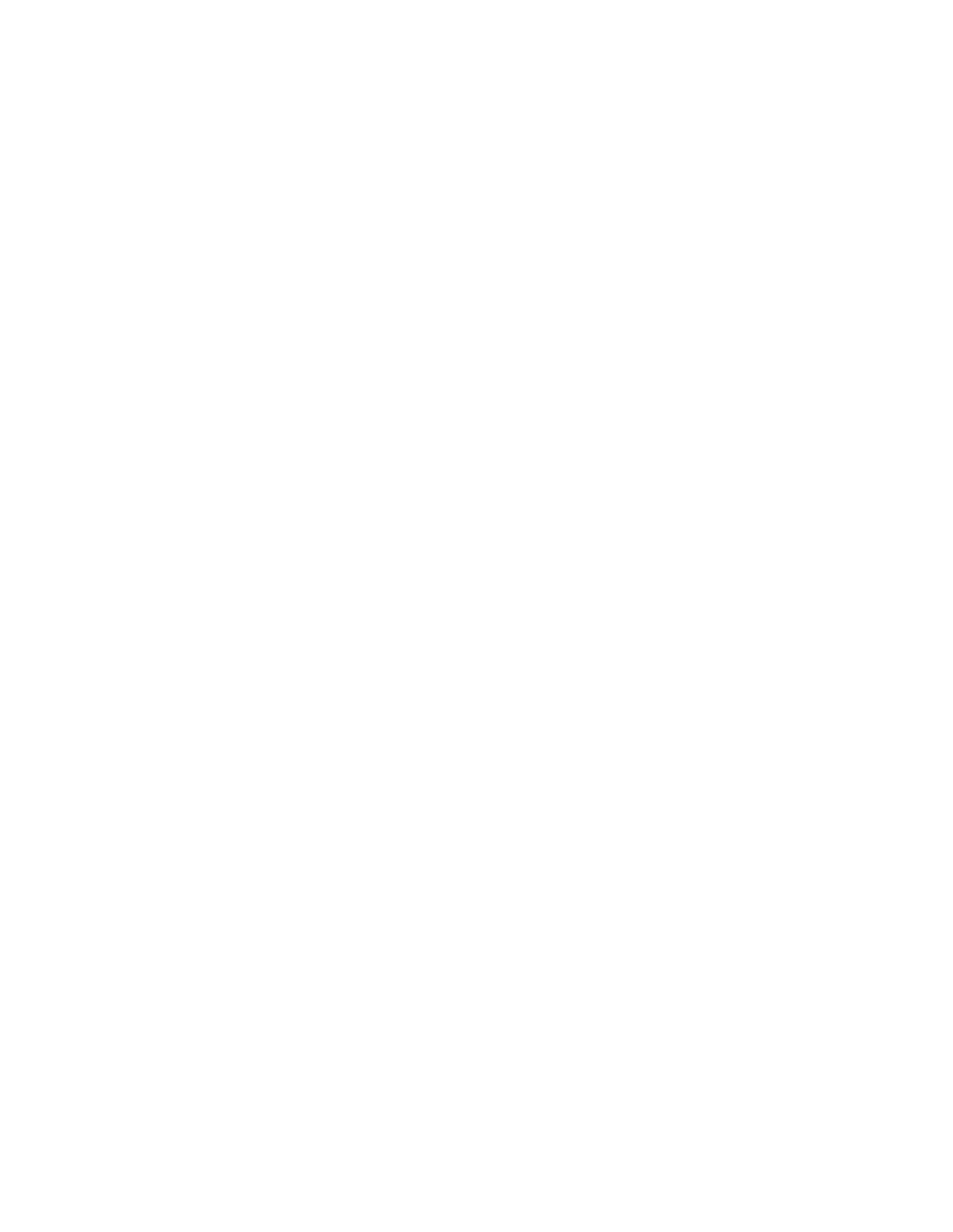- Contents **<sup>1</sup> Introduction and summary**
	- **6 The Silicon Valley of its day**
	- **Still a competitive regional economy despite the setbacks**
	- **The view of the region's businesses**
	- **Outcomes of federal funding for firms in the region**
	- **Outcomes of state and local funding**
	- **How government programs work together**
	- **Challenges facing firms in the region**
	- **Industry cluster coordinator**
	- **Conclusion: Time to support home-brewed innovation**
	- **Appendix One: Methodology**
	- **Appendix Two: Existing federal innovation programs**
	- **Endnotes**
	- **About the authors and acknowledgements**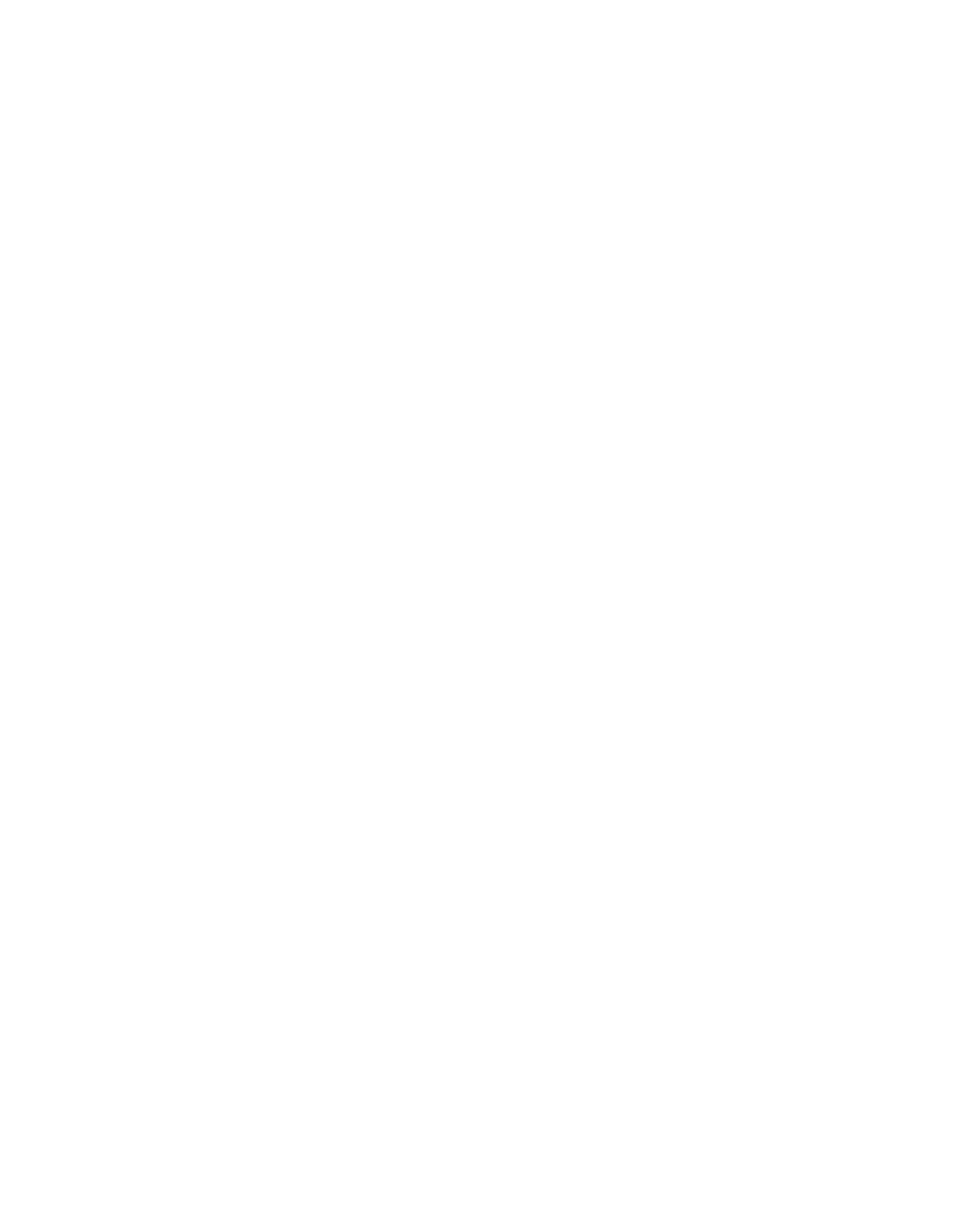### Introduction and summary

Amid today's stumbling economic recovery, policymakers are examining a variety of measures to help businesses compete and grow their workforces. As part of this effort, it is critical that they understand how regional economies across our country stitch themselves together from the bottom up—what makes them tick and what they need to grow and thrive in the 21st century. Alas, federal innovation policies aimed at boosting the competitiveness of our economy through investments in science and technology commercialization are often grounded in 20th-century economic development strategies that overlook the importance of regional economies and no longer match the needs of the 21st-century global economy.

Academics and policymakers alike understand the limitations of our current policies at the macroeconomic level. Federal funding for these commercialization programs, at less than 10 percent of the \$150 billion a year we invest in basic scientific research, is "small beer"—a trivial amount given the challenges our nation faces from our global competitors. And federal programs designed to implement these policies are divided into a chaotic array of "silos"—policy speak for mutually unconnected programs—that make it exceedingly hard for the federal government to act upon any strategy designed to overcome our nation's economic policy limitations.<sup>1</sup>

At the regional level, however, many businesses and universities, state economic development agencies and community colleges, venture capitalists and commercial bankers all depend on current federal innovation policy funds to pay for or complement their own efforts to boost commercialization of game-changing discoveries, incremental manufacturing, and service innovation alike. Despite the clear limitations of existing federal innovation programs, they remain important to our national economic competitiveness. So understanding the efficacy of these federal innovation programs is the first step toward understanding how to improve them or replace them.

That is what we set out to do in this paper in one regional economy of our country-the eastern Midwest region that includes Pittsburgh in western Pennsylvania; and Cleveland, Akron, and Youngstown in northeast Ohio. This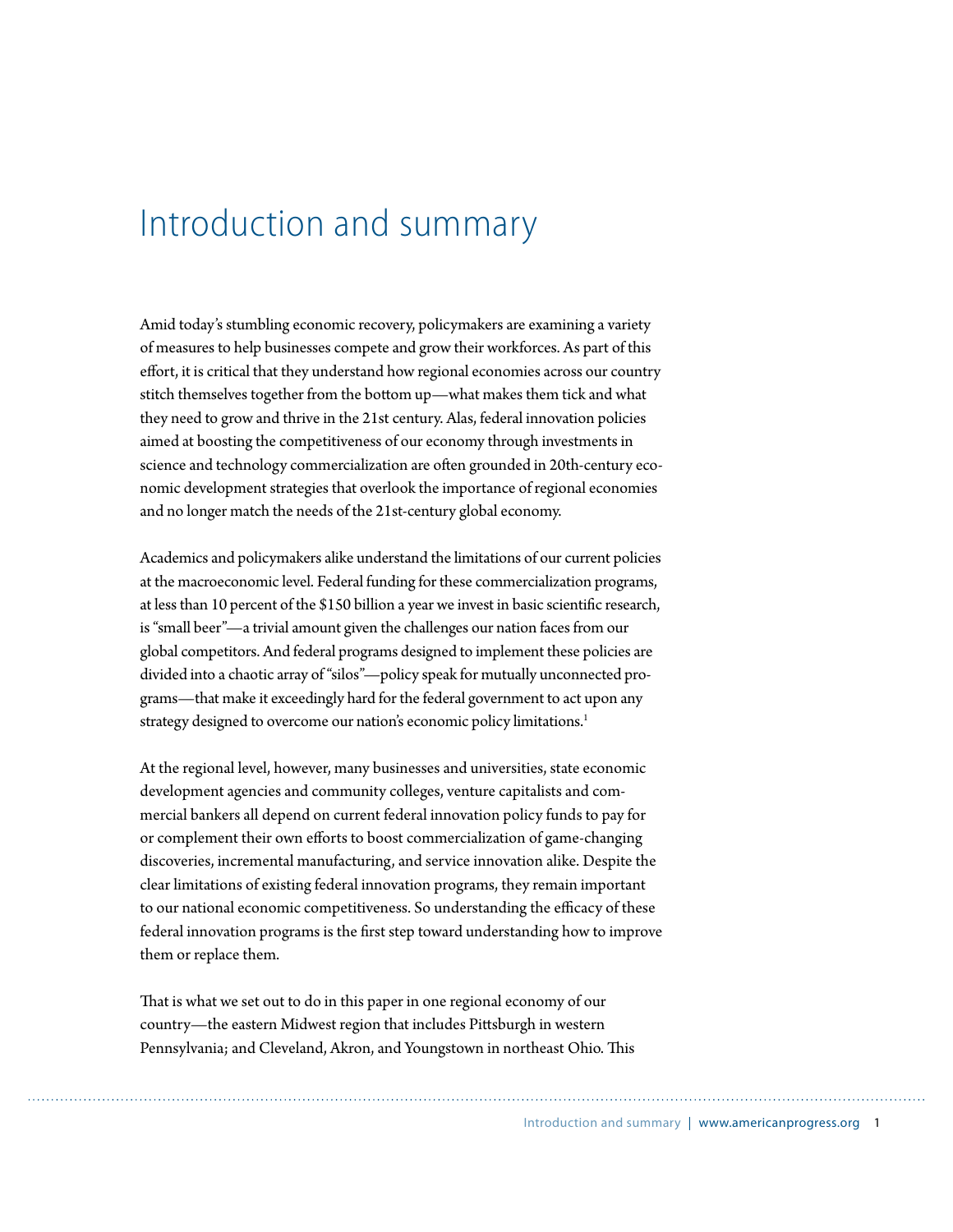

region, anchored by its major cities Pittsburgh and Cleveland, faces distinct challenges and opportunities. Regional economic growth, of course, is everywhere local and interconnected, but how much so depends on the vibrancy of each region's innovative ecosystem. Silicon Valley in California, or the Route 128 corridor around Boston are famous "regional innovation clusters" in which businesses large and small, universities, federal labs, and financiers interact every day in a heady mix of creativity that powers our nation's innovation economy. Places that have tried to copy their unique recipes, however, have not been very successful. And those places that succeeded at creating a high technology regional economy, such as North Carolina's

Research Triangle Park and San Diego's Connect project, found that they needed to pave their own path.<sup>2</sup>

In similar vein, Hollywood has a different mix of players who achieve the same thing in southern California for our entertainment industries. And Nashville serves the same purpose for country music. The upshot: Every successful regional innovation cluster defines itself idiosyncratically and specifically to its own context, depending on its own defining economic activity-be it entertainment, biotechnology, information technology, or advanced manufacturing.

But older industrial areas such as Pittsburgh, Cleveland, Akron, and Youngstown are places with substantial infrastructure and a proud industrial heritage that are struggling to redefine themselves in the global economy. The large corporations headquartered there that served as the backbone of the region's 20th-century industrial economy are neither as numerous as they were 50 years ago nor as central to the region's core economic competitiveness. In many different ways these companies have squandered their competitive advantages or watched as the forces of globalization overwhelmed those advantages.<sup>3</sup>

This leaves entrepreneurship (defined as new firm formation and scale-up) and innovation (defined as the creation of value in an economy no matter the size of the company or the source of the idea) as the most viable strategies for the economic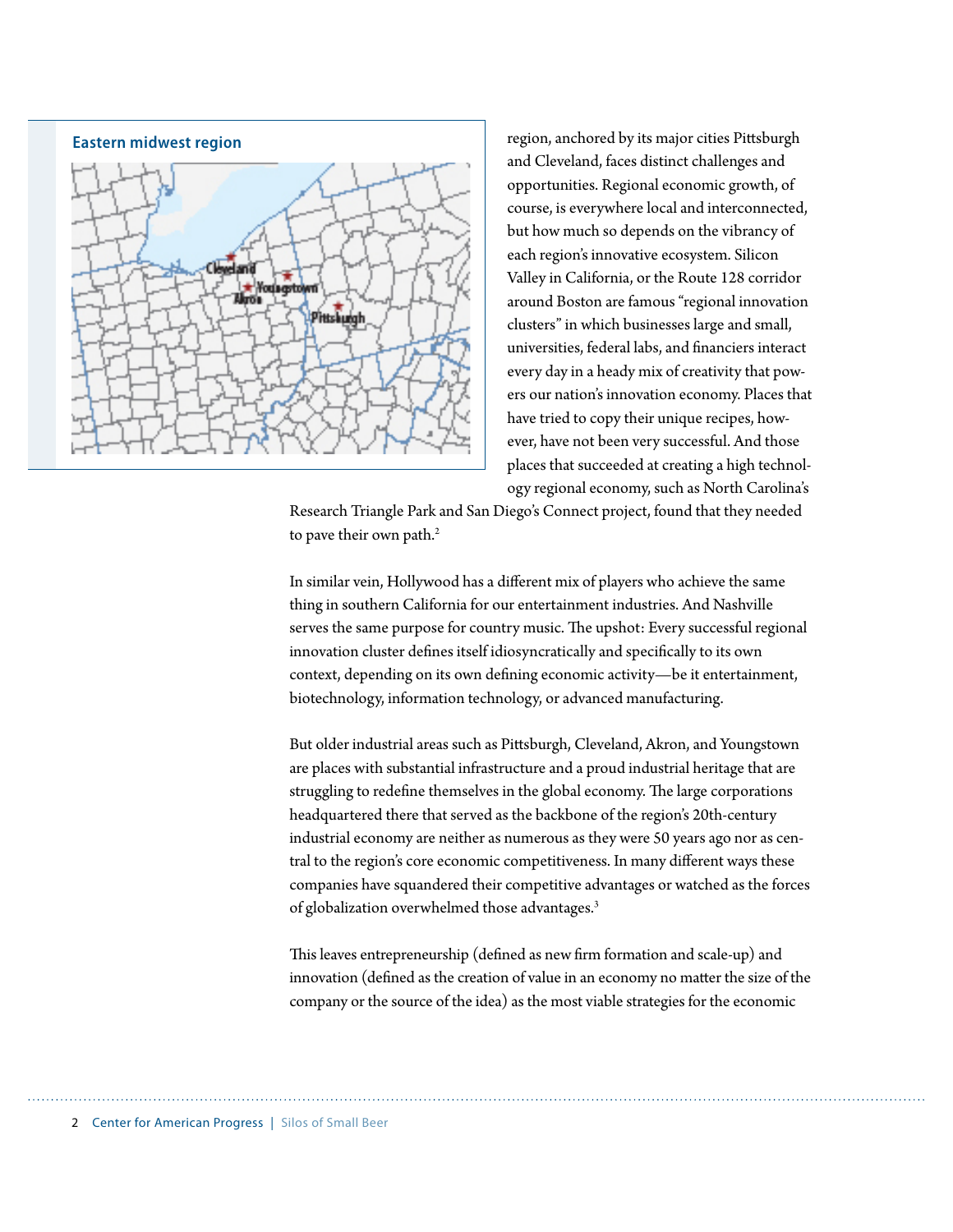future of the region. Our study sought out these new players in this region's innovation ecosystem to ask them not only about the efficacy of federal innovation programs but also about how they interact with each other—how much they felt they worked and lived in an emerging regional innovation cluster. Along the way, we also asked these players about the region in search of the strengths and weaknesses of this once-thriving, metal-bending region of our country in the 21st century.

Our survey of these firms and players on these subjects is the first one ever conducted. And our one-on-one interviews with dozens of key players in this new ecosystem only buttressed what we learned from our survey. We found in the eastern Midwest of our country an ecosystem of innovation and entrepreneurship that is emerging and vibrant, but also fragile, requiring the sustained efforts of local, state, and federal agencies working together to help firms survive and thrive. Problem is, we also found that local innovation programs that connect well with entrepreneurs are limited in scale, and the handoff with federal programs can be problematic at best because these programs are also limited as well as disconnected from each other.

Within this one region, we find examples of companies that have worked well with the limited resources available to them. But many others still have a ways to go. We also find universities and state economic development agencies that thoroughly understand the role they need to play in developing a thriving regional innovation cluster. But we also learn about the limitations these institutions face.

In the pages that follow, we will detail the results of our survey then present our overarching analysis of this seminal and difficult data-gathering effort accompanied by our on-the-ground interviews. The information we gleaned is admittedly difficult to assemble into succinct categories. The complexity of the region's rolling transformation from industrial heartland to a new innovation-driven ecosystem for the 21st century is very hard to capture in clean "snapshots." Briefly, however, we discovered that:

- r Financing is lacking both for young innovative companies and for established medium-sized companies as they try to carry promising new or incremental technologies to market.
- Accessing federal innovation funds is exceedingly time consuming, often selfdefeating, and in the end usually too small to be of enduring use.

Local innovation programs that connect well with entrepreneurs are limited in scale, and the handoff with federal programs can be problematic at best because these programs are also limited as well as disconnected from each other.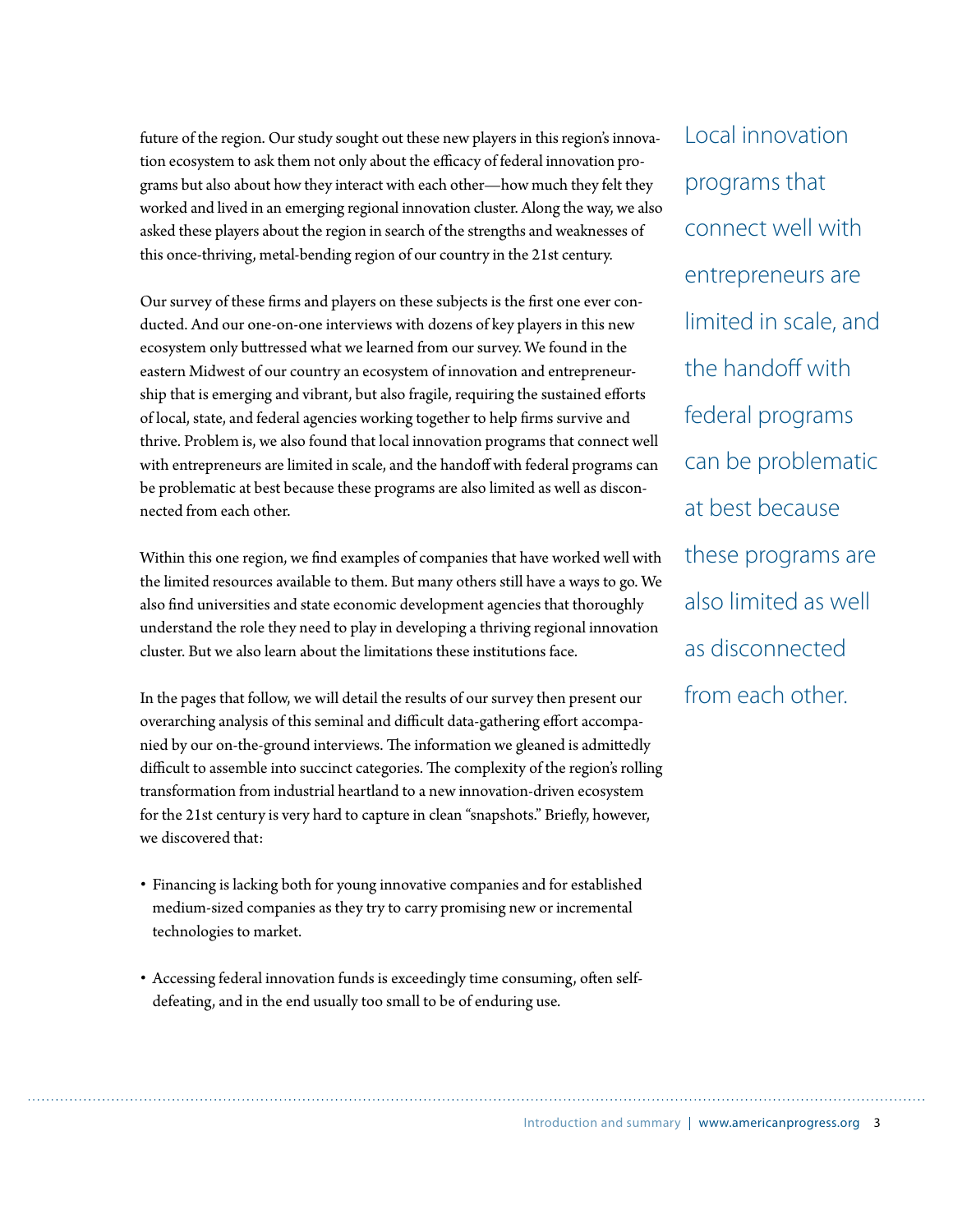- r State and local innovation funds are pursued to a greater degree than federal programs but are too small for the needs of the region's firms.
- Federal, state, and local funding programs nonetheless can be useful in attracting private financing even though these programs are not well-coordinated.

These findings are troubling for a variety of reasons. Many entrepreneurial business ventures depend on these government programs as they discover, develop, and begin to move innovation toward the market. Without critical public support, these entrepreneurs may not be able to survive. For a long time, economic development policymakers have recognized that the infamous "valleys of death," where good ideas lack the financing to become companies that hire well-paid workers, seriously threaten the creation of new firms and the expansion of existing firms. This debilitating financing gap is compounded by current economic conditions and a banking crisis. The result: The entire spectrum of small- and medium-sized firms and even larger firms in the region face a crisis in securing expansion and working capital.

But our survey turned up some promising news, too. Specifically:

- r Finding management, engineering talent, and well-trained workers in the region is not a significant challenge for companies.
- Startup companies and established small- and medium-sized firms are building on the region's historical strength in industrial activity to create new products and services in emerging industry clusters within the region.
- These companies recognize they operate in clusters and would welcome a regional innovation cluster coordinator who could bring together private sector companies; nonprofit organizations such as universities; and federal, state, and local government officials to better align economic policy with the needs of companies in the region.

These core findings underscore the need for the federal government to overhaul its innovation policies and to work more closely with state and local leaders in the public and private sectors to sort out what works and what does not. Our study also points to the need to completely rethink how we go about encouraging regional economic development in the 21st century.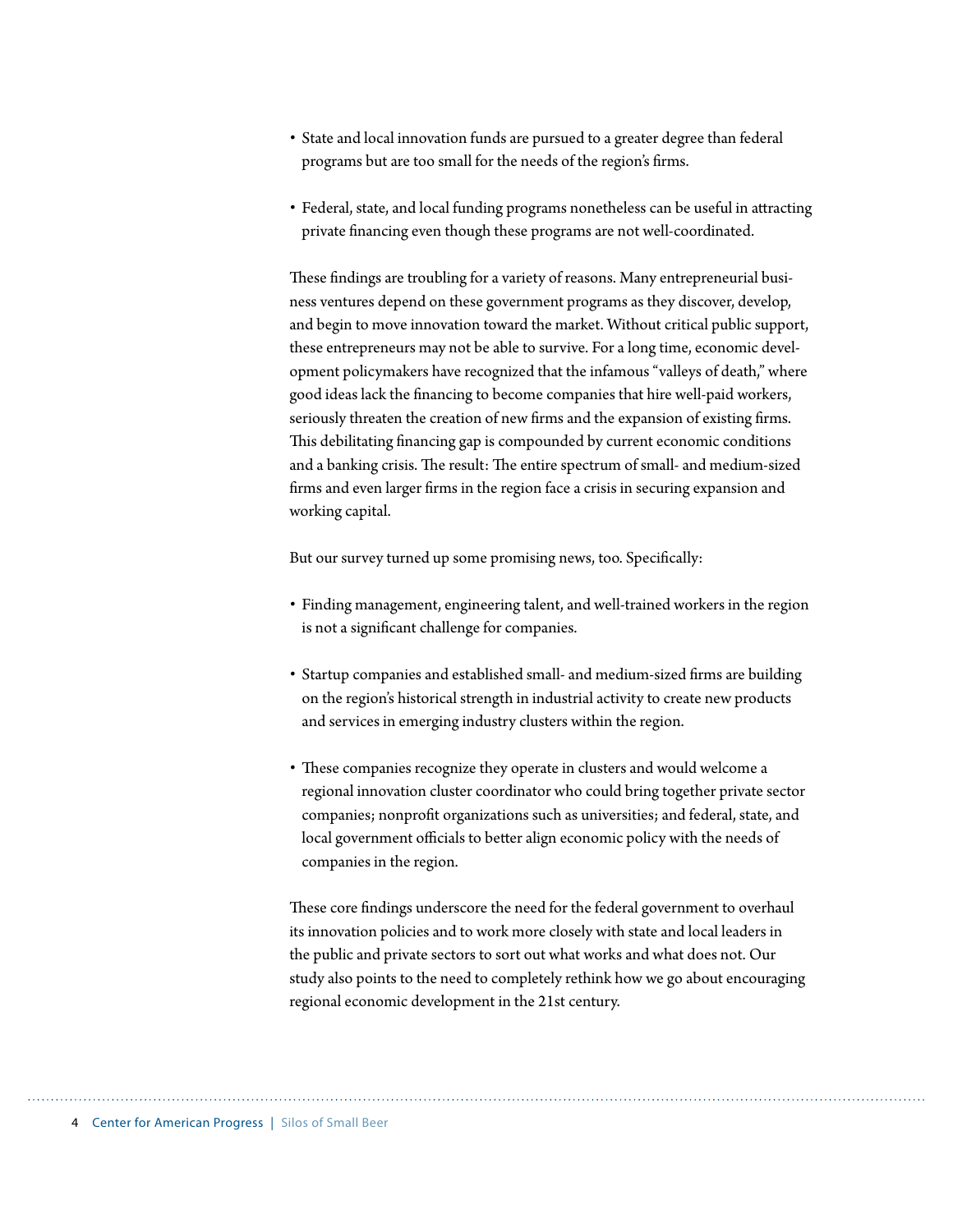Proposing specific policy proposals based on one survey of one regional economy would not be wise, but there is enough academic research and policymaking experience about innovation to support a set of policy principles that are buttressed significantly by the research we have just completed.<sup>4</sup> We will detail these, too, in the pages that follow, but briefly we believe that:

- Bottom-up, locally organized innovation programs that stitch together federal, state, and local economic development programs would serve our national economy best in the 21st century. This should be financed through public-private partnerships that include all the players in a given regional innovation cluster.
- The federal government has a major facilitating role to play in this process one that includes significant increases in financing without monopolizing decision making.
- Each locally organized cluster will be different and thus will need region-specific support from federal, state, and local governments.

We believe our survey and our analysis demonstrates the need for the Obama administration and especially Congress to embrace these principles as they go about reforming our economic development programs to meet the needs of the 21st-century innovation economy. Pittsburgh, Cleveland, Akron, Youngstown, and their surrounding communities are changing rapidly because of globalization and in reaction to globalization. Our policymakers in Washington, in statehouses, and in municipal town halls need to give them the tools they need to succeed.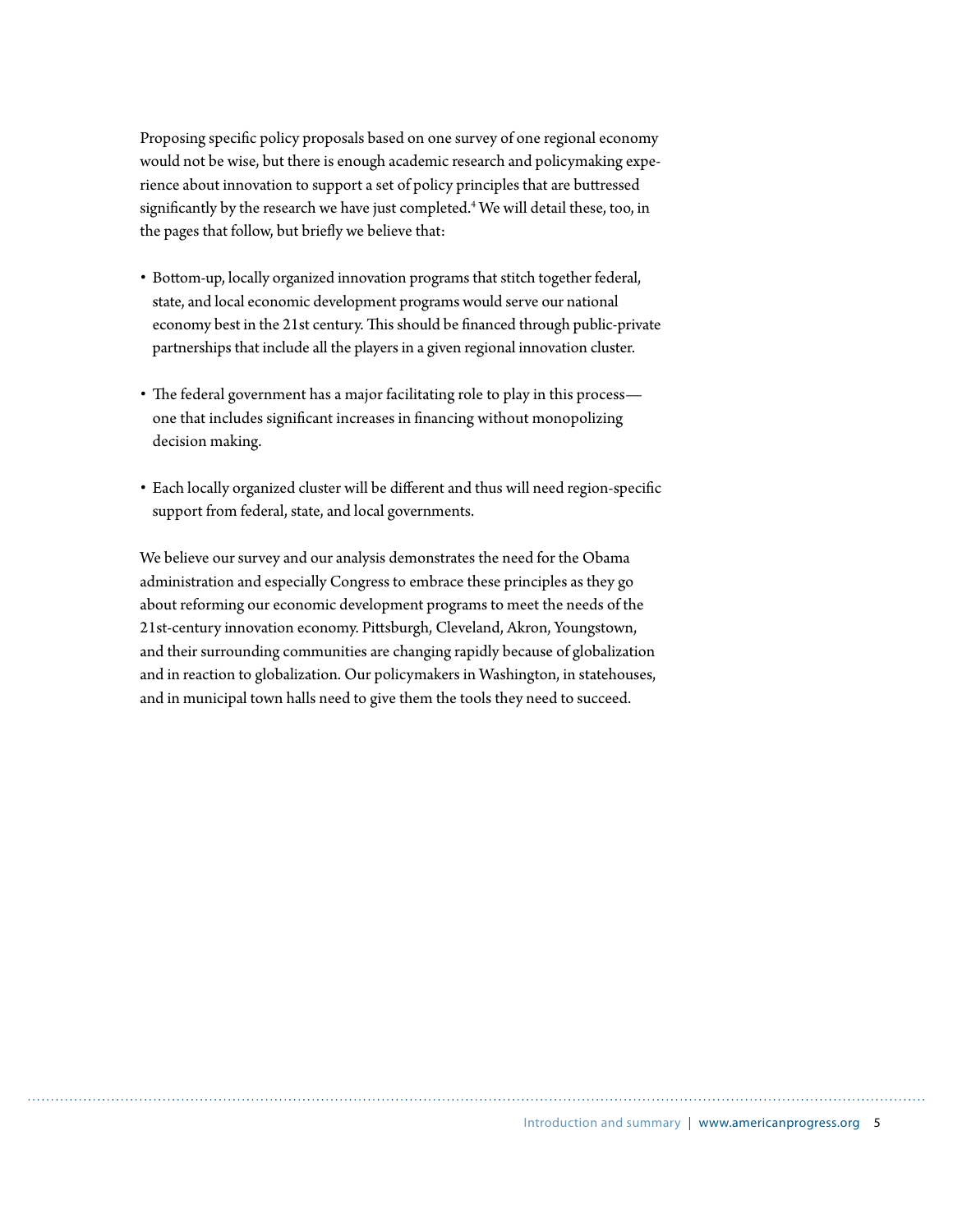### The Silicon Valley of its day

Beginning in the 1870s and continuing for about 90 years, the Pittsburgh-Cleveland-Akron-Youngstown region was arguably the Silicon Valley of its day the best place for ambitious young people to realize their dreams. The biographic accounts of the lives of business leaders such as John D. Rockefeller, Andrew Carnegie, H.J. Heinz, Benjamin Franklin Goodrich, George Westinghouse, and Charles Diebold, as well as social innovators such as George Washington Crile, founder of the Cleveland Clinic, and Frederick C. Goff, founder of The Cleveland Foundation, all highlight the ways these critical actors enriched the region and built it into an economic hub.<sup>5</sup>

The fortunes of regions, of course, are tied to the fortunes of their firms and industries. The success and specialization of 19th-century achievements are still visible and still define many of the expectations, capabilities, and obstacles in this region. Writing in 1936, economic geographer Richard Hartshorne noted that the Pittsburgh-Cleveland region—geographically situated in western Pennsylvania and northeastern Ohio—was one of the most important regional economies in the United States.<sup>6</sup>

Pittsburgh and Youngstown historically specialized in steel. The famous economist Benjamin Chinitz noted in a 1961 article in the American Economics Review that Pittsburgh was much more specialized than any other city in the United States with the exception of Detroit.7 While one single company, the Youngstown Iron Sheet and Tube Company, dominated Youngstown, industrialists such as Andrew Carnegie, Henry Clay Frick, Andrew W. Mellon, and Charles M. Schwab made their fortunes in Pittsburgh. Gulf Oil, Westinghouse Electric, Alcoa, National Steel, Jones & Laughlin Steel, and PPG Industries all were Pittsburgh entrepreneurial ventures that became Fortune 500 companies during the latter half of the 20th century.<sup>8</sup>

Indeed, this region dominated world steel production until a lack of investment and a failure to innovate in steel products and processes amid increased global competition led to massive plant closings and layoffs. The steel industry that sustained the small- and medium-sized communities that line the river valleys in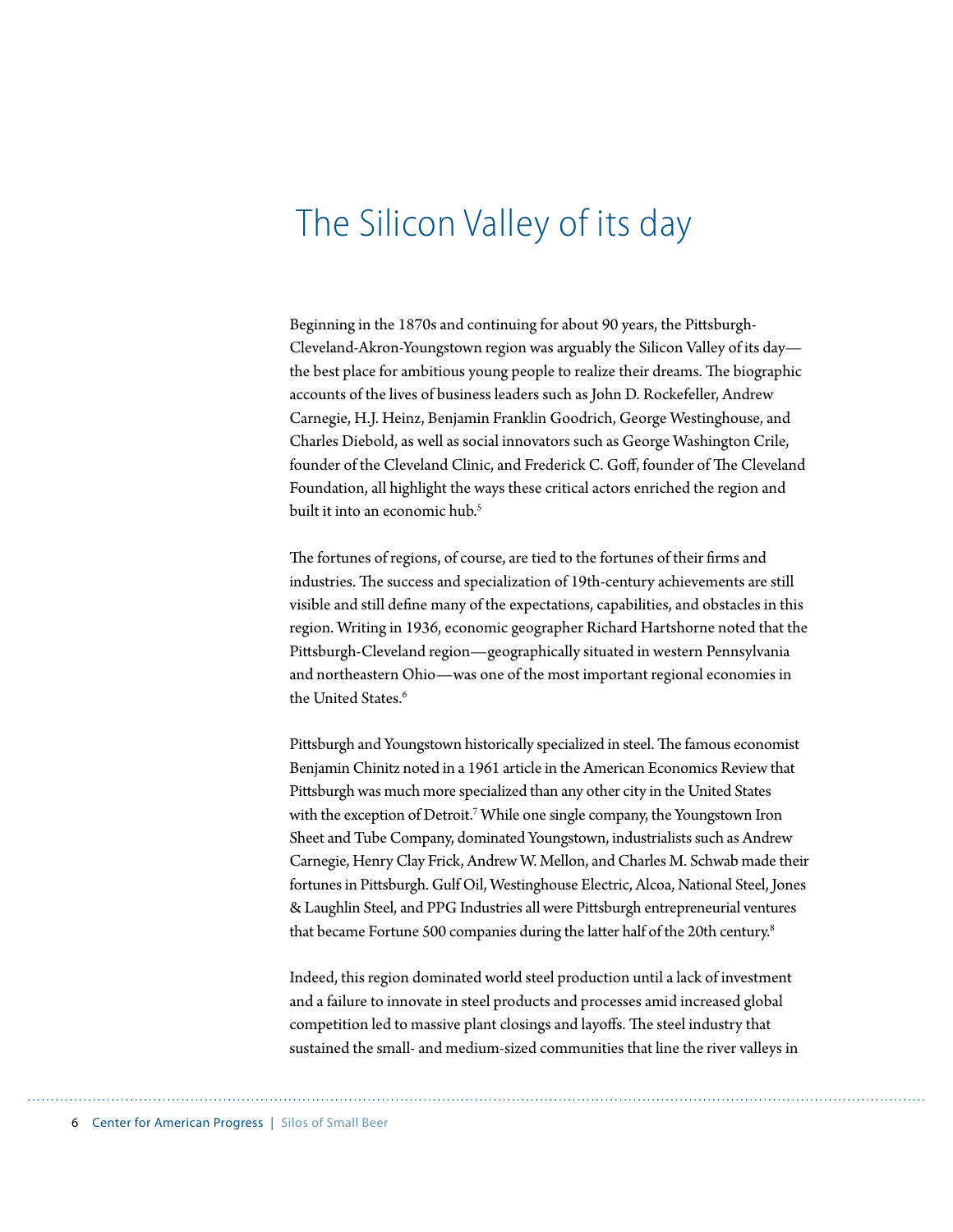the region for decades suddenly gave way to these outside competitive pressures. With the sudden demise of the steel industry, these communities experienced an immediate and painful adjustment and have since been working steadily to build more innovative and entrepreneurial economies—ones that build on the stillformidable innovative infrastructure of the region, especially its universities.

Cleveland historically had the more diversified economy and traditionally was the most successful and largest city in the region. The city primarily built component parts, providing the essential industrial pieces to other mostly producer products. Companies such as Parker Hannifin, Standard Products, Cleveland-Cliffs, the Eaton Corporation, Yale & Towne, TRW, White Motor, and Sherwin-Williams exemplify the entrepreneurial efforts that built Cleveland.<sup>9</sup>

This proud historical legacy is a blessing and a curse. It is a curse because the industrial decline of Cleveland has been more gradual, punctuated by many efforts to restructure alongside a common belief that corners were being turned—only to face another setback amid the steady decline of employment in industrial manufacturing across the Midwest. But it is a blessing because many parts and components are still manufactured in the city, along with the important service components that accompany their distribution. These industries remain highly competitive in the global economy, sustaining the region for export markets and defining a source of expertise and strength.

Akron is synonymous with tires. Four local companies—Goodyear, Firestone, BFGoodrich, and General Tire and Rubber—were the world's largest tire producers and controlled 100 percent of the domestic market until 1970. Akron became the tire capital because of a historical accident—Benjamin Franklin Goodrich was there as an innovative producer of bicycle tires. As the market evolved to automobile tires, B.F. Goodrich adapted, built on its strengths, and became a pioneer in the rubber industry. Over time, due to Goodrich's success, Akron became the place to be for tire manufacturing and research. Other tire firms started in Akron and related firms filled in the industrial landscape, with an agglomeration of successful companies developing in Akron to create the supporting conditions that we associate with clusters. Akron's ability to respond to changing markets and economic conditions are evident today, too, in the city's advanced materials industries that have adapted by building on Akron's expertise.<sup>10</sup>

Tom Kelley, the Silicon Valley guru on innovation, grew up in Akron and built his work on the lessons he observed there. "My dad worked for Goodyear," Kelley said in a recent newspaper interview. "Every tire for the U.S. passenger car was made

This proud historical legacy is a blessing and a curse.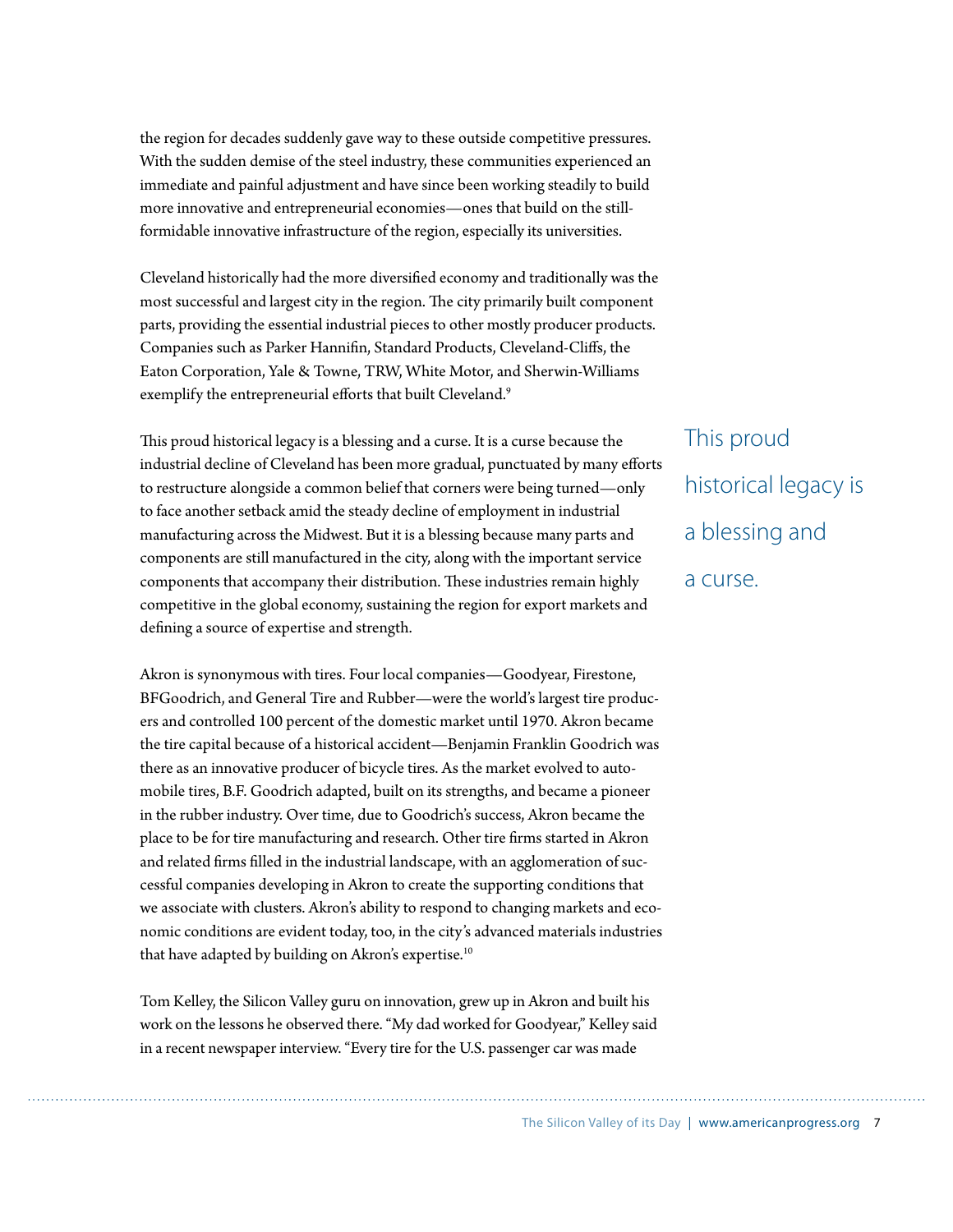within a 10-mile radius of our house. Because they had the market locked up, these firms could coast for decades. They didn't have to innovate. Others came along and did, and Akron lost the market," he recalls. "If you don't innovate, you die."<sup>11</sup>

What happened? Radial tires made by Michelin. Kelley says that the response in Akron was, "Who's going to buy tires from French people?" Now we know that radials upended the traditional tire industry and today Michelin is the world's biggest tire maker. Tire manufacturers in Akron failed to respond to increased competition—from France, no less, where manufacturing wages are generally higher and unions are decidedly dominant. The demise of the tire industry resulted from a failure to respond to changing market conditions. Akron companies failed to innovate and lost market share to a French company that understood that consumers would pay more for superior performance. Rather than compete on the basis of cost-a clear race to the bottom-competition, under this circumstance, was refined by superior performance.

Today, no tires are manufactured in Akron. In response to this loss, the city refocused and expanded their materials industry to advanced polymers, which not surprisingly included the general class for the materials of synthetic rubber, fibers, and engineered plastics.<sup>12</sup> Although once crowned the "tire capital of the world," this city was able to successfully restructure and specialize in polymers advanced materials that directly build upon the city's expertise.

The rich industrial heritage of these four cities defines the parameters of this region's economic development possibilities in the 21st century—not just in the ways most commonly associated with this part of the American Rust Belt, which include industrial decline, falling wages, and diminished employment opportunities. As we will demonstrate briefly in the next section of the paper, historic business and economic connections, a shared industrial experience, robust innovation, and energetic efforts at the state and local levels to build upon these assets are all resulting in a more vibrant, 21st-century regional economic cluster.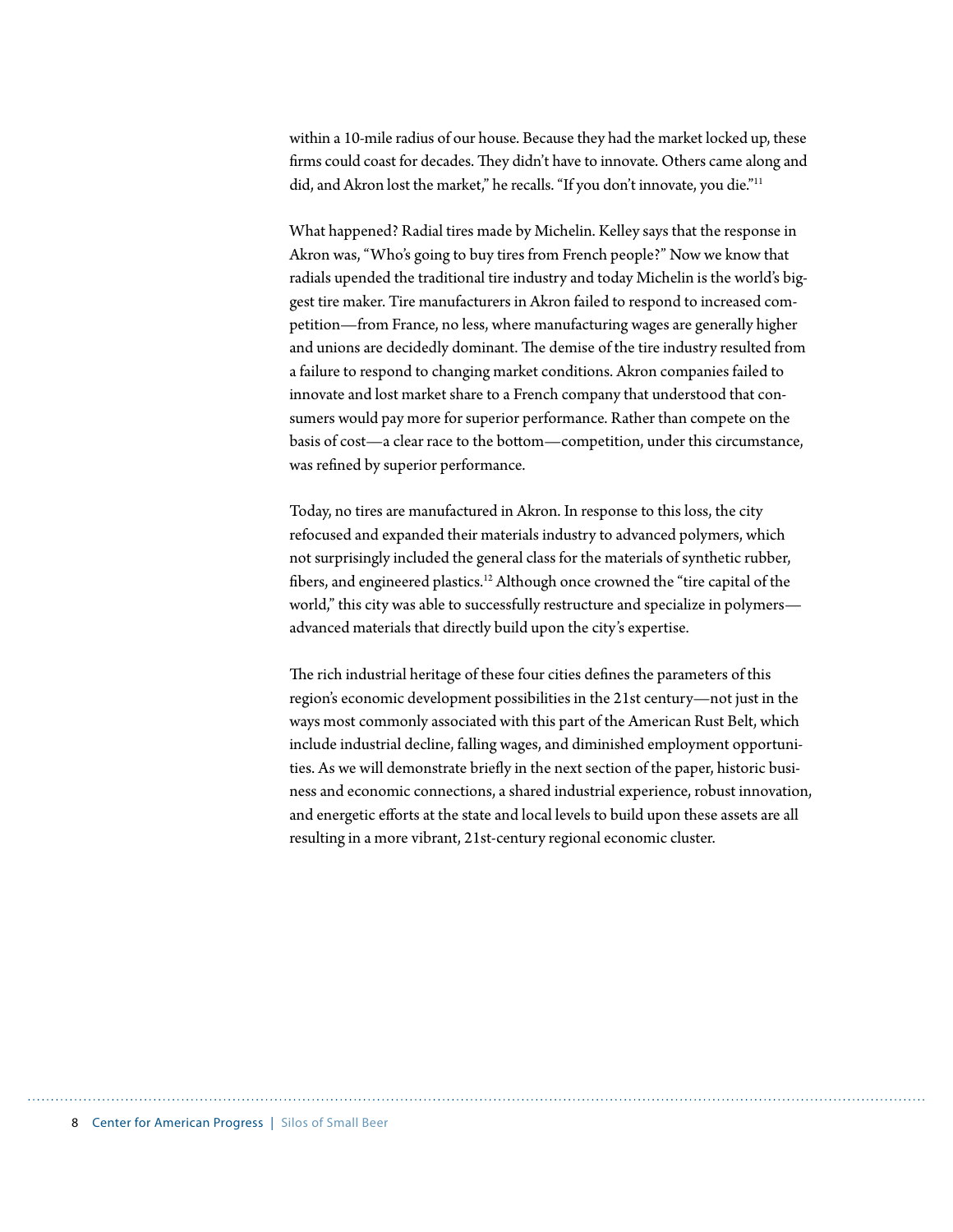### Still a competitive regional economy despite the setbacks

The question of how to define a successful regional economy is one of the most important and controversial issues in economic development today. Economists mostly agree on the definition—an integrated economic and social spatial unit that is geographically contiguous and has enough similar characteristics to benefit from similar strategies, internal collaboration, and a coherent set of policies—but they rarely agree when the specifics of a region are matched with the definition.<sup>13</sup> Alternatively described by regional insiders as "Pittsland" or "Cleveburg," there are at least three reasons why our study area remains a regional economy.

In addition to the rich, industrial history where the metropolitan areas of Cleveland, Pittsburgh, Akron, and Youngstown served to complement one another in the manufacturing of the key industrial products, parts, and components of the 20th century, a degree of similarity unites them and makes them more alike to each other than to the other cities in their respective states. Thus, the region's businesses continue to self-organize due to the need to achieve critical mass in innovation, and as a result the outside world recognizes these efforts and continues to view this as the same region. To these specific attributes we now turn.

#### Regional similarity

Even though the region covers three states—including northern West Virginia around the city of Wheeling—and more than 250 cities and incorporated municipalities, the places in this region have more in common with each other than they do with other parts of their respective states. The late Supreme Court Justice Brandeis first coined the term "laboratories of democracy" in the early 1930s to capture the experimentation and adaptation to local conditions that were occurring in states, but even though states are very active and certainly learn from one another, it is increasingly clear that in many cases state boundaries seem artificial.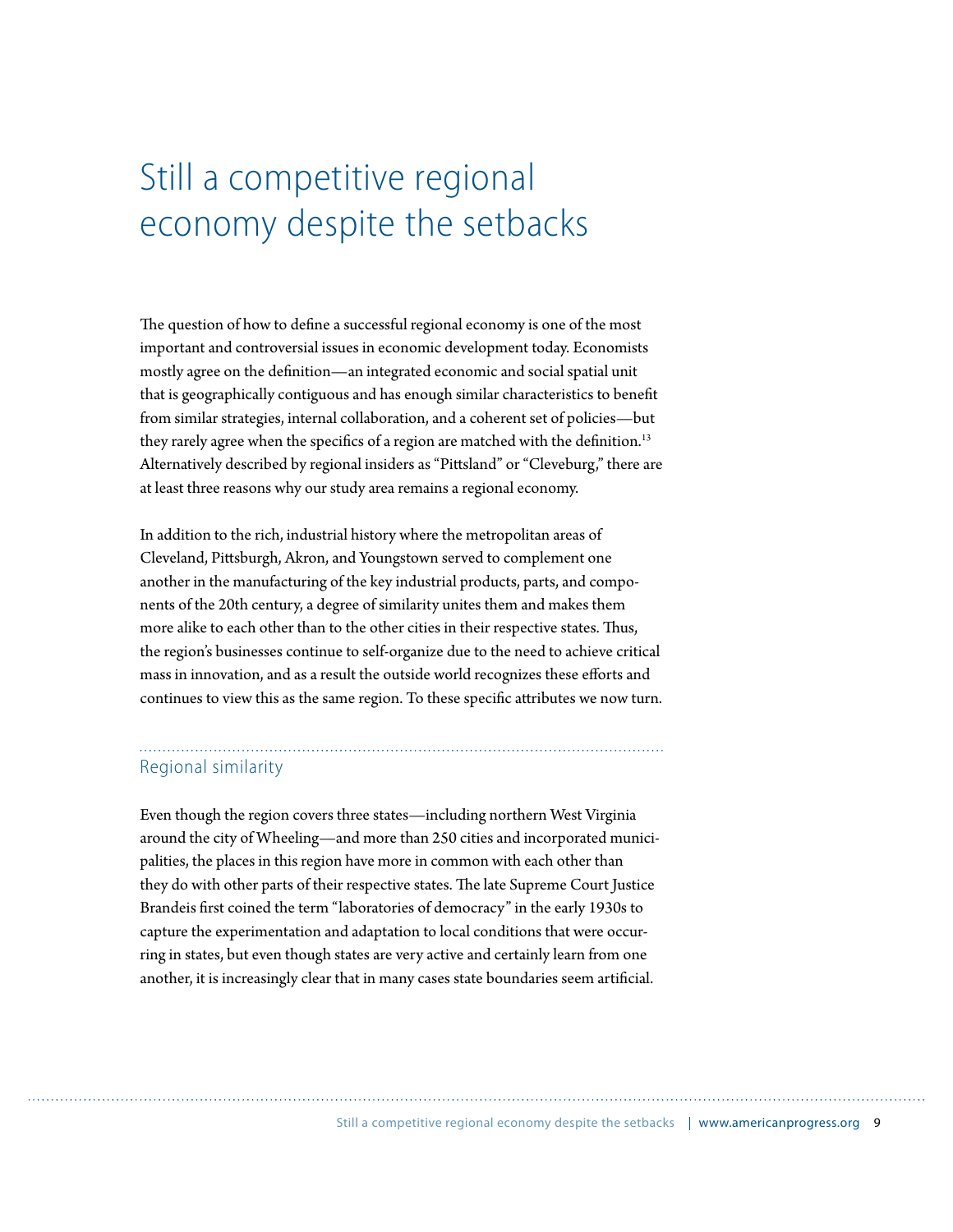The reasons are varied depending on the regional economy in question, but broad suburbanization creates a seamless pattern of activity that tends to weave together the local businesses and communities centered in and around the region's metropolitan areas. When these businesses themselves boast historic relations with one another, the links are even further solidified.<sup>14</sup> These common similarities create a sense of shared experience.

In Silicon Valley, for example, high-tech manufacturers in and around San Jose are near to venture capitalists along Sand Hill Road in Menlo Park and close to Stanford University. The many software engineers working up and down the San Francisco peninsula create the critical mass necessary for sustained economic growth.<sup>15</sup> The region comprised of the nation's capital, northern Virginia, and the suburbs of Maryland stretching up to and around Baltimore is another multijurisdiction economic engine that drew upon expertise in research and development to create a regional entrepreneurial economy engaged in telecommunications, information technology, and biotechnology.

Similar links unite northeast Ohio and western Pennsylvania. Cleveland certainly has more in common with Pittsburgh than it does with the faster-growing areas of Columbus and Cincinnati, where retail and professional services dominate the industry. Pittsburgh has little in common with Philadelphia and the vast region that lies in between, but is well-connected to Wheeling, West Virginia; and the communities between Cleveland, Akron, and Youngstown.

In every one of our interviews with business executives, university administrators, and economic development experts in the region, the idea of a common region was acknowledged and accepted. We heard several times that when venture capitalists come from Silicon Valley they visit other companies in the next state, noting similarities in technology and target market. To someone from either coast, the drive between Pittsburgh and Cleveland is straightforward and stress free. All combined, the region has sufficient deal flow to attract late-stage venture capital from the coasts.

Given that economic advantage often correlates to a region's distinctiveness, this region is now forced to work harder, to be more productive, and to define its edge in advanced manufacturing and other products and services. Lower cost labor, lax environmental standards, and favorable tax treatment are reasons why American manufacturing has moved a lot of production and jobs offshore. While manufacturing jobs have declined, manufacturing's share of U.S. gross domestic product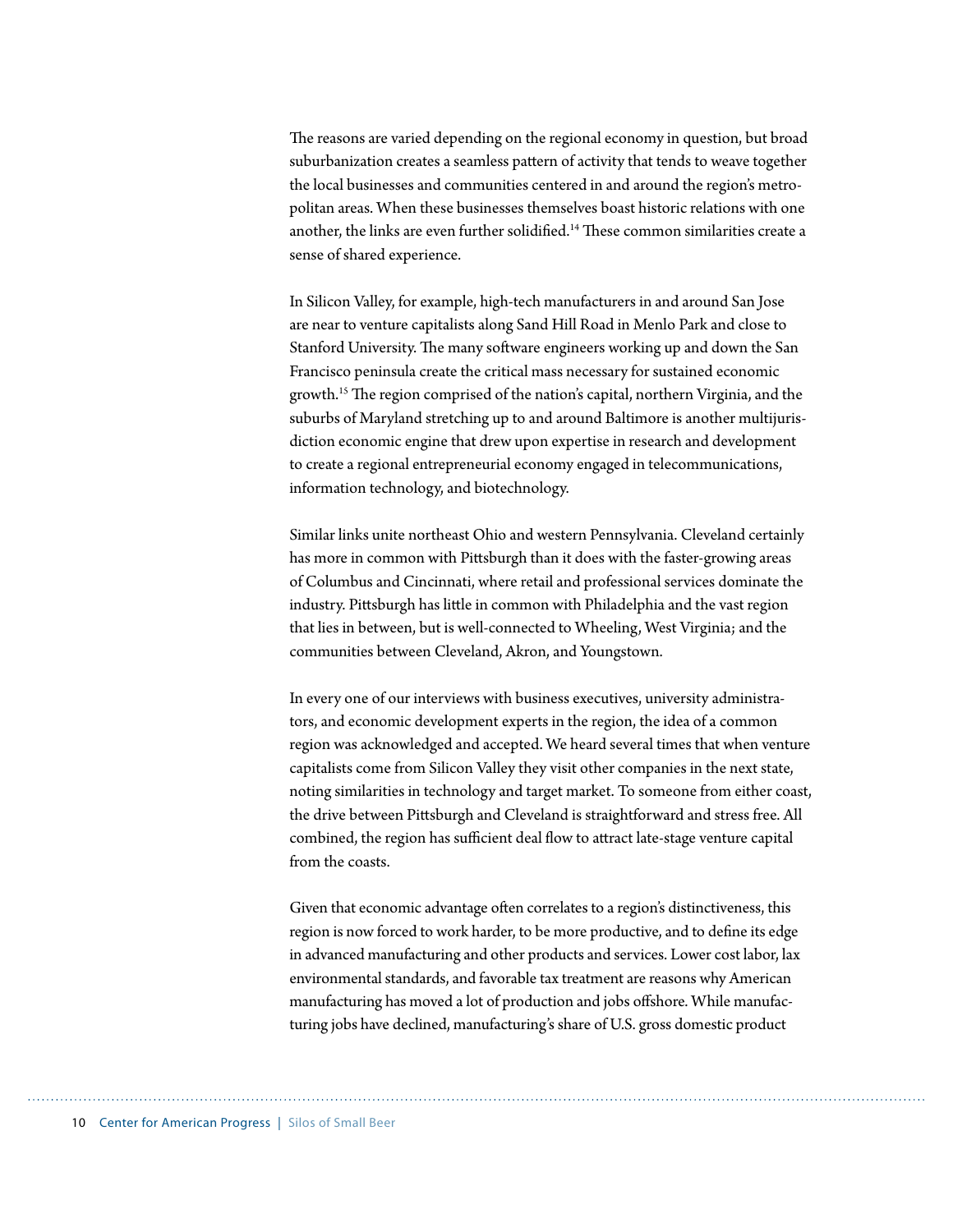has been constant at about 13 percent since 1980. The reason is U.S. manufacturers have achieved productivity gains and have moved to higher-value specialized products and services, despite an actual decrease in the number of employees in the manufacturing sector. This is exactly what has happened in northeast Ohio and western Pennsylvania.16

The manufacturing that remains in the Pittsburgh-Cleveland-Akron-Youngstown region is highly innovative and linked to R&D capabilities. Innovation in this economic arena is typically not the type of high-risk, high-reward disruptive innovation that has captured our national imagination. Manufacturing innovation is gradual and incremental: Think Akron. When Goodrich switched from bicycle tires to automobile tires and later to airplane tires, adapting to new markets required innovating with pneumatic tires and tubeless tires that provide a more comfortable ride and greater safety. Historically this search for innovation led to the creation of entire new categories of materials. When Waldo Semon, a Goodrich scientist, invented polyvinyl chloride in 1926, the result was a multibillion-dollar business in vinyl and synthetic rubber.

Today, similar advances in innovation are happening across the region via the science and engineering infrastructure amassed in the 20th century. The region is engaged in initiatives in biotechnology that leverage their universities and medical centers alongside nanotechnology and advanced materials to utilize engineering expertise and green technology because of its articulated strategic importance. This region competes with other regions of the country and the world in these endeavors, however, and the competition is tough and getting tougher. (See charts on page 12 for comparisons of the region's economy with the national economy)

#### Fortune 500 firms

Although this region was one of the nation's industrial leaders between the end of the 19th century and the first half of the 20th century, over the past 50 years the region experienced a decrease in its industrial and, more broadly speaking, economic influence over the nation. Data from the Fortune 500 list from the years 1965, 1987, and 2009 highlight a steady decline in rankings for Fortune 500 firms in the Akron-Cleveland-Pittsburgh-Youngstown region.

In 1965, this region was home to 42 of the country's top 500 largest firms, with four located in Akron, 16 in Cleveland, 21 in Pittsburgh, and one in Youngstown. The manufacturing that remains in the Pittsburgh-Cleveland-Akron-Youngstown region is highly innovative and linked to R&D capabilities.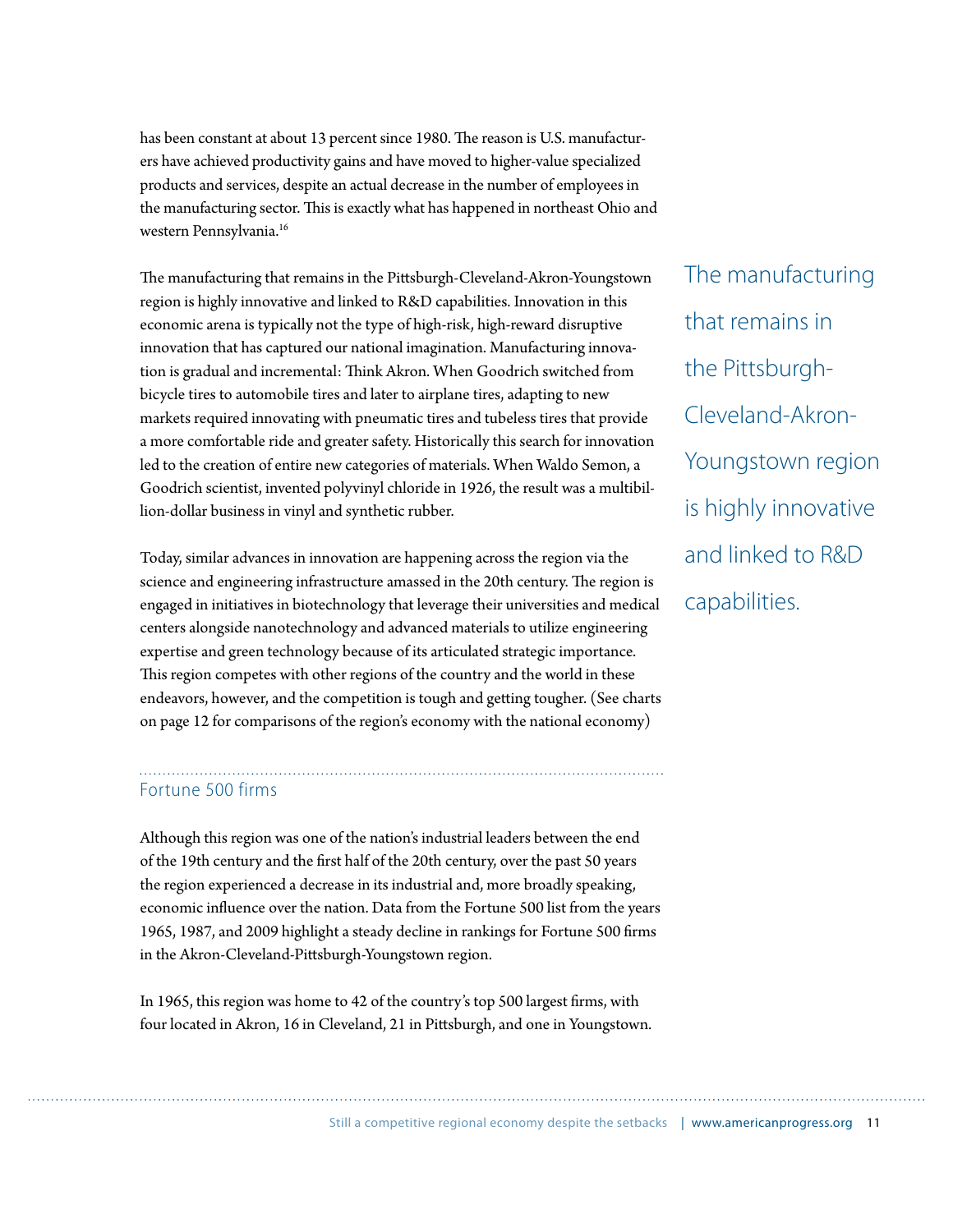Twelve of these firms were ranked within the top 100 largest firms, with Gulf Oil ranked largest as number 10 in the Fortune 500 list. Twenty-two years later, the number of Fortune 500 firms in the region decreased to 28, with a subsequent dip in the average rankings for Akron and Cleveland. In 1987 only eight of the firms were located within the top 100 largest firms, with BP America in Cleveland ranked highest at number 22.

This downward trend and consequential loss of large corporations continued over the next 22 years. In 2009, the region only had 11 firms in the Fortune 500 list. In this year, none of those firms in the region was ranked within the top 100 largest companies. PNC Financial in Pittsburgh was ranked highest at number 123, and only five of those firms were ranked within the top 200. The data illustrate a substantial industrial loss for the region over the past 50 years. (See Table 1 on page 13)

#### **The region's changing economic mix**

Employment by industry in the Cleveland-Pittsburgh-Akron-Youngstown region\*



Source: State of the Cities Data System; U.S. Census Economic Fact Sheet

\*Data are typically collected for states and for cities, not regions. We aggregate data for the four major cities in the study region to provide a regional profile. Unfortunately the most recent data for cities are for 200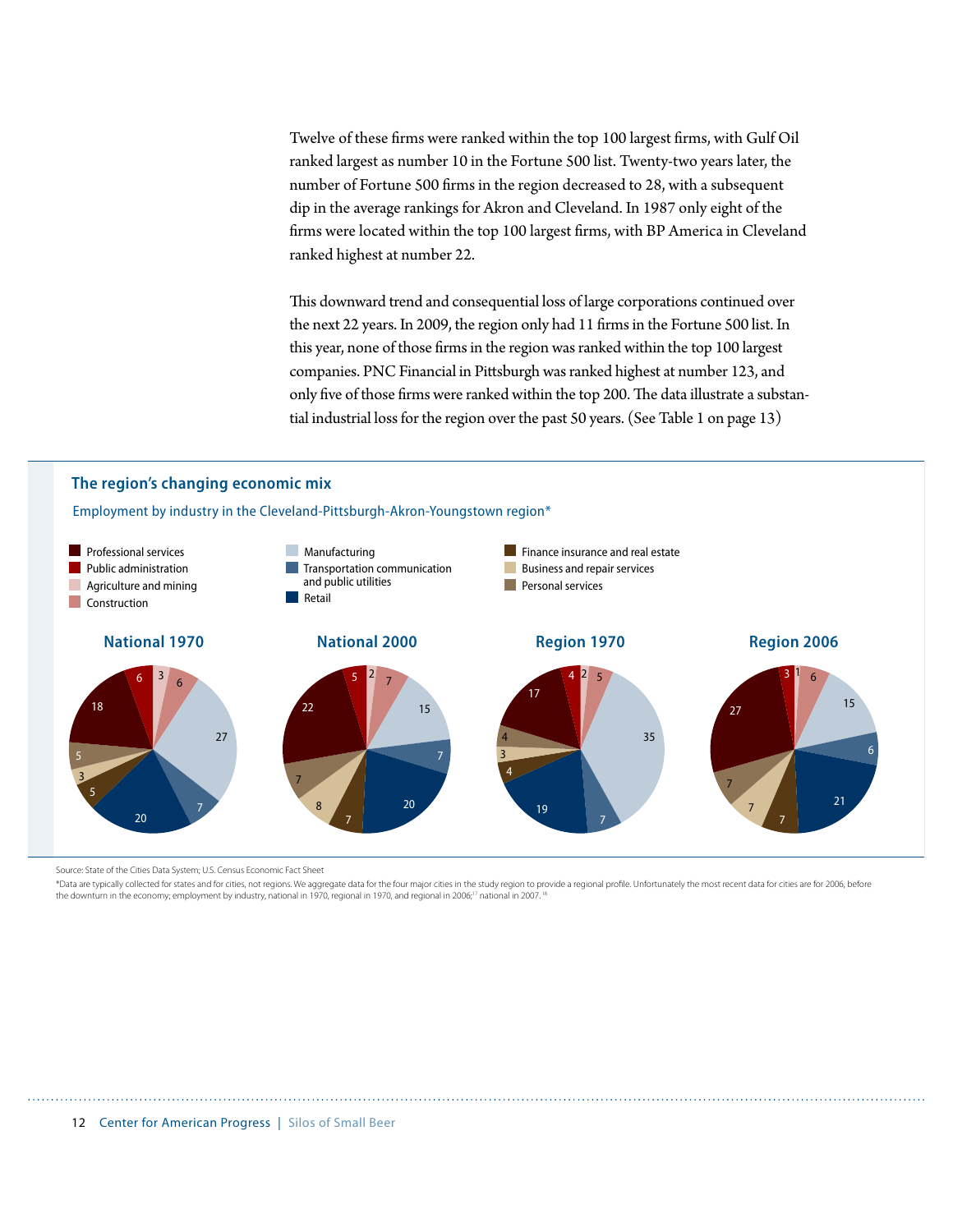#### **TABLE 1 Declining fortunes**

|      | <b>Akron</b> |                    | <b>Cleveland</b> |                    | Pittsburgh |                    | Youngstown |                    |
|------|--------------|--------------------|------------------|--------------------|------------|--------------------|------------|--------------------|
|      | Frequency    | Average<br>ranking | Frequency        | Average<br>ranking | Frequency  | Average<br>ranking | Frequency  | Average<br>ranking |
| 1965 | 4            | 46                 | 16               | 271                | 21         | 219                |            | 85                 |
| 1987 | 3            | 238                | 10               | 287                | 15         | 204                |            | --                 |
| 2009 |              | 160                | 4                | 275                |            | 241                | --         | --                 |

Top Fortune 500 firms in Akron, Cleveland, Pittsburgh, and Youngstown in 1965, 1987, and 2009

Source: Fortune Magazine<sup>19</sup>

Despite this loss of Fortune 500 companies for Pennsylvania and Ohio, the Cleveland-Akron-Youngstown-Pittsburgh region has undergone a significant and arguably disproportionate loss. The state of Ohio and the commonwealth of Pennsylvania lost approximately 50 percent of their Fortune 500 firms over this period, yet the cities in our region of interest—Cleveland, Akron, Youngstown, and Pittsburgh—lost on average 75 percent of their Fortune 500 firm rankings.

Fortune 500 headquarters, in addition to the obvious employment benefits, are focal points for activity and serve as anchor tenants for the regional economy, increasing the flow of people and ideas in the regional economy. Many other firms develop as suppliers to large firms, which also support business services. Fortune 500 companies also increase civic capital through their philanthropic and community efforts. The loss of these large firms is greater than the associated loss of employment because employment may fluctuate while a firm remains in the region, but once a large headquarters firm is gone there is a gaping hole in the economy and the community.

With this notable decrease of big business in this region, the area has collectively suffered considerable economic and social losses during this time. This has sparked not only an economic overhaul for the region but also a concerted effort from a myriad of actors to save and rebuild the vibrant culture of the region, which is discussed in greater detail below.

#### Fewer people, more suburbs

There are other regional similarities. Over the past 35 years, the region has suffered from population decline. The charts on page 14 provide population distributions by the metropolitan statistical area, city, and suburb for the Akron,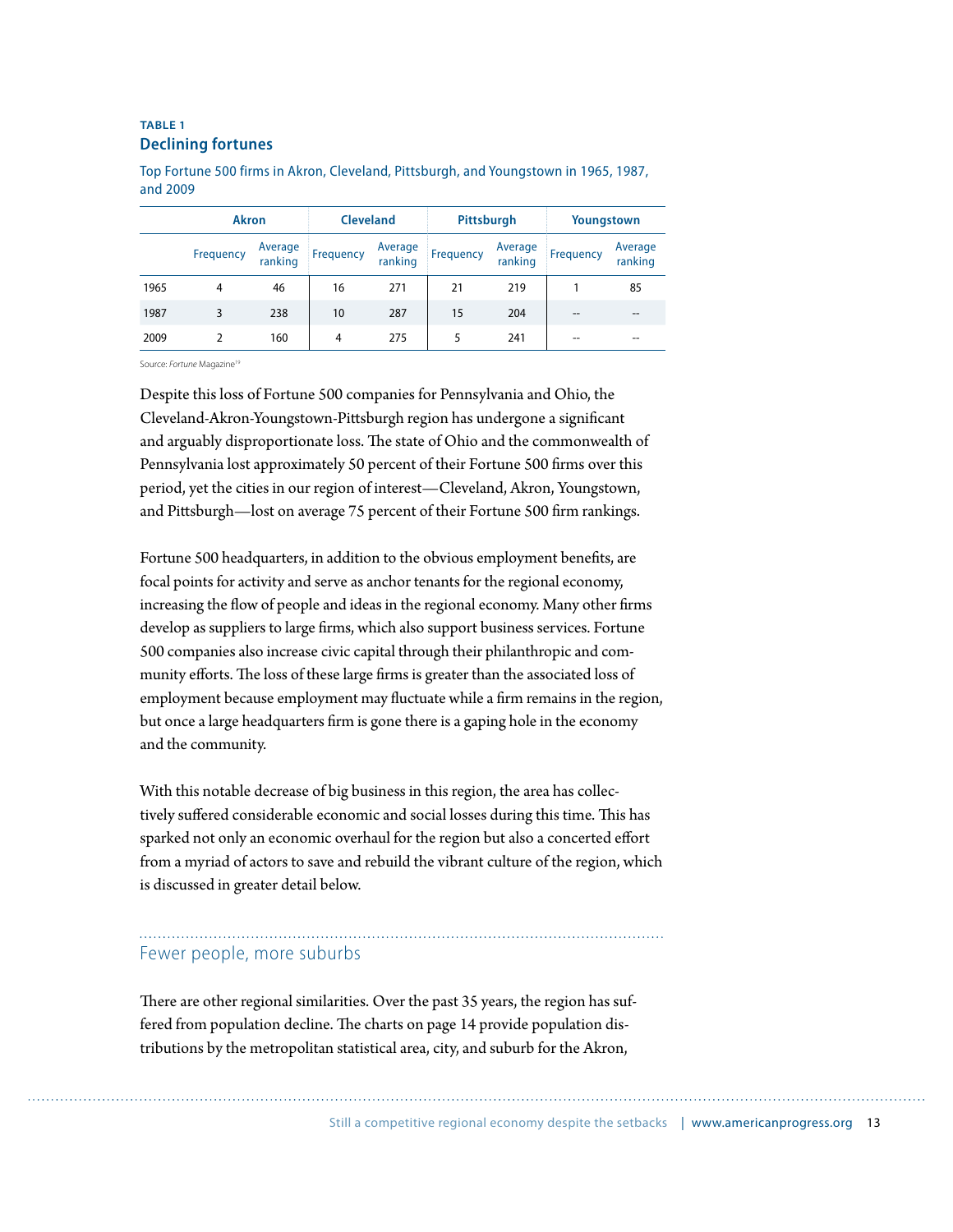#### **Changing patterns of living**

The region's four major cities share a similar experience with suburbanization







#### **Youngstown National**





Source: Department of Housing and Urban Development, Policy Development and Research Information Service, State of the Cities Data Systems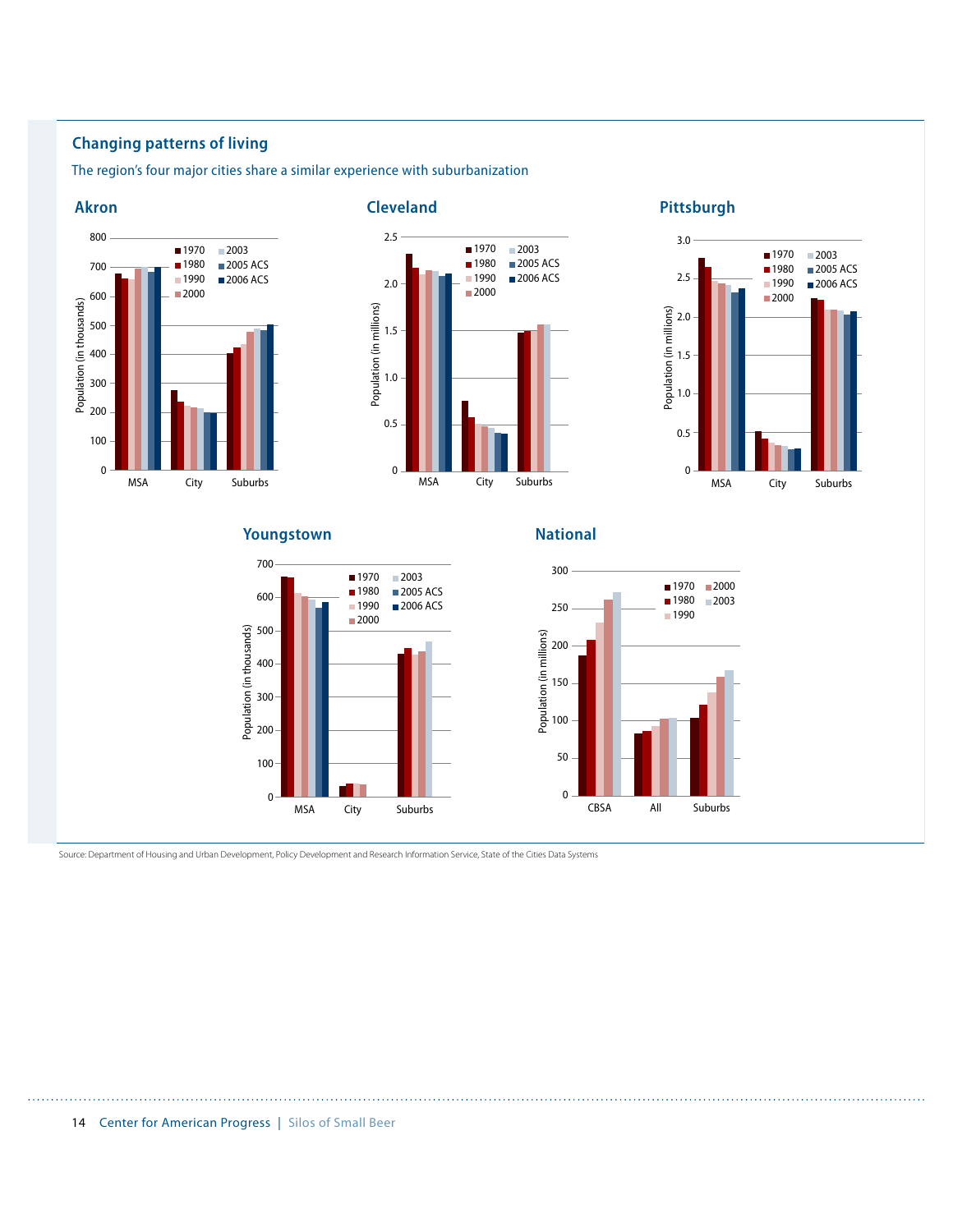Cleveland, Pittsburgh, and Youngstown metropolitan areas for the following years: 1970; 1980; 1990; 2000; and 2003.<sup>20</sup> This provides for a compelling comparison of population trends between the major cities in this region and the nation over the past 35 years.<sup>21</sup>

The region's population has declined since 1970, despite national increasing trends. What is more, each of the four major cities in the region is dwarfed in population by its suburbs. Compared to the national average, the difference between the city and suburb populations is much more pronounced for Akron, Cleveland, Pittsburgh, and Youngstown, with the suburban population approximately double that of its city counterpart. As the national averages illustrate, this difference in population is not as nearly as pronounced between the city and suburbs as it is for this region.

Local governance for this region and its unbalanced population distribution is complicated by the fact that the political systems in place were designed for a larger population size, resulting in a redundancy in service provision and competing government services. These inefficiencies result in higher taxes. Indeed, the geographic spread of the region cumulatively covers some 220 cities, towns, and villages for the Akron-Cleveland-Pittsburgh-Youngstown metropolitan area.

More specifically, the Pittsburgh metropolitan area is comprised of approximately 100 separate municipalities, the contiguous region of Cleveland and Akron comprise approximately 85, and the greater Youngstown area comprises 37 separate municipalities.<sup>22</sup> This rapid suburbanization of the region has lessened boundaries between the four cities in the region even though the welter of government jurisdictions remains and complicates business decision making.<sup>23</sup>

#### Spirit of cooperation

Despite the loss of Fortune 500 firms and population declines, the historic connections that knit this region together are now complemented by explicit private- and public-sector initiatives at the state and local level to boost regional cooperation in research, innovation, and commercialization. Many of these are state based, among them Innovation Works, the Pittsburgh Life Sciences Greenhouse in western Pennsylvania, and their counterparts Jumpstart and BioEnterprise in northeastern Ohio. Specifically: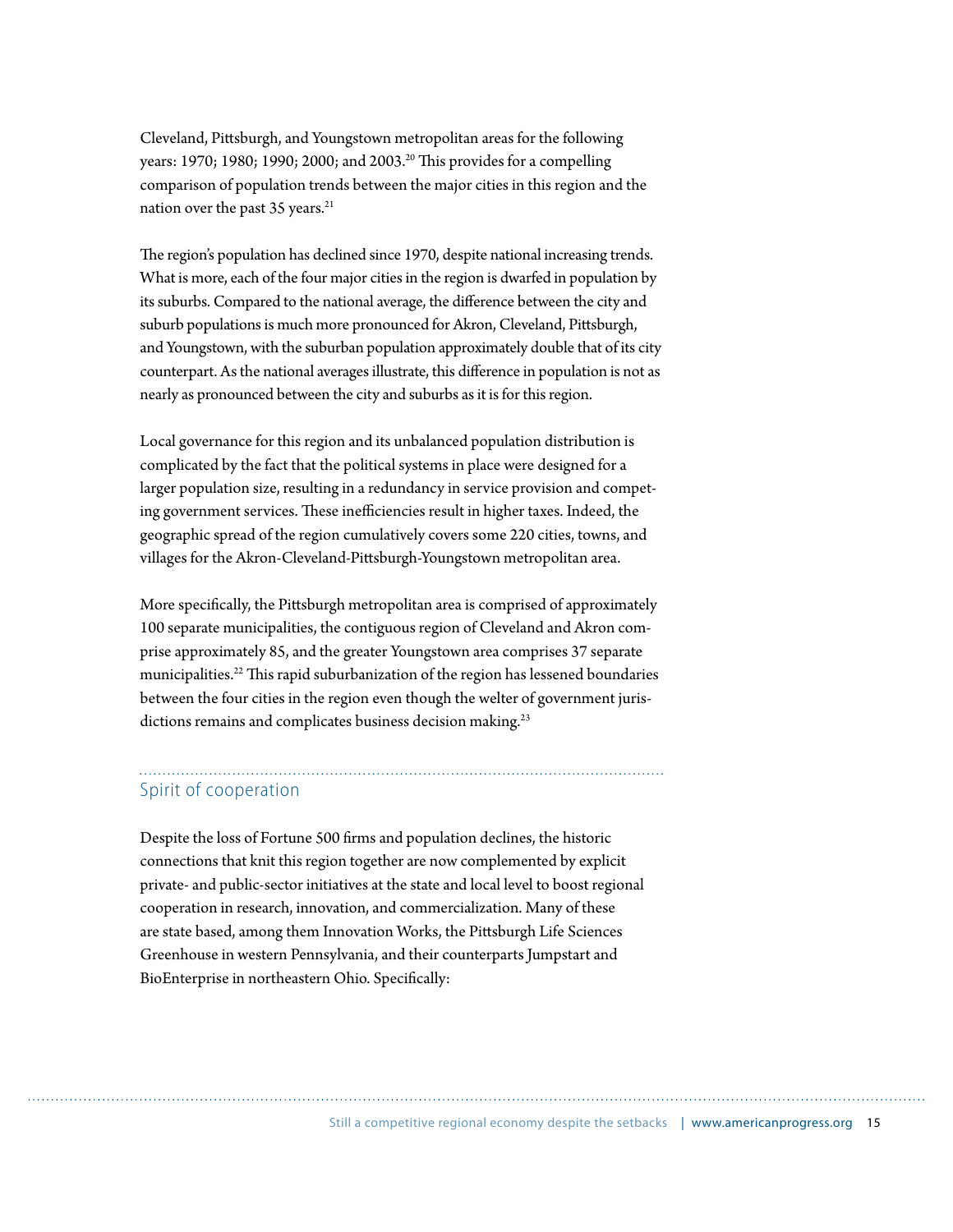- Innovation Works aims to create a vibrant technology-based economy in southwestern Pennsylvania by providing investment and business assistance to high-growth companies.
- The Pittsburgh Life Sciences Greenhouse, or PLSG, seeks to support a growing life-sciences industry in western Pennsylvania.
- JumpStart focuses on providing resources to entrepreneurs leading high-potential, early-state companies in northeast Ohio.
- r BioEnterprise supports bioscience commercialization in northeast Ohio by creating, attracting, and accelerating the growth of high-potential bioscience businesses.24

These state-based initiatives are financed and guided by Pennsylvania's Ben Franklin Technology Partners program and Ohio's Third Frontier program, respectively.

There also are efforts to forge links across state lines. Life-sciences collaboration, for example, is underway between PLSG and the Cleveland Clinic. Then there is Cleveland-based NorTech,<sup>25</sup> an economic development agency serving as a catalyst for growing northeast Ohio's technology industries, which is led by Pennsylvania's former head of technology-based economic development, Rebecca Bagley, who is keen to forge cross-state relations.

More formally, there is the TechBelt initiative. Lee Weingart, president of the LNE Group, a Cleveland-based high-tech advisory firm, highlights the TechBelt program as a promising initiative for reinvigorating the region. Moving beyond the brand of the RustBelt, which stood as a prominent symbol for the region up until the 1970s and 1980s, the TechBelt initiative emerged as a response to assist the region in transitioning to a technology and knowledge-based economy. Drawing from the region's supply of prominent researchers and universities, TechBelt is designed "to accelerate the region's ongoing economic transformation by identifying and facilitating technology-based collaborative partnerships and leveraging its unique and high value assets."26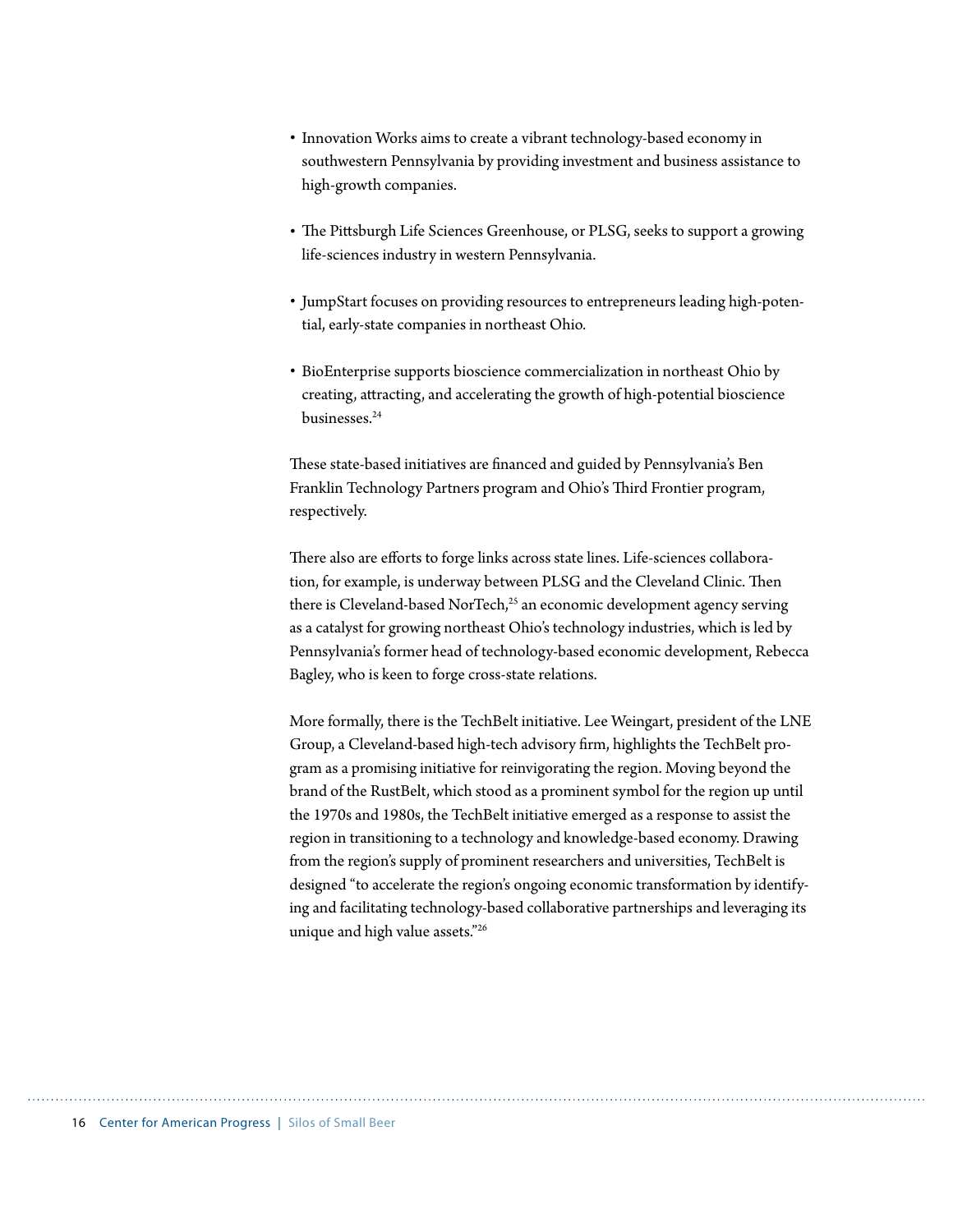#### Inventiveness in the region

Patents are one metric used to evaluate inventive capacity and understand a regional economy. In this region, from January 2006 to May 2010, a total of 8,640 published U.S. patents were granted or filed as applications.<sup>27</sup> Firms located in the city of Cleveland applied for 3,129 U.S. patents and applications (36.2 percent of the region's total patent activity) while the Cleveland suburbs and outskirts accounted for 1,594 patents and applications, or 18.4 percent. The pattern is similar for Pittsburgh with 1,587 patents and applications, or 18.3 percent, granted within the city of Pittsburgh versus 199, or approximately 2.3 percent, for the suburbs and outlying areas.

Firms located in the city of Akron applied for 1,272 U.S. patents and applications (14.7 percent of the region's total), while the patent activity in the surrounding suburbs and outskirts only totaled 494, or 5.7 percent. Firms located in the city of Youngstown applied for 33 U.S. patents and applications, or 0.4 percent of the region's total patent activity. But in contrast to the trends in the suburbs and outlying areas in Cleveland, Pittsburgh, and Akron, there was greater patent activity outside the city of Youngstown though of a considerably smaller scale. Firms located in the suburbs and outskirts of the city of Youngstown applied for 60 U.S. patents and applications, or 0.7 percent.

These data show that most of the innovative and creative work takes place within the city bounds, leaving a portion of activity in the region's connecting suburbs. The data reveal some other patterns consistent with our findings about the region gleaned from our survey, which is discussed in detail in the next section of the paper. Cleveland accounts for the largest number of firms and the greatest amount of activity. Cleveland also has a greater proportion of larger and older firms.

The data reveal that there are about 1,000 firms in the region actively engaged in inventive activity and creating intellectual property. The majority of these firms are very small, with exactly one patent or application (53 percent) between 2006 and May 2010. Moreover, 90 percent of the firms in the region hold 12 or fewer patents.

The distribution has what economists call a "long tail," with some large established firms in the region applying for several hundred patents. Indeed, the largest firms in the region still account for the largest amount of patent activity. Goodyear accounted for just under a thousand patents (944) while the Eaton Corporation accounted for 794. Universities and medical centers are among the top patenting

These data show that most of the innovative and creative work takes place within the city bounds with a portion of activity in the region's connecting suburbs.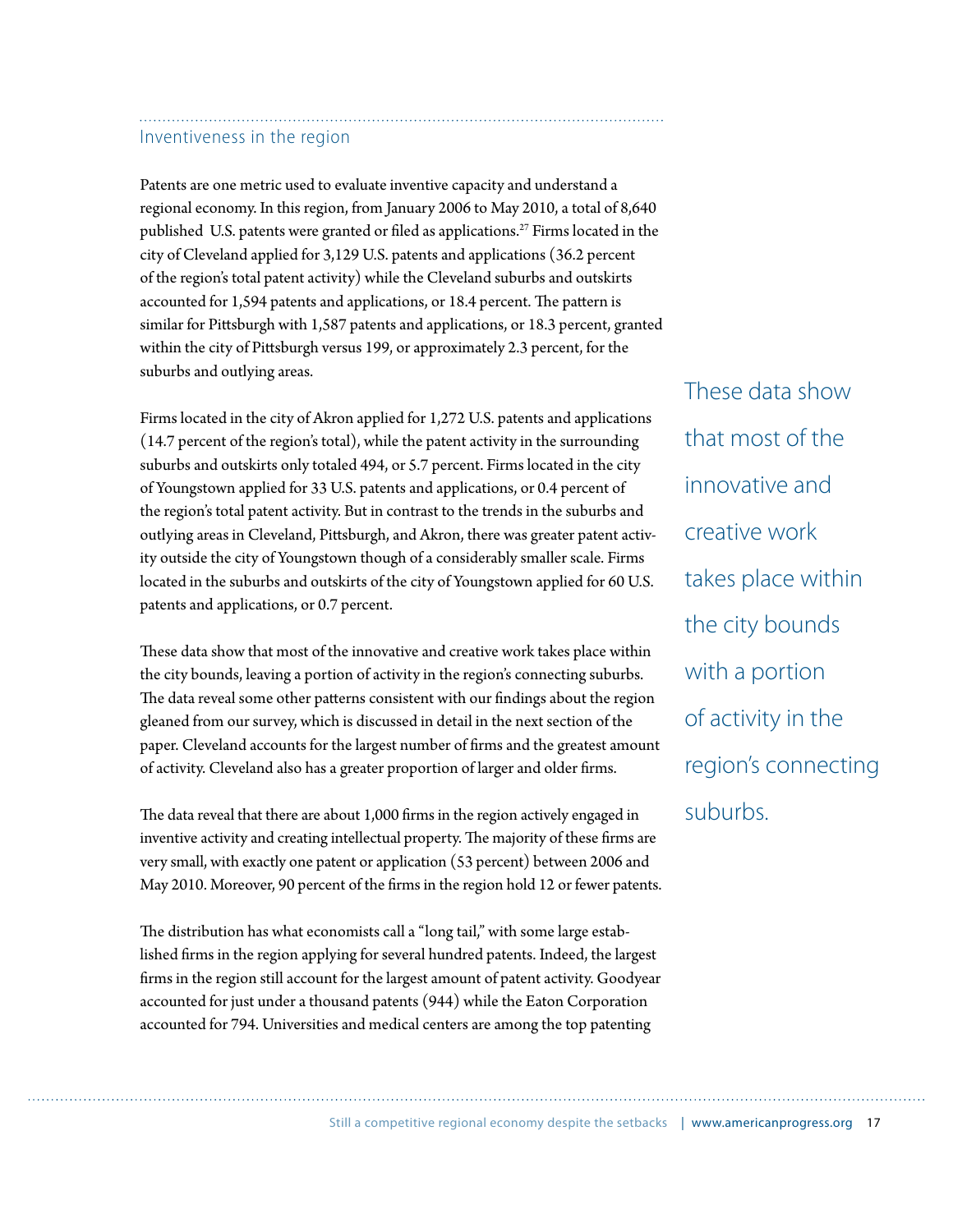entities in each of the cities: The University of Pittsburgh applied for 198 patents, followed by Carnegie Mellon (119), Cleveland Clinic (118), Case Western Reserve University  $(109)$ , and the University of Akron  $(86)$ . The most inventive firms represent a range of industrial sectors from chemicals and paints to advanced materials and defense contracting. (See Table 2)

#### **TABLE 2 The top ten in innovation**

| The ten most active inventing firms in each major city in the region |  |  |  |  |  |  |
|----------------------------------------------------------------------|--|--|--|--|--|--|
|----------------------------------------------------------------------|--|--|--|--|--|--|

| <b>Akron</b>                                                                                                   |                          | <b>Cleveland</b>                              |                          |                                                                         | Pittsburgh<br>Youngstown |                                              |                          |
|----------------------------------------------------------------------------------------------------------------|--------------------------|-----------------------------------------------|--------------------------|-------------------------------------------------------------------------|--------------------------|----------------------------------------------|--------------------------|
| Assignee/firm                                                                                                  | Patents/<br>applications | Assignee/firm                                 | Patents/<br>applications | Assignee/firm                                                           | Patents/<br>applications | Assignee/firm                                | Patents/<br>applications |
| Goodyear                                                                                                       | 944                      | Eaton Corp.                                   | 792                      | University of Pittsburgh                                                | 195                      | R & L Marketing & Sales,<br>Inc.             | 11                       |
| University of Akron                                                                                            | 86                       | <b>PPG Industries</b>                         | 497                      | Alcoa Inc.                                                              | 181                      | <b>Exal Corporation</b>                      | 8                        |
| Theken Spine, LLC                                                                                              | 17                       | <b>Electrolux Home Products</b>               | 243                      | Chem Image Corp.                                                        | 154                      | Gasser Chair Company,<br>Inc.                | 6                        |
| Apteryx, Inc.                                                                                                  | 16                       | Parker Hannifin                               | 201                      | Carnegie Mellon                                                         | 119                      | Maui Toys, Inc.                              | $\overline{2}$           |
| <b>Lockheed Martin</b>                                                                                         | 16                       | The Cleveland Clinic<br>Foundation            | 118                      | <b>Bayer Material Science</b><br>LLC.                                   | 76                       | George A. Mitchell<br>Company                |                          |
| <b>Advanced Elastomer</b><br>System, L.P.                                                                      | 14                       | Case Western Reserve<br>University            | 109                      | Westinghouse Electric<br>Co. LLC                                        | 48                       | King Tool & Manufactur-<br>ing Company, Inc. |                          |
| Ecology Coating, Inc.                                                                                          | 14                       | Ferro Corporation                             | 108                      | <b>Vocollect Healthcare</b><br>Systems, Inc.                            | 35                       | Next Energy Wave, Inc.                       |                          |
| OrthoHelix Surgical<br>Designs, Inc.                                                                           | 12                       | <b>Sherwin Williams</b>                       | 80                       | Dynamics Inc.                                                           | 32                       | <b>Renal Clean Technology</b>                |                          |
| GOJO Industries, Inc.                                                                                          | 8                        | <b>Lubrizol Advanced Materi-</b><br>als, Inc. | 58                       | Jenmar Corporation                                                      | 31                       | The Ink Factory, Inc.                        |                          |
| Akron Special Machinery;<br>Khyber Technologies<br>Corporation; Spinematrix,<br>Inc., T. K. M. Unlimited, Inc. | 6                        | The L.D. Kichler Co.                          | 50                       | <b>Emerson Process Man-</b><br>agement Power & Water<br>Solutions, Inc. | 27                       | Turning Technologies,<br><b>LLC</b>          |                          |

Source: Delphion Patent Database. The counts include the number of published U.S. patents and applications from January 2006 to May 2010 for Akron, Cleveland, Pittsburgh, and Youngstown municipalities.<sup>21</sup>

The upshot of all these shared characteristics? The cities and the surrounding suburbs of this region share much in common that defines their experience—a similar shared industrial history and recognition of the need to develop new companies that can grow to prominence and provide jobs and prosperity—alongside overlapping sets of suppliers, management personnel, and well-trained workforces. In addition and most pragmatically, there is wide recognition that new thinking is needed about how to best move the region forward. There is receptivity to trying new things to rebuilding the economy.<sup>29</sup> A new generation of talented leaders and innovators are making a deliberate and conscientious choice to stay in the region and are dedicated to building its success.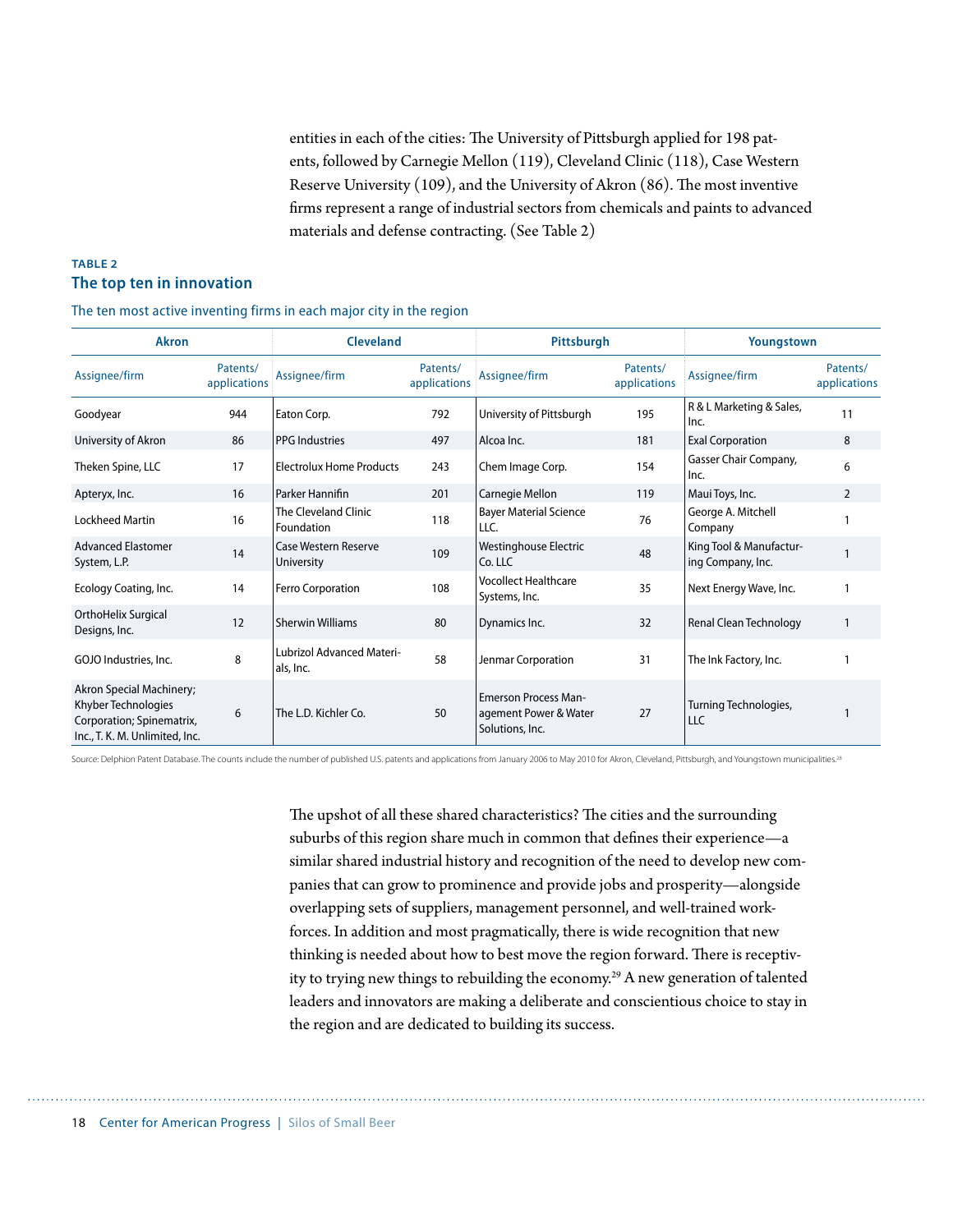Robust innovative and energetic efforts at the state and local level are working to build upon the regions substantial assets to create a more vibrant, 21st-century regional economic cluster. The Center for American Progress Regional Firm Survey captures these regional strengths, but we also learn that there are critical missing elements necessary for this "Silicon Valley of its Time" in the 19th and 20th centuries to become something different in the 21st century-missing ingredients that the federal government is not providing and which the state and local governments increasingly cannot afford to provide. To this we now turn.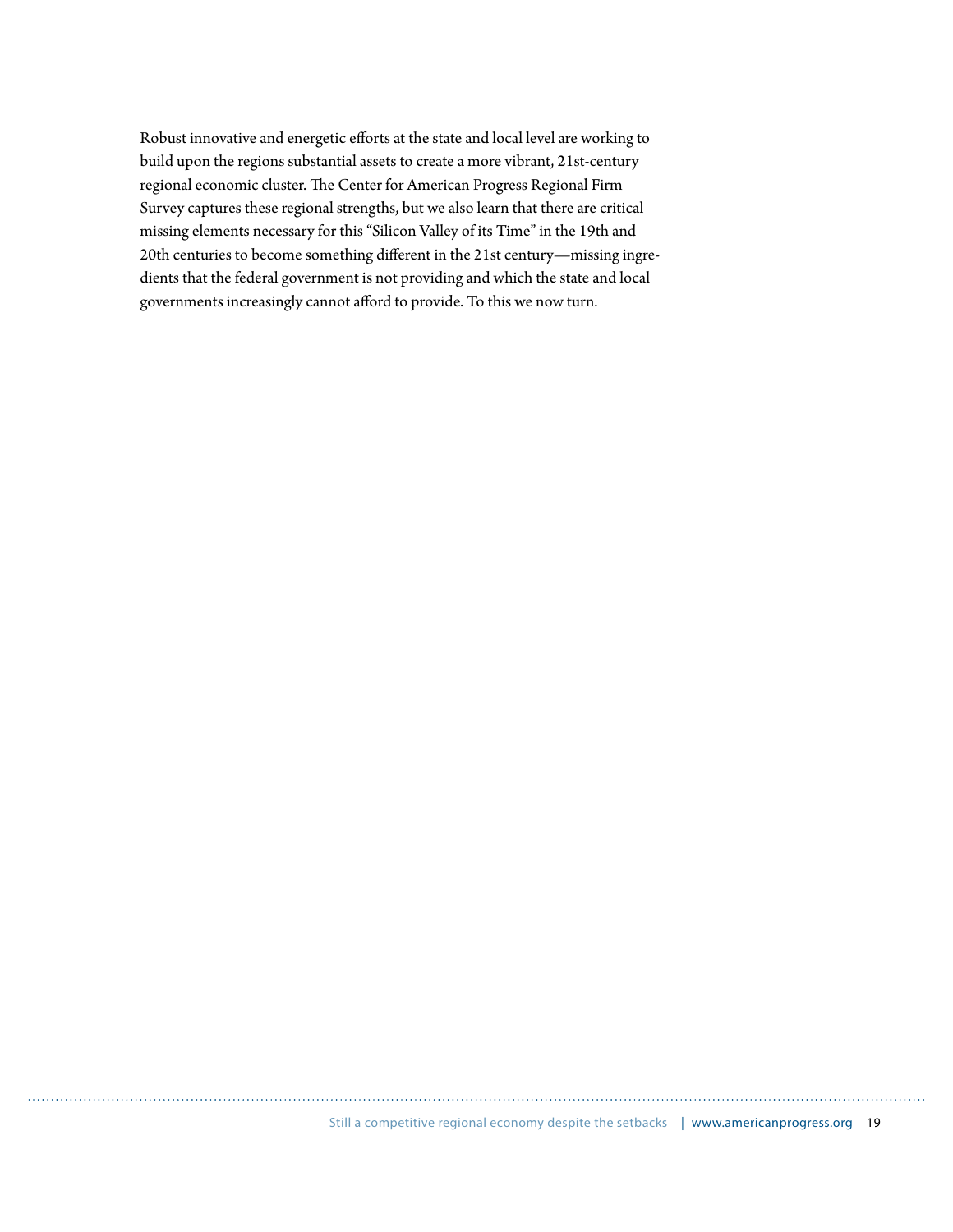### The view of the region's businesses

Our focus in this report is to study the innovative firms in this region to see how they interact with federal, state, and local innovation policy programs; with each other; and with markets outside of their region. See our methodology section in Appendix One for a comprehensive breakdown of how we went about sampling and surveying these companies, which were promised anonymity in return for their candid participation. But briefly, one of our sources for companies to survey came from patent applications—new ideas that are protected as intellectual property. This provides one means to understand innovative capacity in a regional economy.

The patent data reveal an interesting pattern. The regional economy has three distinct categories of inventive firms. The first consists of large established companies that started from 1870 to the tail of end of World War II; these are Fortune 500 or former Fortune 500 or spin-off companies from these big firms that have thrived in the region. The second consists of new startups launched in 2000 or later, with the number of employees ranging from 10 to 50 employees, with some a bit larger. And the third consists of older midsized firms that started between 1946 and 1999 and, on average, have about 85 employees.

Our survey of firms found similar patterns. More than half of our survey respondents had applied for U.S. patents. And firms that did not apply for patents were younger or working on software, research, or professional services that do not require patent protection. From our survey we also find that the midsized firms were just as likely as small firms to apply for patents and to have licensed intellectual property from a university. The midsized firms were more likely to pursue other strategies to gain access to intellectual property, such as acquiring other firms and participating in cross-licensing agreements.

This is the first top-line finding of our survey—that these midsized firms are an underappreciated and underserved innovative resource in the economy. Other than the Manufacturing Extension Partnership, a program funded through the Department of Commerce's National Institute of Standards and Technology to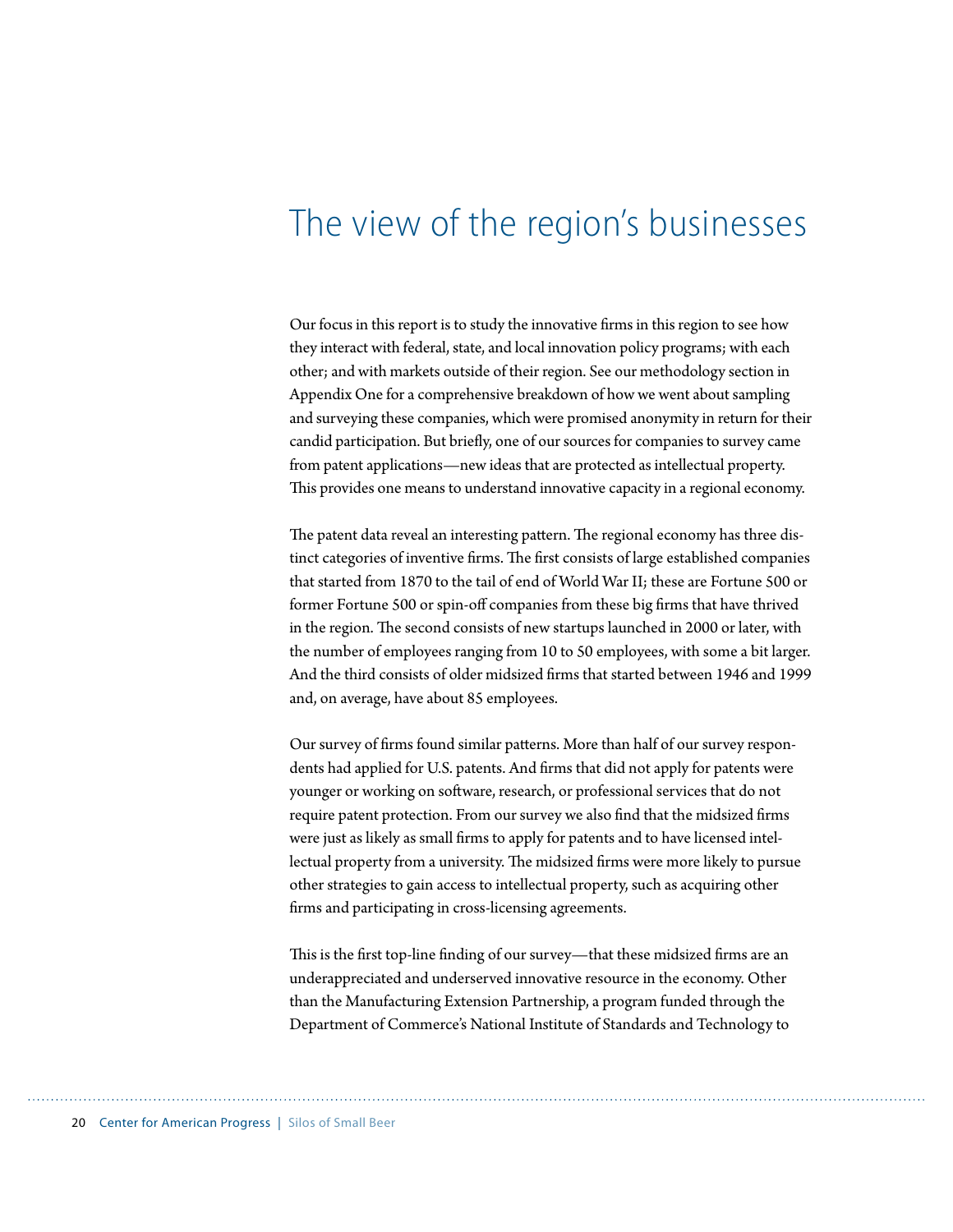support U.S. manufacturers with innovation,<sup>30</sup> little activity is targeted to these kinds of firms, and we find that they participate less in government programs. This is unfortunate because these older firms have already demonstrated that they understand customer demand and distribution channels. They know how to meet a payroll and hire employees. This group of firms is sadly underserved by federal innovation programs. As an economic development strategy, it might be easier to take firms with a track record and help them grow to the next level, expanding into new markets or product segments.

In contrast, the smaller and younger firms who responded to our survey have a host of public programs to tap. At the state level there is Pennsylvania's Ben Franklin program and Ohio's Third Frontier program. And at the federal level, these programs include the Small Business Innovation Research, or SBIR grants, and Small Business Technology Transfer, or STTR research grants, which are distributed by 11 federal agencies under the administrative guidance of the Small Business Administration; and the National Science Foundation's Partnerships for Innovation competitive grant program, which fosters collaboration between academia, government, and the private sector; and its Advanced Technology Education program and Industry-University Cooperative Research Partnership program promote collaboration with technical colleges.

Then there's the Department of Commerce's Technology Innovation Program, which makes competitive grants to businesses, universities, and nonprofit groups to invest in high-risk, high-reward research in areas of critical national need; and the Department of Labor's two grant programs designed to help regional economic development and workforce development: the Employment and Training Administration's WIRED program and the Community-Based Job Training program. (See Appendix Two for a broad look at all of these federal innovation programs, including those which are not strictly innovation financing programs but also innovation nurturing programs, such as the MEP and the Labor Department programs.)

We chose to ask companies in this region about the efficacy of these specific programs because they most obviously represent the core federal programs designed to boost our nation's effort to commercialize our nation's most innovative ideas. To understand how well or poorly they work we sought to answer the following questions:

The smaller and younger firms who responded to our survey have a host of public programs to tap.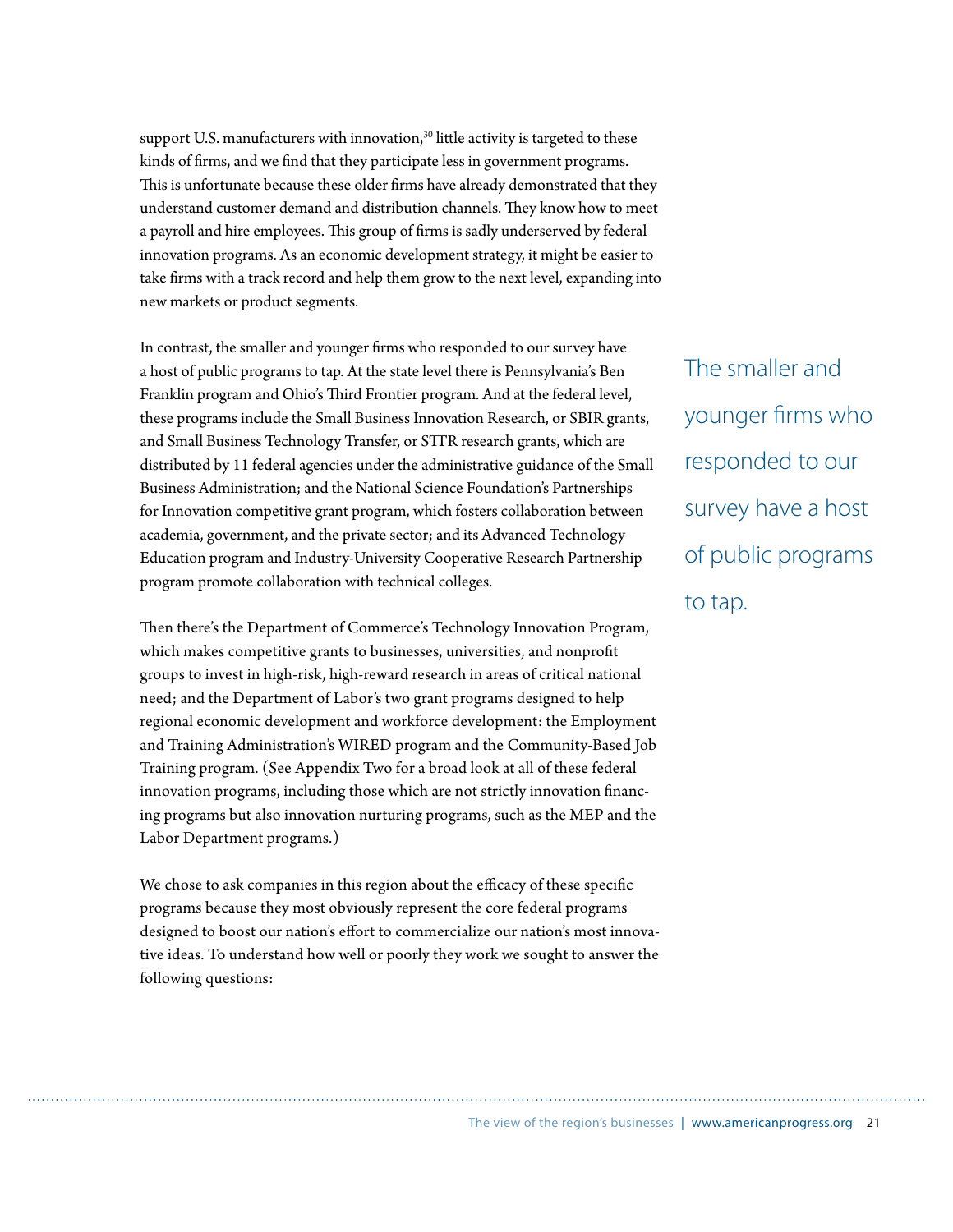- Do firms use these federal programs and funding?
- How does federal funding help firms?
- Do firms use state and local programs and funding?
- How do these state and local programs help firms?
- Do federal, state, and local programs work together?
- What challenges are faced by firms in the region?
- Could better cluster coordination help this region?

The results are detailed in our analysis below.

We asked firms about their use of the largest federal programs that focus on innovation listed in Table 3 on page 23. We asked about program participation and funding since 2007, the year that the economic slowdown started and when currently available federal data stops. The majority of firms  $(63$  percent) did not seek federal funding or work with federal programs, responding that they did not know about programs or did not believe that they qualified.

This result suggests that there is a lack of information about federal programs that could potentially benefit the firms, though the nature of our self-reported survey could not assess whether the firms would have been eligible for any of these programs had they known about them and applied for them. Still, when firms were asked about their future plans, about a third of those firms that had not worked with federal agencies indicated that they would like the opportunity to work with the federal agencies in the future. These firms were interested in working with one of these federal programs, whereas only 5.37 percent of the firms specifically said that they would not work with the federal programs.

Thirty-seven percent of the firms did apply or receive funding or services from a federal agency over the three-year period. The SBIR/STTR programs were the most active of the federal programs, targeted toward firms with less than 500 employees. The largest 11 federal agencies allocate 2.5 percent of the annual extramural budget to the program.<sup>31</sup> Almost half of the firms (45.5 percent) that had applied for federal funding applied to SBIR/STTR, and a total of 40 awards were made to 34 firms in the sample since 2007.

With regards to Phase I SBIR and STTR grants, $32$  which provides funding for up to six months in amounts up to  $$150,000$  for a firm to evaluate the scientific and technical merit of an idea, 29 firms received one SBIR or STTR award. Five firms reported more than one SBIR or STTR Phase I award during this time, with four firms receiving two SBIR awards and one firm receiving three awards.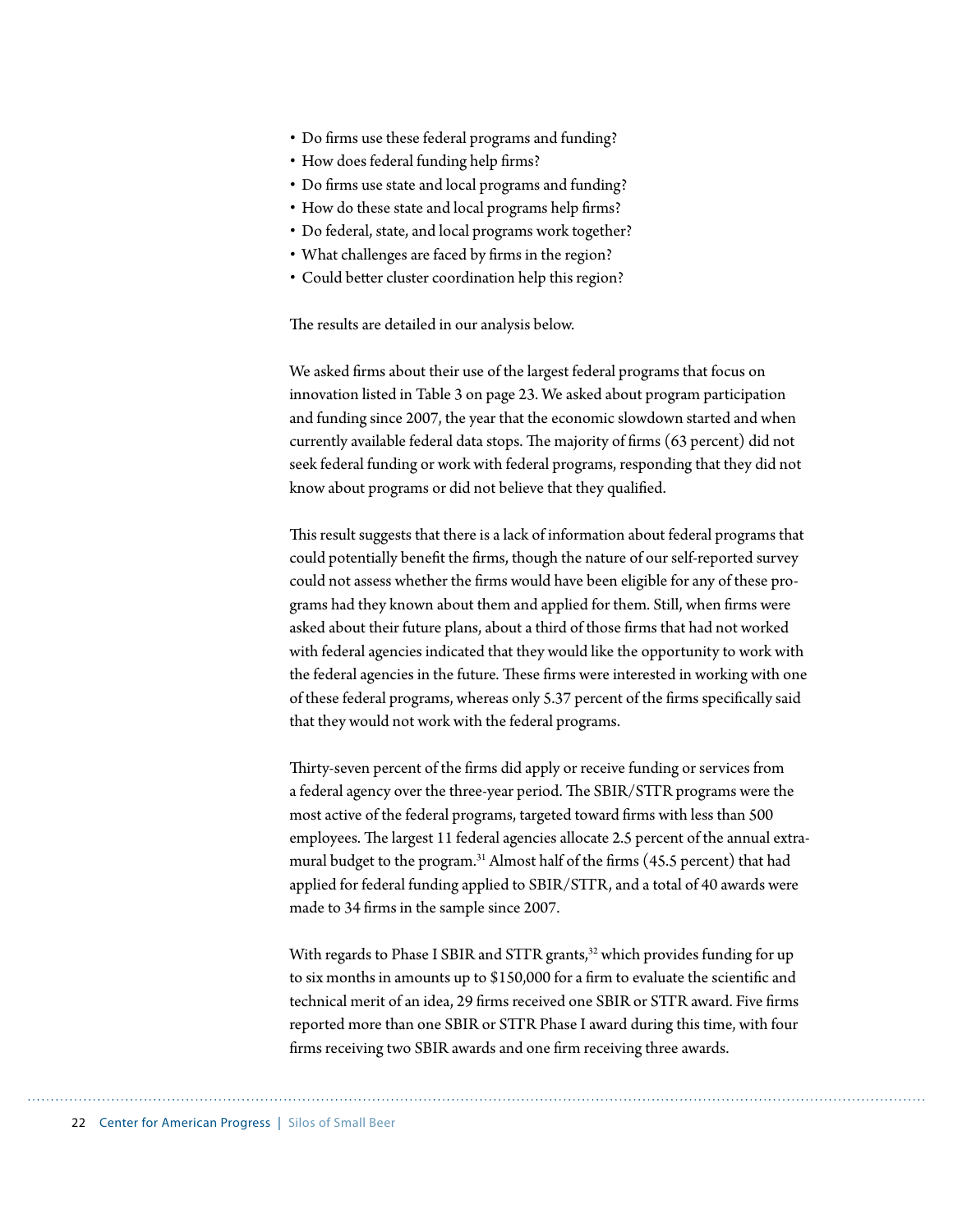#### **TABLE 3 Tapping federal innovation programs**

Firm involvement with federal programs

| Federal agencies & programs                                                       | <b>Would not want</b><br>to work with<br>(percent) | <b>Would like to</b><br>explore/work<br>with (percent) | <b>Applied or</b><br>received funding<br>$(percent)^{33}$ |
|-----------------------------------------------------------------------------------|----------------------------------------------------|--------------------------------------------------------|-----------------------------------------------------------|
| SBIR/STTR, all agencies                                                           | 6.56                                               | 59.84                                                  | 45.45                                                     |
| National Science Foundation:<br>Partnerships for Innovation (PFI)                 | 3.35                                               | 43.10                                                  | 4.69                                                      |
| National Science Foundation: Advanced<br>Technological Education Program          | 4.61                                               | 28.11                                                  | 3.13                                                      |
| National Science Foundation: Industry-<br>University Cooperative Research Centers | 5.29                                               | 33.04                                                  | 3.17                                                      |
| Dept. of Commerce: Manufacturing<br><b>Extension Partnership</b>                  | 4.52                                               | 29.86                                                  | 7.81                                                      |
| Dept of Commerce: Technology<br><b>Innovation Program</b>                         | 4.70                                               | 41.03                                                  | 6.45                                                      |
| Dept. of Labor: WIRED Program <sup>34</sup>                                       | 6.02                                               | 18.06                                                  | 6.25                                                      |
| Dept. of Labor: Community-Based Job<br><b>Training Program</b>                    | 7.91                                               | 20.47                                                  | 4.76                                                      |
| Total                                                                             | 5.37                                               | 34.19                                                  | 10.21                                                     |

Source: Center for American Progress Regional Firm Survey

Examining this distribution by the study area in each state, we find that a larger percentage of Phase I awards were granted to firms in the study area in Pennsylvania than compared to Ohio. Although a number of federal programs administer the SBIR and STTR federal program, within this sample of firms one firm received support from the Department of Commerce, four from the Department of Defense, two from the Department of Energy, 18 from the National Institutes of Health, two from NASA, and one from the National Science Foundation.<sup>35</sup> As for the other SBIR and STTR programs administered through the Department of Agriculture, Department of Education, Department of Homeland Security, Department of Homeland Security, and Environmental Protection Agency, a number of firms in the sample commented that either they did not know about the SBIR and STTR program through those agencies or believed that they did not qualify for funding.

As for Phase II SBIR and STTR awards, $36$  which award funds of up to two years in amounts of up to \$1,000,000 to recipients of Phase I funding to expand and develop the results of their preliminary work, 24 awards were granted to 22 firms in the sample during the same timeframe. Two firms received two Phase II awards, while the remaining 20 firms were recipients of one Phase II grant. As for the distribution of Phase II grants by the two study areas, 11 were granted to firms in the study area of Pennsylvania, 12 to firms in the study area of Ohio, and one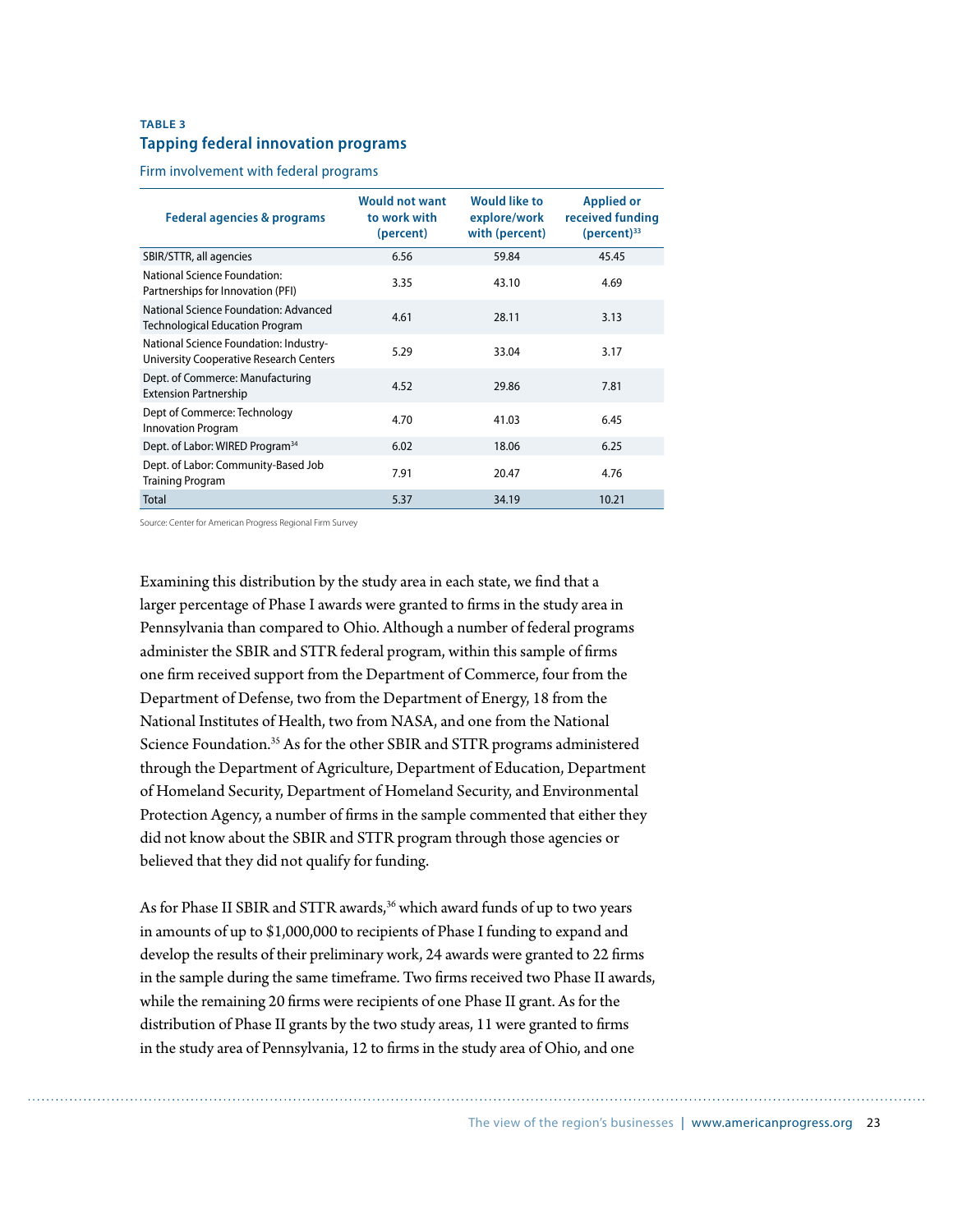to Minnesota (through a subsidiary based in Cleveland). With regards to which agency administered the grant, five firms received Phase II grants through NSF, two through NASA, 12 through NIH, and five through the Department of Defense.

We then asked respondents to comment on the size of the funding award they received. The Phase I awards, on average, were \$116,529 and the Phase II awards averaged \$694,126. One measure of success is for a firm to receive a follow-on Phase II award. This was the case for approximately half of the recipients. Firms reported that SBIR financing was important to their survival and innovative activity, something we will return to later.

The SBIR/STTR programs also piqued the greatest interest among firms. Of the eight federal R&D programs, the largest percentage (60 percent) expressed interest in working with the SBIR/STTR programs in the future. Other federal programs, however, also drew interest, including NSF-Partnerships for Innovation<sup>37</sup> and the Department of Commerce's Technology Innovation Program.38 Approximately 40 percent of the firms expressed interest in working with either of those two programs.

The results of our survey suggest that companies find these federal programs useful and supportive, but only up to a point. As we demonstrate in a section of the paper below, companies find the size of the grant to be too small and thus public support rarely helps them traverse the so-called "valley of death" between the discovery of a useful innovative product or service and its successful commercialization. In short, they are "small beer"--too small to be really effective even if useful given inherent limitations.

In addition, firms find federal programs to be useful only to the extent that the time and effort to apply for federal funding was not a burden, which often is not the case given the daily business demands they face. Interestingly, we also find that a majority of companies surveyed believed the federal programs did a poor job fostering the kind of regional, cluster-based economic development they think is needed to boost their own fortunes and those of the region. This, too, we discuss later in the report, but first we need to examine briefly how companies tapped the American Recovery and Reinvestment Act of 2009.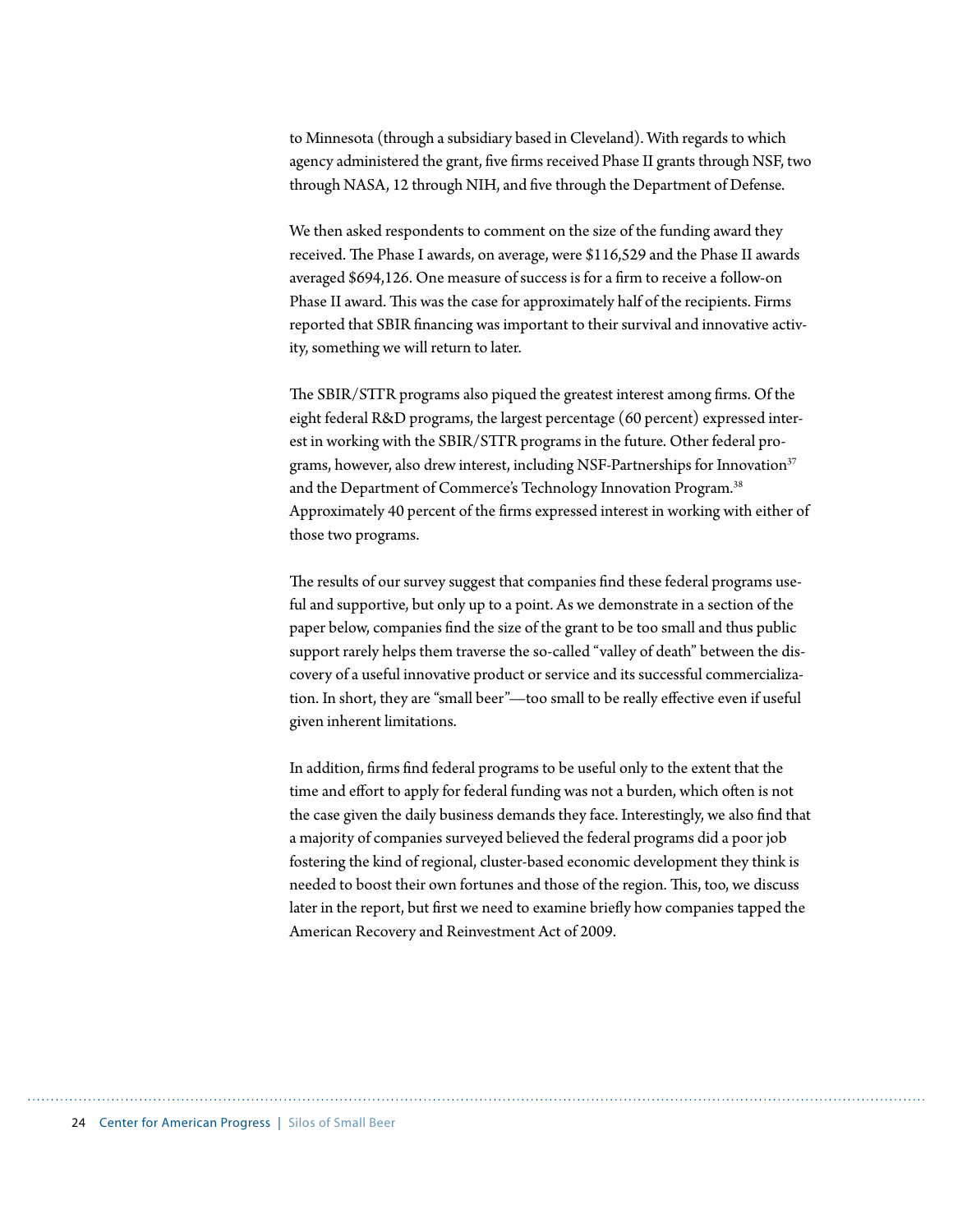#### American Recovery and Reinvestment Act

ARRA provided an opportunity for firms to apply for a special category of grants and contracts aimed at stimulating economic activity. Thirty-five percent of firms reported applying for funding from the various federal programs in 2009 (we did not ask in the survey about specific ARRA funding programs or attempt to ascertain whether any of the firms were in fact eligible for ARRA funding). These were applications for individual firm funding and the results were not encouraging. Of the 35 percent of the firms that applied for ARRA funding, the majority (57 percent) were denied funding (see Table 4). Another 17 percent had not yet received a decision. For firms, this was disappointing and seemed to be against the intention of the program—to seed a speedy recovery.

Seventeen percent of the firms that applied did receive ARRA funding. One firm noted that ARRA funding kept the firm solvent during this economic downturn; another firm found that the funds provided expansion capital. All six firms reported that the funding was useful for developing new products and processes. Nevertheless, the recipients noted that the administrative burdens affiliated with the program were substantial and potentially outweighed the benefits of participating in the program. It is interesting to note that, given the severity of the economic climate at the time, only 13 percent of the total sample of firms took advantage in applying for this federal program.

Overall, then, the view of small- and medium-sized businesses in the region about the efficacy of federal innovation programs was, well, not very positive among those firms that tapped the programs—even though many of these companies said that tapping them was still worthwhile. Yet our survey also reveals that many firms have not taken advantage of these programs because they did not know about them until our survey, which begs the question: Are they better off for not having done so? The answer, which we detail in the next section of this report, should be revealing for policymakers.

#### **TABLE 4 Stimulus Act funding not a great source of financing**

Results from the American Recovery and Reinvestment Act of 2009

| <b>Answers</b>                              | Percentage |
|---------------------------------------------|------------|
| Applied for ARRA Funding                    | 35.0       |
| Application pending                         | 17.1       |
| Application denied                          | 57.1       |
| Funding to keep solvent                     | 2.9        |
| <b>Expansion capital</b>                    | 2.9        |
| Funding for new<br>products/processes       | 17.1       |
| Created burdens that<br>outweighed benefits | 8.6        |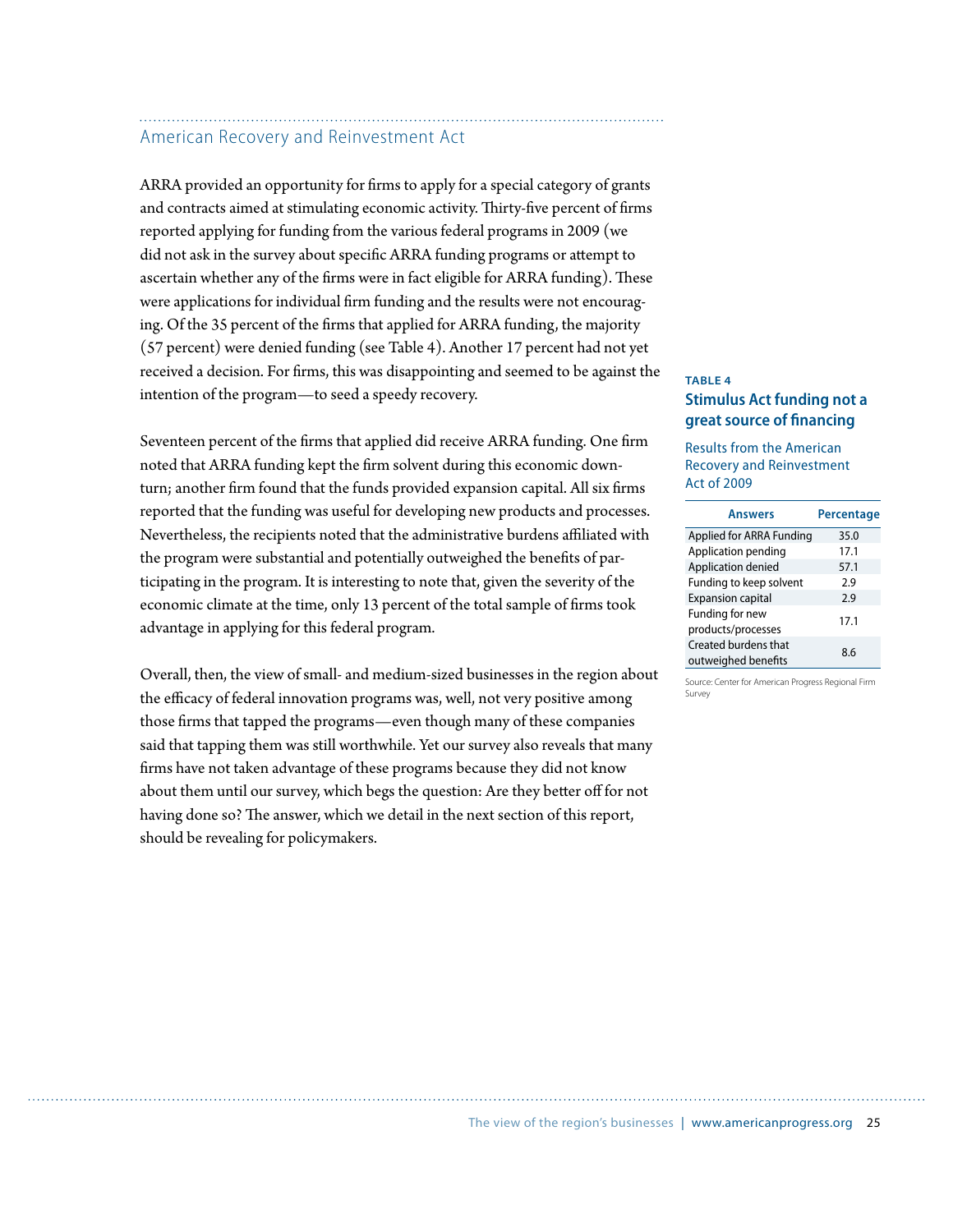## Outcomes of federal funding for firms in the region

The firms we surveyed were asked to comment on any outcomes from their federal funding. Specifically, we asked if the funding resulted in new or significantly improved goods, services, methods of manufacturing, logistics, delivery or distribution methods of inputs, and support for processes, including maintenance systems or operations for purchasing, accounting, or computing. The results indicate that slightly more than half of the firms  $(54.4$  percent) introduced a new or significantly improved product as a result of federal funding. Federal funding enabled almost half of firms to introduce new or improved production methods.

Approximately 40 percent of the firms reported that federal funding allowed them to improve services. One firm, for example, reported that federal funding helped secure its ISO certification—a key industry and service standard that enables companies to expand their business—while another reported that its SBIR funding allowed them to develop a new motor for the commercial market. These results suggest that federal funding has the greatest influence over improving products and production processes. There was less effect on helping firms improve logistics or improve their systems for purchasing, accounting, or computing and achieve operating efficiencies, all of which are complementary activities that increase firm competitiveness.

Overall, the results suggest that federal programs do contribute to incremental innovation and enhance firm competitiveness even though firms could benefit from additional help in supply chain management and logistics, and in realizing greater operating efficiencies to enhance the development of goods and services. In other words, federal policymakers should focus on a broader meaning of "innovation" further down the value chain of goods and services delivery. That additional help would enable them to be in a better position to hire additional workers. (See Table 5)

We then asked firms to assess how government funding affected their current development using a classic question used by economic development academics that was first attributed to Edwin Mansfield, professor of economics at the

#### **TABLE 5 How well do federal funds foster innovation?**

Firms responded that they helped them develop new or significantly improved goods and services most of all

| <b>Outcomes of</b><br>federal funding                                                                                                                    | Percentage |
|----------------------------------------------------------------------------------------------------------------------------------------------------------|------------|
| New or significantly<br>improved goods                                                                                                                   | 54.4       |
| New or significantly<br>improved services                                                                                                                | 39.1       |
| New or significantly<br>improved methods of<br>manufacturing or produc-<br>ing goods or services                                                         | 45.7       |
| New or significantly<br>improved logistics,<br>delivery, or distribution<br>methods of inputs                                                            | 2.2        |
| New or significantly<br>improved support for<br>processes, including<br>maintenance systems or<br>operations for purchasing,<br>accounting, or computing | 8.7        |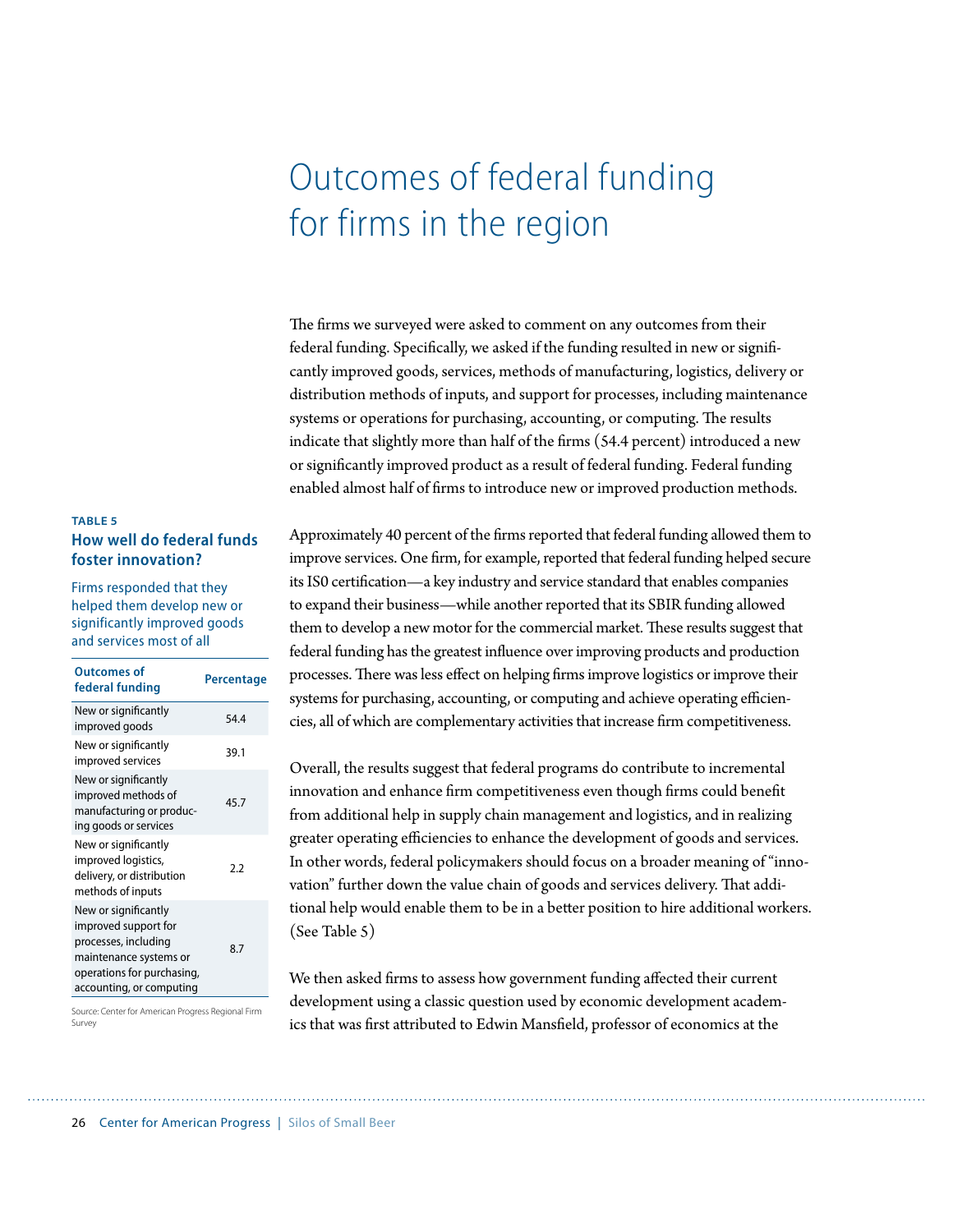University of Pennsylvania.<sup>39</sup> The question tries to assess the contribution of government funding by asking "if your organization did not receive this funding, what percentage of current products would not have been developed or would have taken longer to develop?" For federal programs, 53 respondents said that, on average, about 40 percent of their current products would not have been developed, and half of their products would have been developed but would have taken longer to develop.

We also asked the recipients of federal funding whether they experienced additional benefits from receiving federal funding. Specifically, we wanted to find out whether the funding assisted the firms in:

- r Gaining expertise that was not elsewhere available
- Securing additional state and local funding
- Securing additional private funding
- r Providing contacts for federal procurement contracts and/or sales
- Providing industrial contacts
- Helping with business development
- Providing no benefit other than receiving the R&D funding

Sixty-eight firms from the sample responded to this question. About 40 percent of the firms noted that they gained expertise that was not elsewhere available and also found the federal funding to be useful in securing additional state and local funding. Roughly a third of the respondents found the federal funding assisted the firm in securing additional private funding, providing industrial contacts, and improving business development. These are important functions for further business development.

Only 11.8 percent of the firms found federal funding to be beneficial in securing federal contracts for good and services. This is unfortunate as government procurement could be an important stable customer for firms. Finally, 19.1 percent of the firms commented that they received no other benefit other than the funding from the federal grant. (See Table 6)

Overall, then, the results of our survey indicate that federal programs serve a useful purpose for businesses trying to innovate to compete in the global economy. They provide significant benefit to individual firms. Yet firms that receive federal funding tend to rely on one program, such as an SBIR/STTR from a particular agency, which means they are not tapping into a range of programs to help them

#### **TABLE 6 The benefits of federal funding**

New expertise and access to other sources of capital were the two significant benefits for firms

| <b>Additional benefits of</b><br>federal funding                       | Percentage |  |  |
|------------------------------------------------------------------------|------------|--|--|
| Gained expertise that was<br>not elsewhere available                   | 39.7       |  |  |
| Helped secure additional<br>state and local govern-<br>ment funding    | 38.2       |  |  |
| Helped secure additional<br>private funding                            | 32.4       |  |  |
| Provided contacts for<br>federal procurement<br>contracts and/or sales | 11.8       |  |  |
| Provided industrial<br>contacts                                        | 29.4       |  |  |
| Provided help with busi-<br>ness development                           | 32.4       |  |  |
| No other benefit than<br>R&D funding received                          | 19.1       |  |  |
| Other                                                                  | 14.7       |  |  |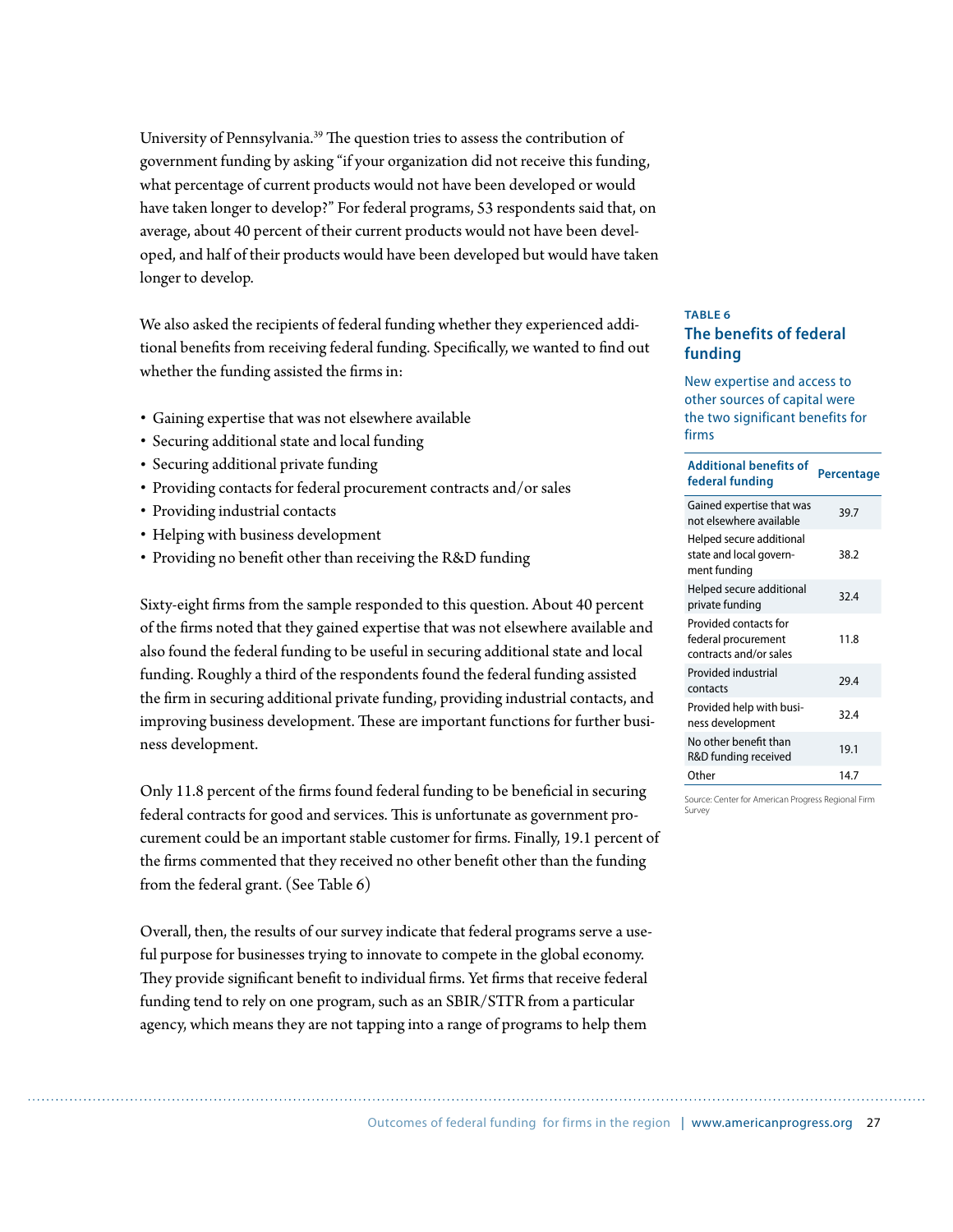innovate and then commercialize those innovations as their businesses grow and develop. This strongly suggests federal innovation programs exist in mutually nonconnected "silos" and are unable to be as effective as they might otherwise be.

Nevertheless, federal programs are complemented by other kinds of public- and private-sector programs that provide financing, boost commercialization, and provide new expertise in their specialized product categories. The results from our survey in the next section show that firms experience a variety of benefits from federal funding that are more often directly linked to state and local innovation programs. These results point to some intriguing conclusions.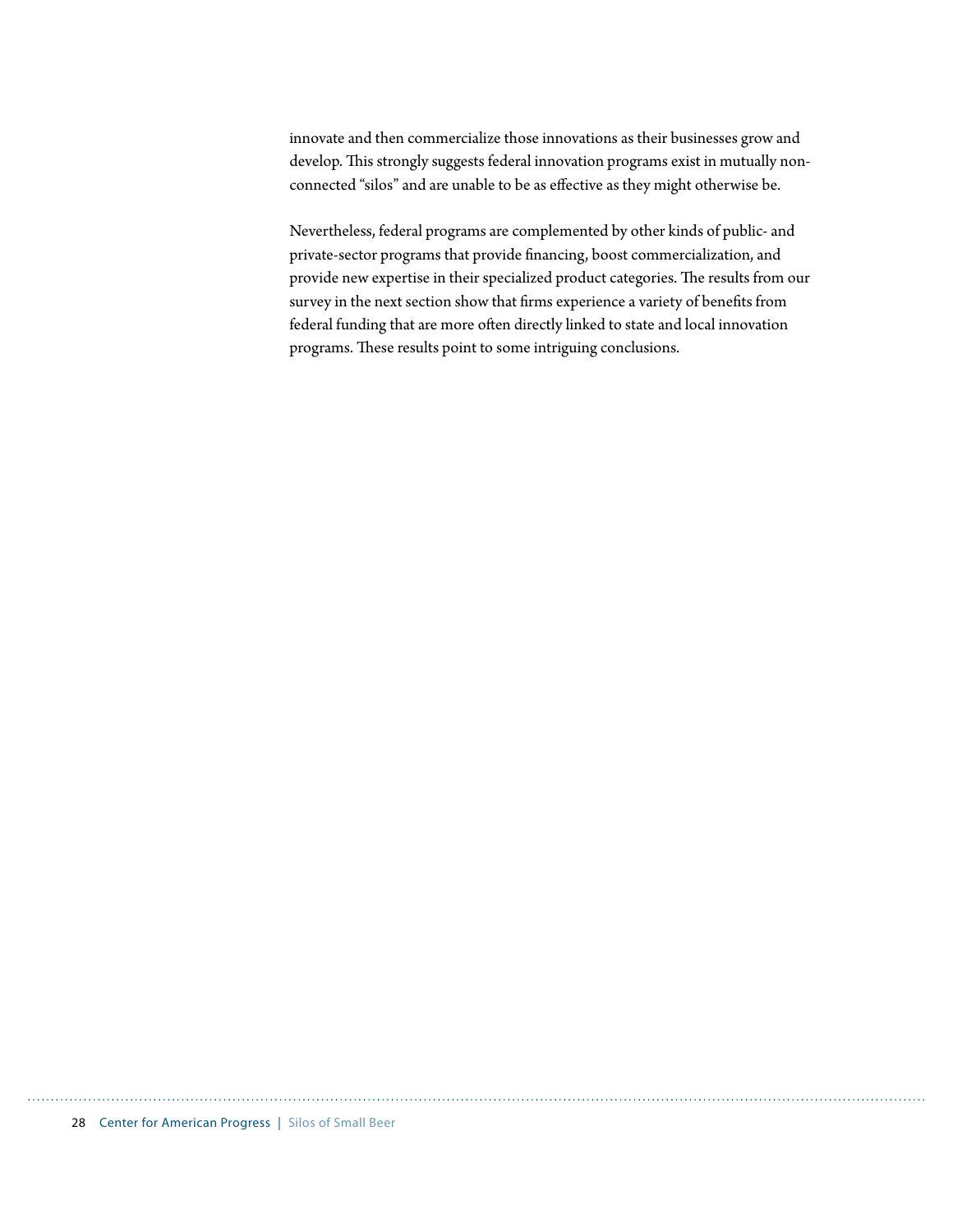### Outcomes of state and local funding

Since 2007, 44.2 percent of the firms that responded to our survey received funding from state or local agencies or programs. Given that only 37.2 percent of the firms in the sample applied for and/or received federal funding, this suggests a greater degree of activity between the firms and the state and local programs. In addition, the results suggest that firms in the study area in Pennsylvania are more active in seeking state and local funding than their Ohio counterparts.

The state of Ohio, however, provides larger awards to firms, on average. The maximum award came from the Ohio Third Frontier program-a state-funded program to create an "innovation ecosystem" that supports the efficient transition of great ideas from the laboratory to the marketplace—which offered a \$6,600,000 award. The minimum came from the Keystone Innovation Zone<sup>40</sup> program in Pennsylvania—an economic development agency designed to provide support for community/university partnerships to generate growth through technology transfer and entrepreneurship—which provided a \$5,000 award. On average, firms received approximately \$200,000 per grant through the state and local funding agencies during the three-year time period.

Firms reported that they would like to engage with state and local programs. More than half of the firms from the study area in Ohio (55 percent) would like to work with the Third Frontier program while a quarter of the firms from the study in Pennsylvania mentioned they would like to work with the program. Importantly, from our visit to the region and in survey responses it is clear that firms are aware of programs in their neighboring state and would like to be able to participate.

About 40 percent of the firms indicated that they were interested in working with agencies in their state in the future. Almost half of the Pennsylvania firms (48 percent) want to work with small business development centers, while 37 percent of the Ohio firms were so inclined, perhaps reflecting the fact that the Ohio firms were older and more established. (See Table 7)

Firms reported that they would like to engage with state and local programs.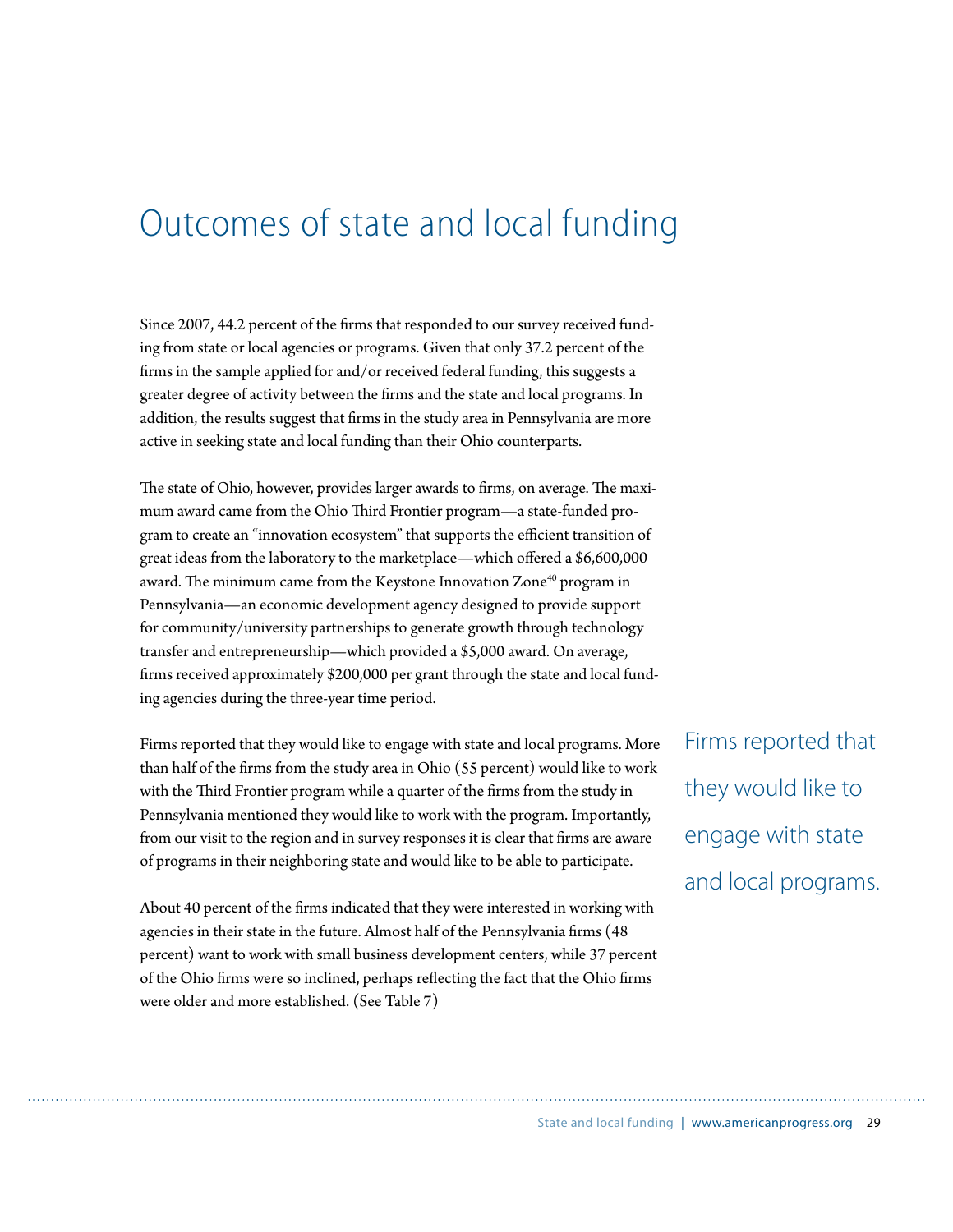#### **TABLE 7**

#### **Firms want more state-level innovation funding**

| <b>State programs</b>                              | Would not want to work<br>with |                         |                     | <b>Would like to explore/</b><br>work with |  |  |
|----------------------------------------------------|--------------------------------|-------------------------|---------------------|--------------------------------------------|--|--|
|                                                    | <b>Eastern Ohio</b>            | Western<br>Pennsylvania | <b>Eastern Ohio</b> | Western<br>Pennsylvania                    |  |  |
| BioEnterprise (OH)                                 | 2.41                           | 4.92                    | 38.55               | 15.57                                      |  |  |
| <b>Catalyst Connection (PA)</b>                    | 5.13                           | 7.14                    | 16.67               | 28.57                                      |  |  |
| Idea Foundry (PA)                                  | 9.10                           | 9.68                    | 22.08               | 42.74                                      |  |  |
| Innova (WV)                                        | 3.85                           | 5.93                    | 14.10               | 14.41                                      |  |  |
| <b>Innovation Works (PA)</b>                       | 6.25                           | 7.52                    | 36.25               | 65.41                                      |  |  |
| JumpStart (OH)                                     | 5.88                           | 6.67                    | 32.94               | 20.00                                      |  |  |
| Keystone Innovation Zones (PA)                     | 5.06                           | 4.13                    | 24.05               | 44.63                                      |  |  |
| Pittsburgh Entrepreneur Fund (PA)                  | 5.19                           | 3.13                    | 20.51               | 46.09                                      |  |  |
| Pittsburgh Gateways (PA)                           | 6.41                           | 4.07                    | 17.95               | 30.08                                      |  |  |
| Pittsburgh Life Science Greenhouse (PA)            | 6.41                           | 8.73                    | 23.08               | 36.51                                      |  |  |
| Small Business Development Centers (PA,<br>OH, WV) | 8.33                           | 6.30                    | 36.90               | 48.03                                      |  |  |
| StartingGate (PA)                                  | 5.13                           | 5.13                    | 17.95               | 23.93                                      |  |  |
| Technology Collaborative (PA)                      | 7.79                           | 4.10                    | 20.78               | 32.79                                      |  |  |
| Third Frontier (OH)                                | 4.40                           | 5.65                    | 54.95               | 24.19                                      |  |  |
| <b>Total Average</b>                               | 5.81                           | 5.94                    | 26.91               | 33.78                                      |  |  |
| <b>Average for OH organizations</b>                | 5.255                          | 5.885                   | 40.835              | 26.95                                      |  |  |
| <b>Average for PA organizations</b>                | 6.48                           | 5.99                    | 23.62               | 39.88                                      |  |  |

Firms' response by study area to the use of top state and local innovation programs and their interest in these programs (by percentage)

Source: Center for American Progress Regional Firm Survey

#### Outcomes of state and local funding

Respondents also were asked to comment on any outcomes that may have resulted from their state and local funding. These two questions on the outcomes were identical to the questions asked in the federal funding section with the exception of the state and local focus. Compared to the results of this similar set of questions focusing on the outcomes of federal funding programs, these results suggest that the financial support from state and local programs were not as successful at supporting incremental improvements in goods and services. Indeed, only 24.4 percent, 17.7 percent, and 10.9 percent of the firms noted that the state and local funding resulted in incremental new or improved goods, services, and production methods, respectively. This compared to the 54.4 percent, 39.1 percent, and 45.7 percent of firms who responded to this question in federal funding section. (See Table 8 on page 31)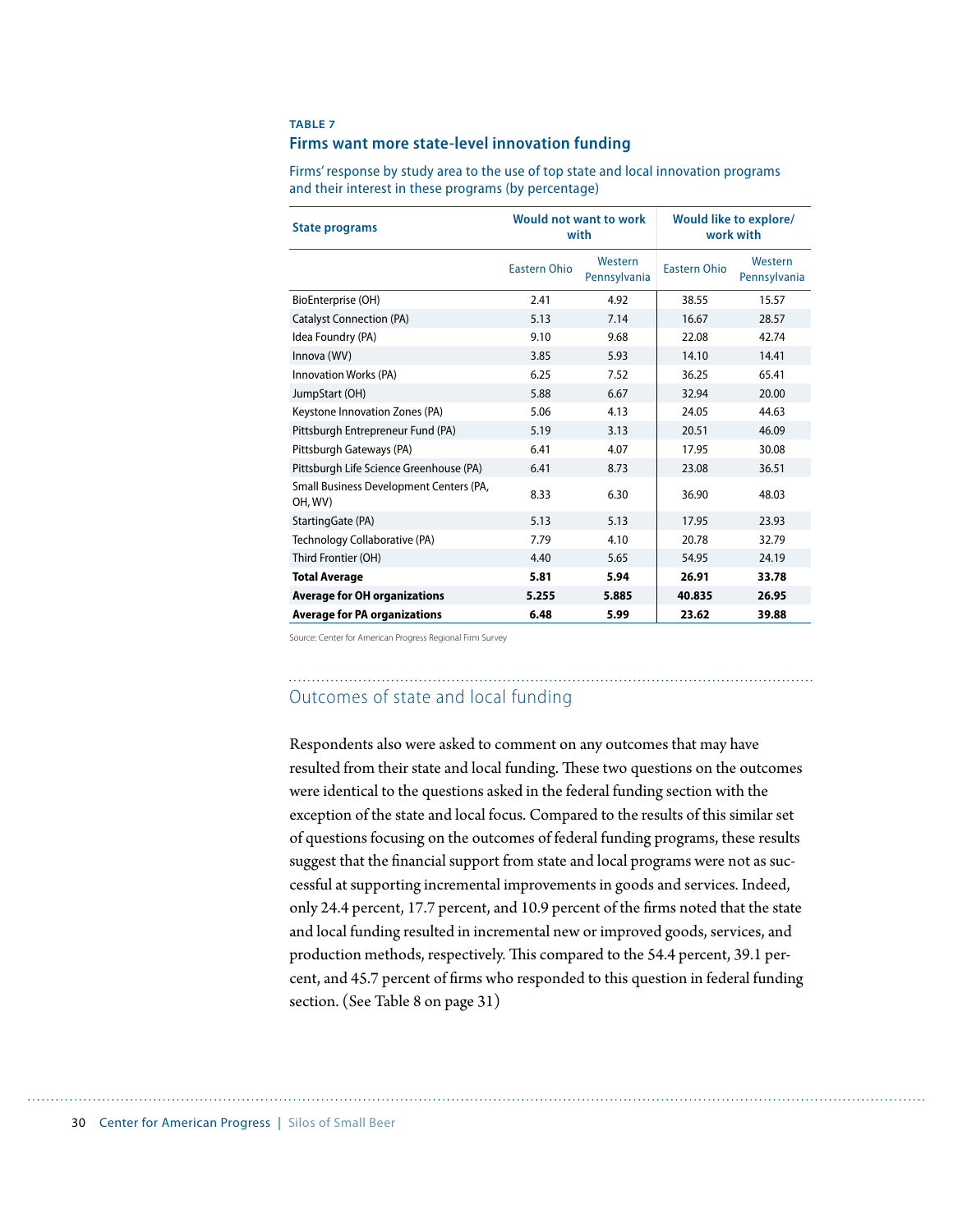As for additional benefits from the funding, the data similarly suggest that state and local funding did not have the same impact for firms seeking to secure additional funding, create contacts, and improve the business development of the firm as it did for firms who were recipients of federal funding. The most prevalent benefit of state and local funding reported was providing industrial contacts (19.3 percent), help in securing additional funding (18.5 percent), and help with business development (16.8 percent). (See Table 9)

Overall, then, we believe there is a complementary, though not necessarily complimentary, conclusion we can draw from firms' responses to our questions about the efficacy of state and local funding in and of itself and in relation to federal funding. Proportionally more firms reported higher levels of benefits from the federal programs than the state and local programs. While we are unable to accurately generalize about these state and local programs from these survey results alone, it is compelling that the results suggest there is more activity on the local and state level yet there are more beneficial results from the federal funding.

This is perhaps not surprising because federal awards are larger on average. Yet state and local programs are closer to firms, with easier interaction and more tailored programs. This information suggests that federal policymakers could learn from these state and local programs, and that federal, state, and local programs working in concert are essential to the vitality of the region as it transitions from its 20th-century roots to compete more effectively in the 21st century. The relevant question then is how much cooperation is evident today in federal, state, and local innovation programs? Not very much, alas, as our next section of the report attempts to gauge.

#### **TABLE 8 States help startups, not incremental innovation**

| <b>Outcomes of state and local funding</b>                                                                                                          | <b>Percentage</b> |
|-----------------------------------------------------------------------------------------------------------------------------------------------------|-------------------|
| New or significantly improved goods                                                                                                                 | 24.4              |
| New or significantly improved services                                                                                                              | 17.7              |
| New or significantly methods of manufacturing<br>or producing goods or services                                                                     | 10.9              |
| New or significantly improved logistics, delivery,<br>or distribution methods of inputs                                                             | 4.2               |
| New or significantly improved support for pro-<br>cesses, including maintenance systems or opera-<br>tions for purchasing, accounting, or computing | 5.0               |

Source: Center for American Progress Regional Firm Survey

#### **TABLE 9 Additional benefits resulting from federal funding**

| <b>Benefits</b>                                                        | Percentage |
|------------------------------------------------------------------------|------------|
| Gained expertise that was<br>not elsewhere available                   | 6.7        |
| Helped secure additional<br>state and local govern-<br>ment funding    | 16.8       |
| Helped secure additional<br>private funding                            | 18.5       |
| Provided contacts for<br>federal procurement<br>contracts and/or sales | 12.6       |
| Provided industrial<br>contacts                                        | 19.3       |
| Provided help with busi-<br>ness development                           | 16.8       |
| No other benefit than<br>R&D funding received                          | 4.2        |
| Other                                                                  | 3.4        |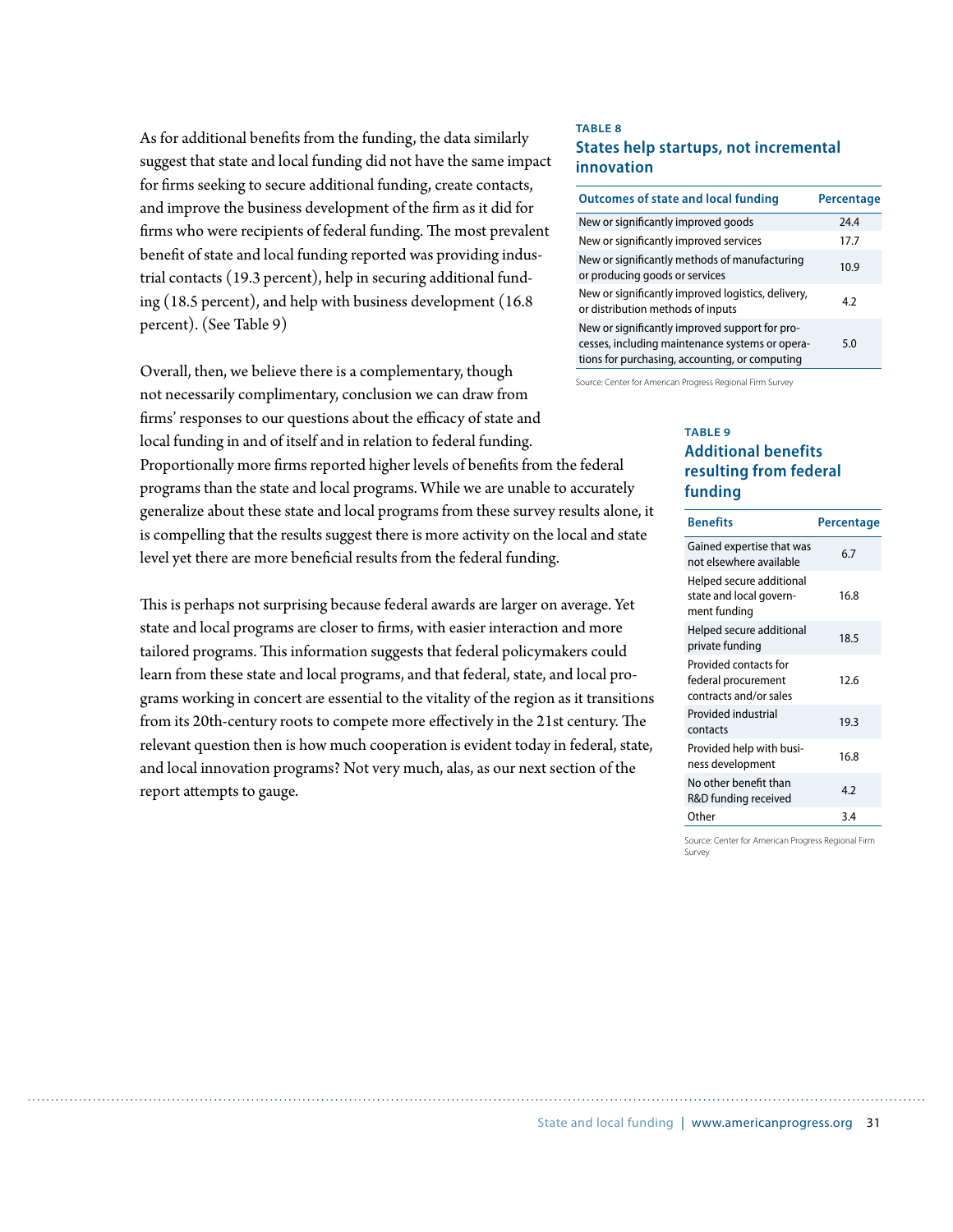### How government programs work together

So how well do these various federal, state, and local programs work together today? To really answer this question would require so-called "time series data"—information on the support that firms received over time—ideally from the funding agencies rather than self-reported. Our data are a cross section, or more commonly referred to as a "snapshot" of information relying on firms selfreporting. Still, we believe our survey provides some useful first insights into the handoff between levels of government and what firms perceive is missing or could be augmented.

We asked firms to provide comments of their opinions regarding intergovernmental cooperation between the federal, state, and local levels (see Table 10). Firms were asked to gauge how well state and local governments do the following:

- Provide information about federal R&D programs
- Provide matching funds for federal programs
- Assist with grant applications for federal programs
- Work with federal programs

#### **TABLE 10 How effective is intergovernmental cooperation?**

| Intergovernmental<br>cooperation                                                                         | Agree<br>(percent) | <b>Disagree</b><br>(percent) |
|----------------------------------------------------------------------------------------------------------|--------------------|------------------------------|
| State/local economic develop-<br>ment agencies provide good<br>information about federal R&D<br>programs | 26.46              | 41.44                        |
| State/local economic develop-<br>ment agencies provide matching<br>funds for federal programs            | 12.64              | 41.76                        |
| State/local economic develop-<br>ment agencies help with grant<br>applications for federal programs      | 26.33              | 39.31                        |
| State and local programs work<br>with federal programs                                                   | 16.92              | 33.08                        |

This is a subjective question and responses varied from strongly agree to strongly disagree. But for all four questions, on average, the firms felt that intergovernmental cooperation between the federal, state, and local programs could be improved. Most notably, more than 40 percent of the firms disagreed with the following statements: "State/local economic development agencies provide good information and matching funds for federal programs."

The results from the survey also suggest that there is an underlying skepticism among firms regarding how well the different levels of government cooperate with one another. Although these results represent the opinions of the firms, it is important to note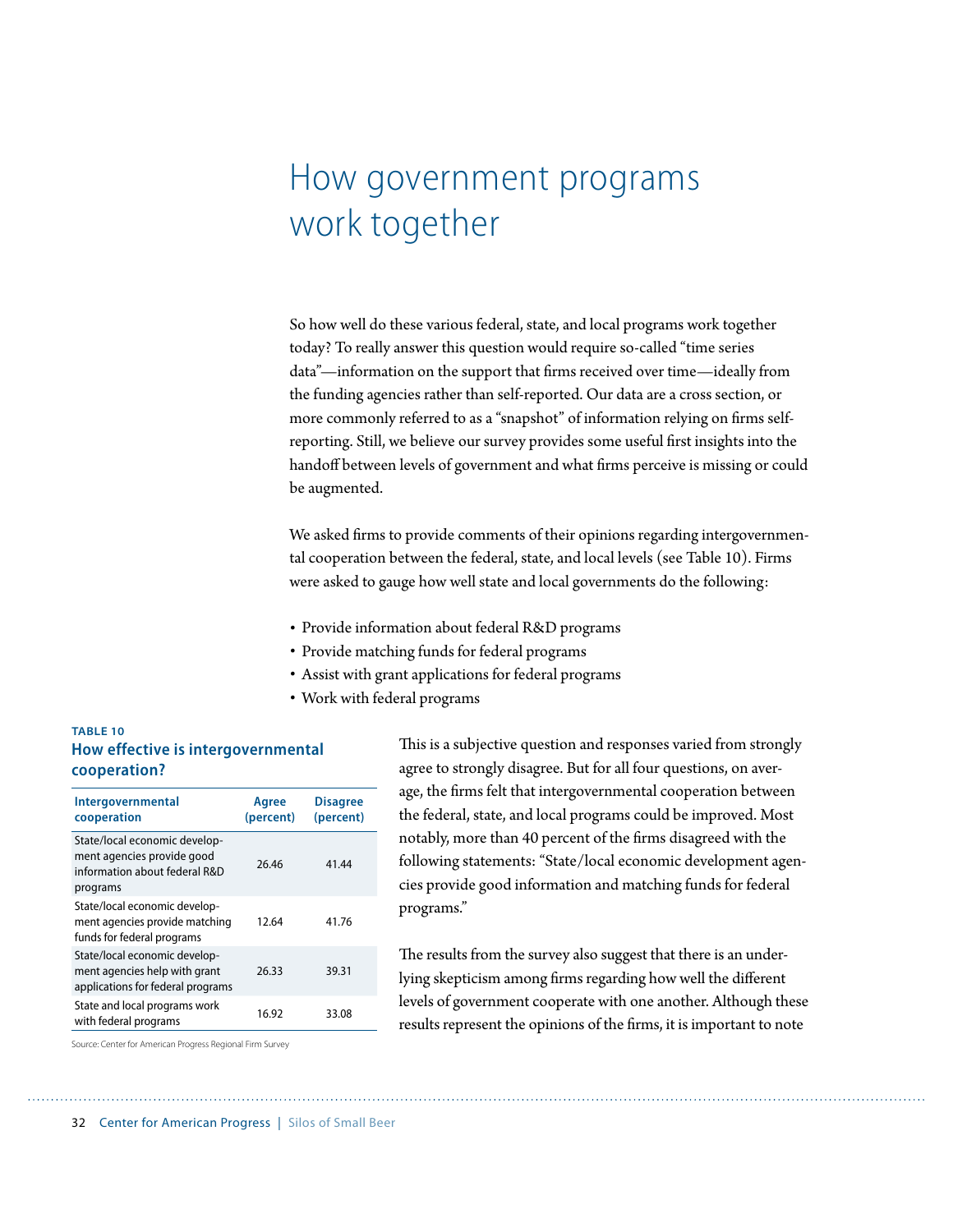that there is a certain level of frustration shared among firms when it comes to working with the various levels of government. Taking an even closer look at these responses, we find that the opinions regarding intergovernmental cooperation vary by each of the study areas in Ohio and Pennsylvania (see Tables 11 and 12).

Reporting the data by state, we find that there is a greater degree of skepticism about government cooperation expressed by firms located in northeast Ohio as opposed to those in western Pennsylvania, perhaps because Ohio's innovation funding programs were launched more recently. On average, 43.6 percent of the firms from the Ohio study area disagreed with the statements pertaining to intergovernmental cooperation between the federal, state, and local levels of government. Most notably, approximately 45 percent of the firms from that area expressed frustrations with the government's ability to provide information, match funds, and assist with the grant application process for the various levels. The firms in western Pennsylvania did not express frustrations to the same degree as their counterparts in northeast Ohio. Nevertheless, they did express more skepticism than agreement with the effectiveness of intergovernmental cooperation.

These responses from firms, taken together, illustrate two fundamental flaws in the federal government's traditional approach to economic development and state government's capabilities of tapping into those federal programs. The first flaw is that federal innovation programs are not deployed around the country with any regard for the cluster-based development objectives of statelevel innovation programs. The federal government has greater resources to allocate for innovation and their efforts might be more effective if coordinated with local objectives.

The second flaw is that these federal programs are so complicated and "siloed" that state agencies cannot easily help their company clients tap these federal programs to face the challenges they must overcome to grow. And the companies we surveyed were clear about the kinds of challenges they face—ones that federal, state, and local innovation programs together and separately are not adequately equipped to help resolve. This is the subject of the next section.

#### **TABLE 11**

#### **Northeastern Ohio's view of intergovernmental cooperation**

| Intergovernmental<br>cooperation: OH                                                                     | Agree<br>(percent) | <b>Disagree</b><br>(percent) |
|----------------------------------------------------------------------------------------------------------|--------------------|------------------------------|
| State/local economic develop-<br>ment agencies provide good<br>information about federal R&D<br>programs | 24.75              | 45.54                        |
| State/local economic develop-<br>ment agencies provide matching<br>funds for federal programs            | 15.84              | 46.53                        |
| State/local economic develop-<br>ment agencies help with grant<br>applications for federal programs      | 24.75              | 44.55                        |
| State and local programs work<br>with federal programs                                                   | 15.84              | 37.62                        |

Source: Center for American Progress Regional Firm Survey

#### **TABLE 12**

#### **Western Pennsylvania's view of intergovernmental cooperation**

| Intergovernmental<br>cooperation: PA                                                                     | Agree<br>(percent) | <b>Disagree</b><br>(percent) |
|----------------------------------------------------------------------------------------------------------|--------------------|------------------------------|
| State/local economic develop-<br>ment agencies provide good<br>information about federal R&D<br>programs | 27.84              | 37.34                        |
| State/local economic develop-<br>ment agencies provide matching<br>funds for federal programs            | 10.90              | 37.18                        |
| State/local economic develop-<br>ment agencies help with grant<br>applications for federal programs      | 28.03              | 34.39                        |
| State and local programs work<br>with federal programs                                                   | 18.06              | 29.03                        |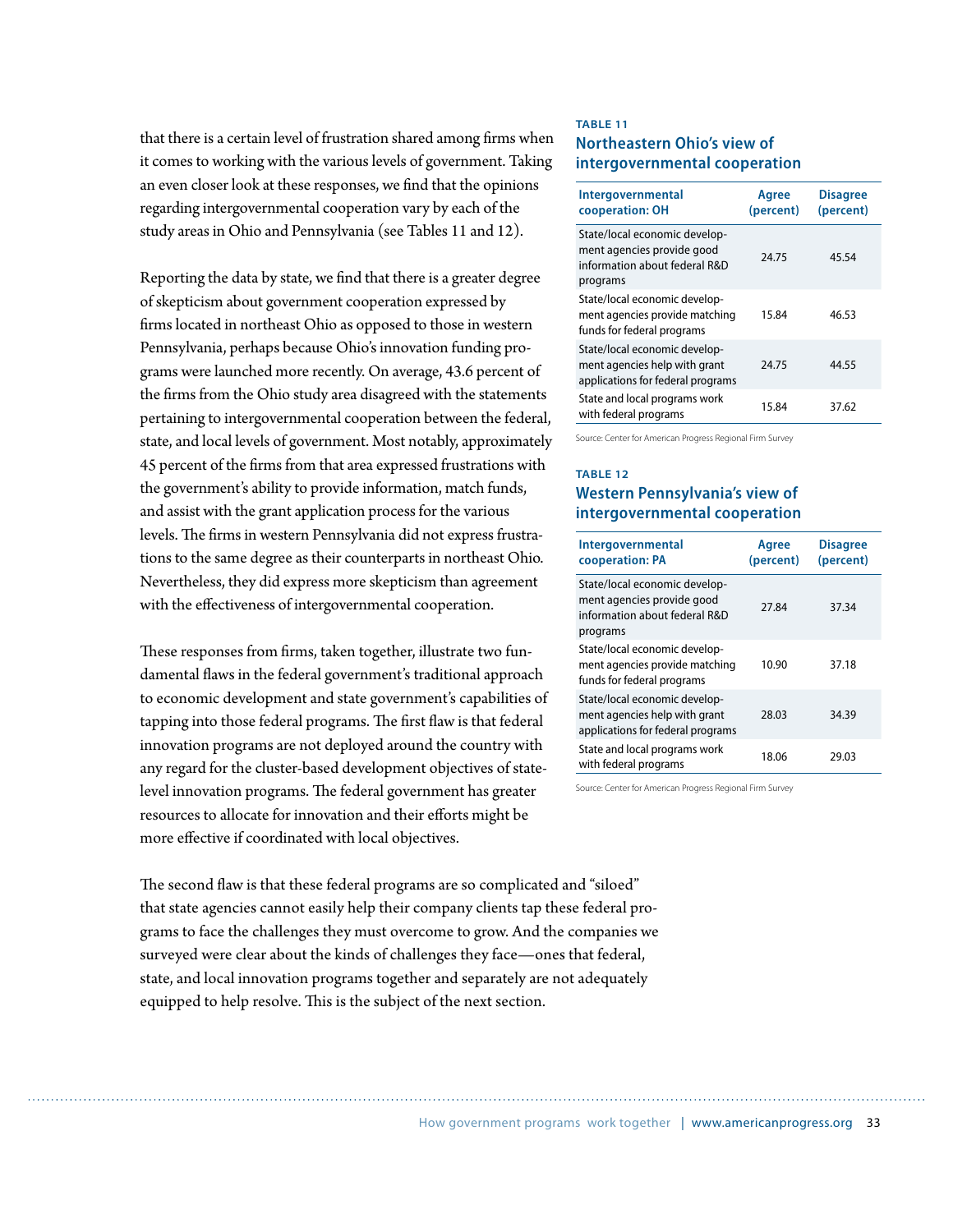### Challenges facing firms in the region

Firms in the region said they faced many of the same challenges, beginning with a lack of expansion capital, then a lack of short-term funding, and then the cost of health insurance. More than a third of the firms reported that these challenges were significant problems facing their firm. The ranking of concerns are remarkably similar between the firms in northeast Ohio and the firms in western Pennsylvania, indicating regional similarities.

#### **TABLE 13 Firms biggest challenge—lack of expansion capital**

The next biggest challenge was a lack of short-term funding

| <b>Eastern Ohio</b>            |       | Western Pennsylvania                           |       |
|--------------------------------|-------|------------------------------------------------|-------|
| Challenge: Significant problem |       | Percent Challenge: Significant problem Percent |       |
| Lack of expansion capital      | 48    | Lack of expansion capital                      | 59.87 |
| Lack of short-term funding     | 42.42 | Lack of short-term funding                     | 48.41 |
| Health insurance costs         | 32.67 | Health insurance costs                         | 35.44 |

Source: Center for American Progress Regional Firm Survey

#### **TABLE 14 Challenges that are less of a problem**

These issues indicate that much of the critical mass for company development exists in the region

| <b>Challenge: Not a problem</b>                                                                                                                | Percent |
|------------------------------------------------------------------------------------------------------------------------------------------------|---------|
| Lack of other vendors (accountants, suppliers,<br>service providers, etc.) with expertise matched<br>to firm's industry sector or growth stage | 53.75   |
| Lack of legal expertise matched to the issues of<br>the firm's industry sector or growth stage                                                 | 49.19   |
| Lack of university expertise in our industry/<br>technology                                                                                    | 48.24   |
| Lack of capable suppliers                                                                                                                      | 43.20   |
| Lack of management talent                                                                                                                      | 41.02   |

What young startups felt most acutely was the need for additional short-term funding. Half of the firms started since 2007 report that shortterm funding is a significant problem. And for firms started between 2000 and 2007, 54 percent reported that short-term financing was their most significant problem. About a quarter of the firms that responded to our survey were started before 2000 but after 1945. For this group, 45 percent reported that the lack

of expansion capital was a significant problem. Otherwise, the responses were remarkably similar to their younger counterparts.

Notably, firms did not report that they were significantly challenged by either domestic competition (less than 10 percent noted this as a significant challenge) or global competition (15 percent reported as a significant problem). Government regulation was reported as a significant challenge by 22 percent of the firms. In addition, approximately half of the firms responding to this question commented that lack of vendors, lack of legal expertise, and lack of university expertise were not a problem for this region (see Tables 13 through 15).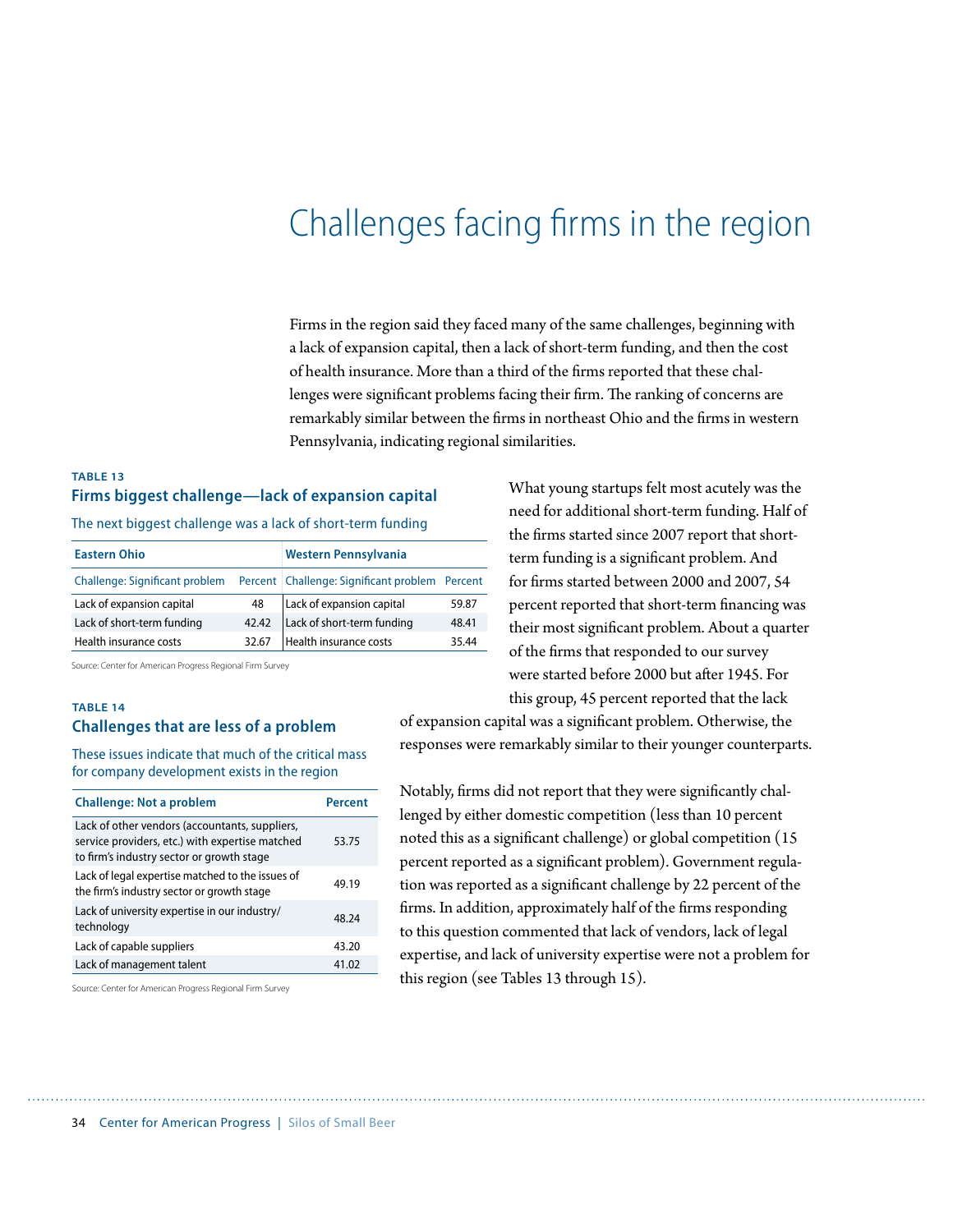When we consider these responses from the firms launched since 2000 or 2007, we find that the usual complaints from startup companies, such as lack of available management and workforce talent, are reported to be significant problems by less than 15 percent (13.3 percent for firms started after 2000 and 14.1 percent for firms started after 2007). The presence of established large firms in the region who have hired and trained the workforce and the relatively high unemployment rate may be the reason for this finding.

#### **TABLE 15 Challenges that are not a major problem**

These findings in both states show regional competitiveness is strong

| <b>Eastern Ohio</b>                   |       | Western Pennsylvania                                 |         |
|---------------------------------------|-------|------------------------------------------------------|---------|
| Challenge: Not a problem              |       | Percent Challenge: Not a problem                     | Percent |
| Lack of product demand                | 53.06 | Lack of product demand                               | 51.61   |
| Lack of capable suppliers             | 47.00 | Lack of capable suppliers                            | 49.03   |
| Lack of skilled production<br>workers | 44.55 | Recruiting production and/or<br>semi-skilled workers | 45.81   |

Source: Center for American Progress Regional Firm Survey

The region boasts other strengths as well. More than half of the firms reported that demand for their product remained strong during the recession. Firms also report that there were capable suppliers in the region and there were no problems with recruiting production and/or semi-skilled workers. Notably the responses between firms in the study areas of Ohio and Pennsylvania are remarkably similar.

These results suggest that the region has the infrastructure for sustained economic growth based in part on these growing entrepreneurial firms. What is lacking, however, is the short-term financing needed for supporting these firms during their initial stages of growth alongside the expansion capital needed to grow over the long term. The third challenge, health care costs, will be dealt with over the coming decade as the Obama administration's recently enacted comprehensive health reform law is put in place.<sup>41</sup>

These regional strengths and weaknesses are critical to understanding how state and federal innovation programs can be better deployed to help this region's economy grow. The region clearly boasts plenty of well-trained workers and management talent alongside a healthy complement of suppliers and customers. What firms need to compete is simply better access to startup and expansion capital. But before we can develop any firm principles about how to overcome this weakness and boost these strengths, policymakers need to understand a bit more about the different regional industry clusters in this region.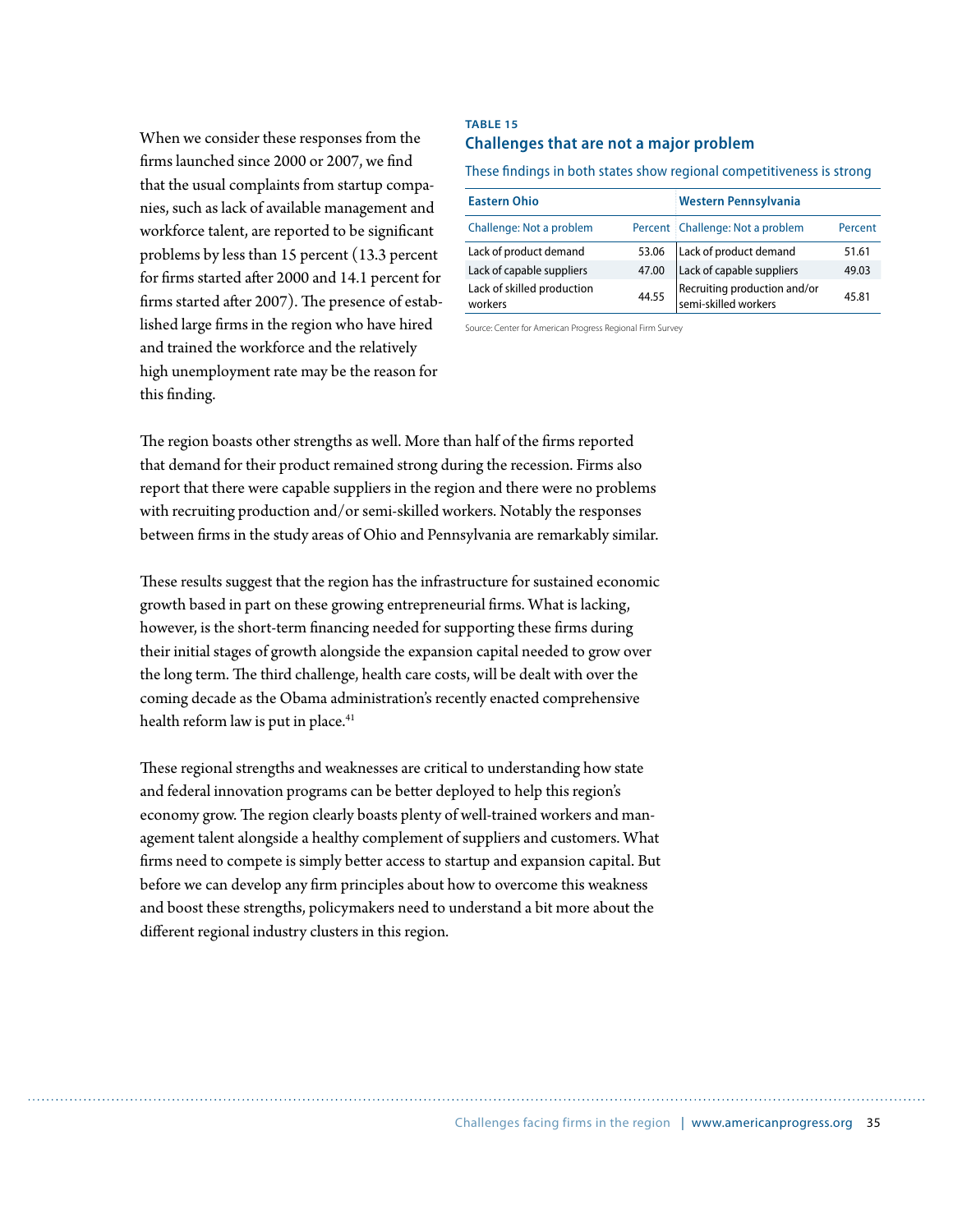#### Regional industry clusters

Once again, the data are inadequate to the task of determining a comprehensive industrial distribution in the region. Ideally, we would like to understand the commonalities between firms in the region. The Standard Industrial Classification codes used by the federal government to classify different types of industries provide one snapshot of firm activity in the region, but usually every firm is assigned one category to represent its dominant activity. We provided a detailed list of the so-called North American Industry Classification System, or NAICS categories, and asked firms to check all relevant activities that applied to their business.

Information Technology received the highest number of mentions among our respondents: just under a quarter of all firms in the region reporting that they worked in information technology good and services. This was higher in western Pennsylvania and confirms the development of a cluster of information technology firms around Carnegie Mellon University. Firms in northeast Ohio reported Aerospace and Defense as their top business activity (10.9 percent), but about 15 percent of the responses here fall into the nondescript category of Not Elsewhere Classified (see Table 16). This data illustrates few strong concentrations of activities among firms.

#### **TABLE 16 One snapshot of the region's different industry clusters**

Identity of firms by Standard Industrial Classification codes, by percentage

| <b>Industry</b>                              | <b>Total</b> | <b>Eastern</b><br>Ohio | Western<br>Pennsylvania |
|----------------------------------------------|--------------|------------------------|-------------------------|
| Aerospace and defense                        | 7.76         | 10.94                  | 5.73                    |
| Automobiles, motorcycles, and components     | 3.73         | 3.91                   | 3.65                    |
| <b>Bioscience</b>                            | 5.90         | 5.47                   | 6.25                    |
| Capital goods                                | 6.83         | 7.81                   | 5.73                    |
| Commercial and commercial services           | 6.52         | 6.25                   | 6.77                    |
| Consumer goods and services                  | 3.73         | 3.91                   | 3.65                    |
| Energy                                       | 7.76         | 10.16                  | 6.25                    |
| Finance                                      | 0.62         | 0.78                   | 0.52                    |
| Health care                                  | 14.29        | 8.59                   | 18.23                   |
| Information technology—goods and<br>services | 23.29        | 11.72                  | 31.25                   |
| <b>Materials</b>                             | 6.83         | 9.38                   | 4.69                    |
| <b>Telecommunication services</b>            | 1.24         | 0.78                   | 1.56                    |
| Transportation services                      | 0.62         | 1.56                   | 0.00                    |
| <b>Utilities</b>                             | 1.86         | 3.91                   | 0.52                    |
| Not elsewhere classified                     | 9.01         | 14.84                  | 5.21                    |

Source: Center for American Progress Regional Firm Survey

The more detailed NAICS categories provide additional detail. These responses reveal that software publishing is the dominant activity within Information Technology. This is the particular specialization among western Pennsylvania's firms. Northeast Ohio has a concentration in Electric Power Generation, Transmission & Distribution and in the elusive category of Miscellaneous Manufacturing. (See Table 17 on page 37)

In our survey, we also asked firms for the name of their cluster as an open-ended question. Any reader familiar with survey design knows this is a risky and uncertain undertaking—and one that requires making sense of what is filled in. Still, we wanted to see if any patterns emerged. In alphabetic order and with some interpretation, seven firms reported their cluster as advanced energy;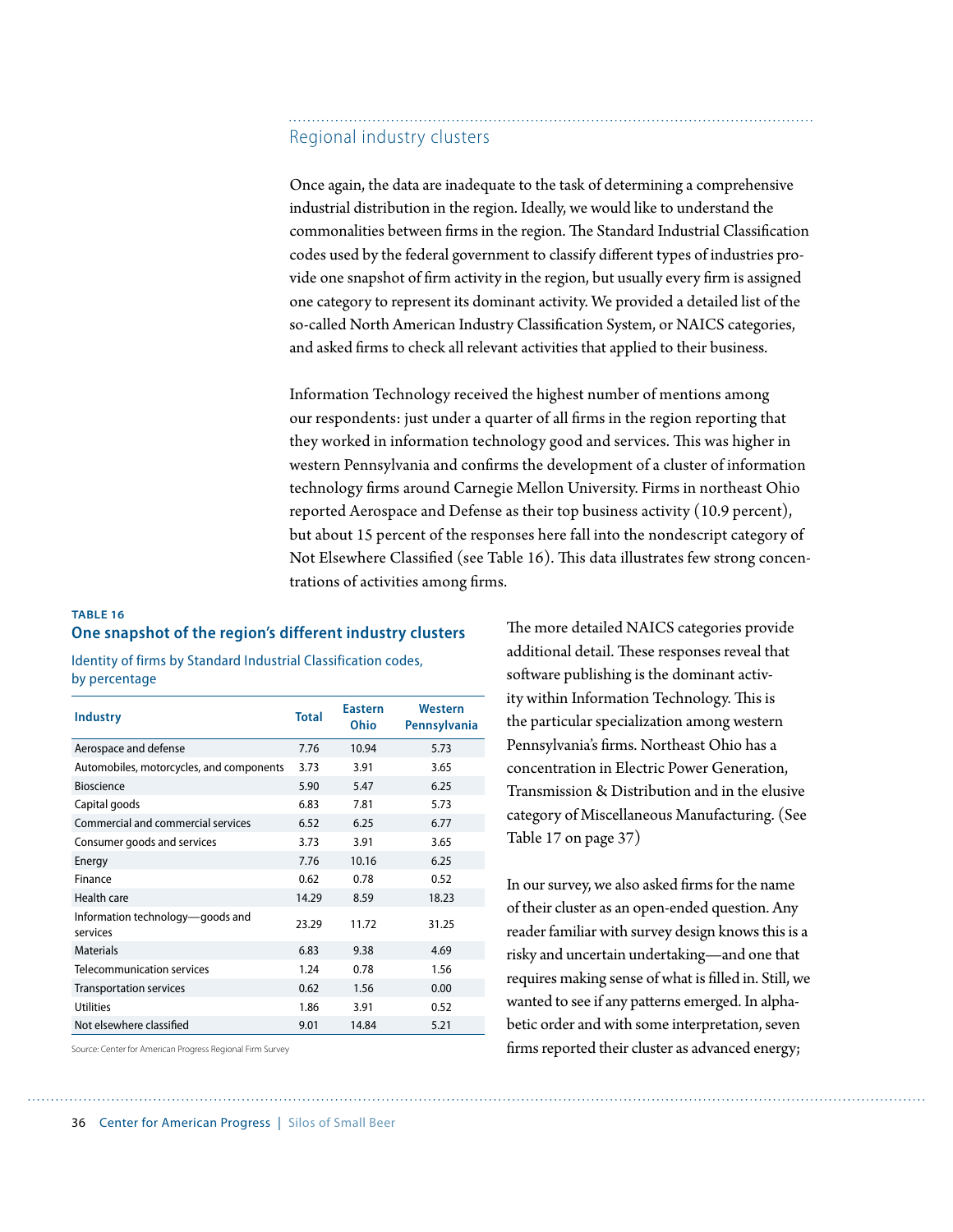15 firms reported bio-medical, biotech, biosciences, and life sciences; and another three firms reported medical devices. Two additional firms reported health care and were focused on health delivery and health informatics. Chemicals, contract manufacturing, financial security, gas well drilling, nanotechnology, new media, speech recognition, and telecomm each received one vote each. Another two firms reported fuel cells. Three firms mentioned robotics, four firms mentioned materials, and three firms mentioned industrial instrumentation and controls. These are not very satisfying or useful results.

To better interpret firm activity in the area, we triangulated these series of questions about firm activity, including the five-digit NAICS code system, which identifies detailed industry category, an open-ended question about the primary activity of the organization, and an open-ended question about the name of the cluster with which the firm identified. Where possible, we verified information from company websites and secondary sources. The objective was to discern a set of coherent activities that

#### **TABLE 17 Another snapshot of the region's different industry clusters**

Identity of firms under the North American Industry Classification System by frequency

| <b>Industry</b>                                                                                          | <b>Industry</b><br><b>ID</b> number | <b>Total</b> | <b>Eastern</b><br>Ohio | <b>Western</b><br><b>Pennsylvania</b> |
|----------------------------------------------------------------------------------------------------------|-------------------------------------|--------------|------------------------|---------------------------------------|
| Aerospace product and parts<br>manufacturing                                                             | 33641                               | 14           | 7                      | 7                                     |
| Medical, dental, and hospital<br>equipment and supplies mer-<br>chant wholesale                          | 423450                              | 10           | 4                      | 6                                     |
| Scientific research and develop-<br>ment services                                                        | 54170                               | 10           | $\overline{4}$         | 6                                     |
| Electric power generation, trans-<br>mission, and distribution                                           | 22110                               | 12           | 9                      | $\mathfrak{p}$                        |
| Pharmaceutical, medicinal,<br>botanical, and biological<br>products (except diagnostic)<br>manufacturing | 32540                               | 10           | 1                      | 8                                     |
| Software publishers                                                                                      | 51120                               | 21           | 4                      | 17                                    |
| Information services (not else-<br>where listed)                                                         | 51900                               | 11           | 3                      | 8                                     |
| Computer systems design and<br>related services                                                          | 54150                               | 13           | $\mathfrak{p}$         | 11                                    |
| Miscellaneous manufacturing<br>(not elsewhere listed)                                                    | 33990                               | 14           | 11                     | $\overline{3}$                        |
| Professional, scientific, and techni-<br>cal services (not elsewhere listed)                             | 54190                               | 11           | 6                      | 5                                     |

Source: Center for American Progress Regional Firm Survey

were prominent in the region. This should be recognized as an interpretive exercise. There were 253 responses where the pattern of activity was identifiable.

We present the data in aggregate by state, and then by firm age. Our sample is small and the intention is to identify patterns of expertise. Rather than report raw numbers, we provide percentage to give an idea of relative importance. (See Table 18 on page 38)

The numbers provided are the percentage of activity that falls within each category. For instance, manufacturing represents 29 percent of firm activity in northeast Ohio and 19 percent in western Pennsylvania. Manufacturing represents 23 percent of all firms started in northeastern Ohio after 2007 and 7 percent of similar new startups in western Pennsylvania. For firms started from 2000 to 2006, manufacturing accounted for 22 percent in Cleveland, Akron, and Youngstown, and 15 percent in western Pennsylvania.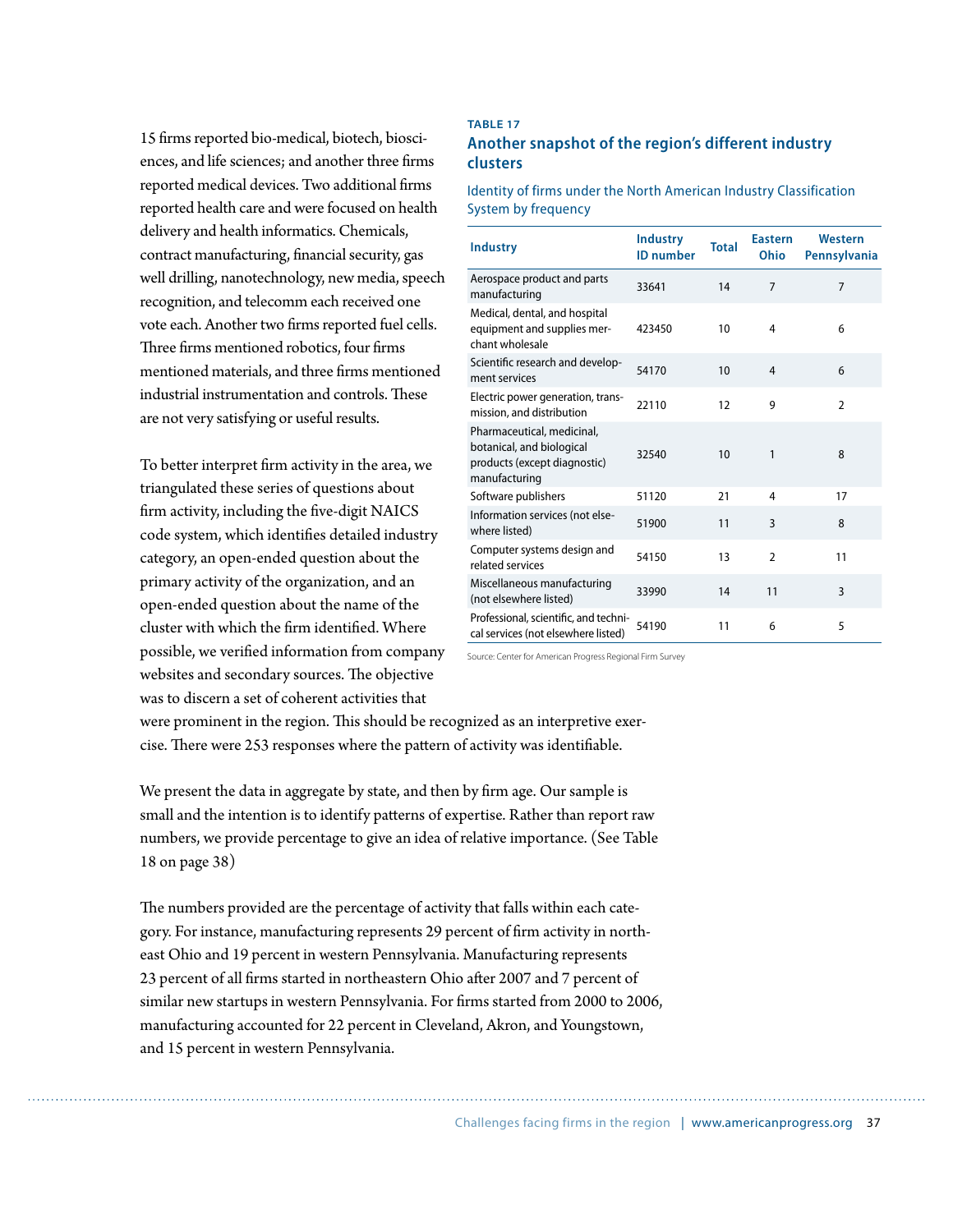#### **TABLE 18 Types of industry clusters in the region**

Manufacturing and machinery top the list, followed by software

| <b>Focus</b>               | Ohio study area              |                           |                                   |        | Pennsylvania study area |                |                           |                                   |        |             |
|----------------------------|------------------------------|---------------------------|-----------------------------------|--------|-------------------------|----------------|---------------------------|-----------------------------------|--------|-------------|
|                            | <b>Total</b><br>(by percent) | <b>Newest</b><br>startups | <b>Firms started</b><br>2000-2007 | Middle | Older firms             | <b>Total</b>   | <b>Newest</b><br>startups | <b>Firms started</b><br>2000-2007 | Middle | Older firms |
| <b>Business services</b>   | 10                           | 9                         | 16                                | 11     | $\mathbf{0}$            | 12             | 20                        | 8                                 | 6      |             |
| Consumer service           | 3                            |                           | 3                                 |        |                         |                | $\overline{2}$            | $\overline{2}$                    |        |             |
| <b>Medical diagnostics</b> |                              |                           | 3                                 |        |                         | $\overline{2}$ | 4                         |                                   |        |             |
| Energy                     |                              |                           |                                   | 3      |                         |                |                           |                                   |        |             |
| Green technology           | 10                           | 18                        | 6                                 | 8      |                         | 6              |                           | 7                                 | 3      |             |
| ICT                        |                              | 6                         |                                   |        |                         | 6              | $\overline{4}$            | 12                                | 3      |             |
| Machinery                  | 16                           | 18                        | 3                                 | 24     | 40                      | 6              | 4                         | 2                                 | 20     |             |
| Manufacturing              | 29                           | 23                        | 22                                | 38     | 60                      | 19             | $\overline{7}$            | 15                                | 31     | 86          |
| <b>Materials</b>           | 4                            |                           | 3                                 | 5      |                         | 4              | 4                         | 5                                 | 3      |             |
| <b>Medical devices</b>     | 8                            | 5                         | 19                                | 3      |                         | 12             | 9                         | 15                                | 14     |             |
| Biotechnology research     | 4                            | 5                         | 6                                 | 3      |                         | $\overline{4}$ |                           | 7                                 | 6      | 14          |
| Software                   | 11                           | 23                        | 13                                | 5      |                         | 24             | 31                        | 25                                | 14     |             |
| Human therapeutics         | $\overline{\mathbf{c}}$      |                           | 6                                 |        |                         | 3              | $\overline{7}$            | 2                                 |        |             |

Source: Center for American Progress Regional Firm Survey

These results indicate that manufacturing is still important as a startup activity in this region—perhaps not a surprise given the region's industrial legacy. Unfortunately there is a perception that manufacturing is an old economy activity; nothing could be further from reality.

Manufacturing is an innovative and knowledge-intensive activity that builds upon this region's traditional strengths. Our survey results strongly indicate that manufacturing in this region is highly innovative and warrants support. The new manufacturing is concentrated in instruments and products that use advanced materials. This activity reflects the ready availability of skilled labor and the available supply of components. The older industrial legacy lives on but is innovative as turbine manufacturers retool to manufacture wind turbines and high-precision manufacturing finds a profitable niche. Another strong activity in northeast Ohio was machinery, which has strong synergies with manufacturing.

Clusters can be built around manufacturing. Our respondents were not as worried about global competition as a threat because the lack of expansion capital was seen as the real threat. Much of the future of these endeavors depends on financing because manufacturing is capital intensive. Just as specialty steel mills have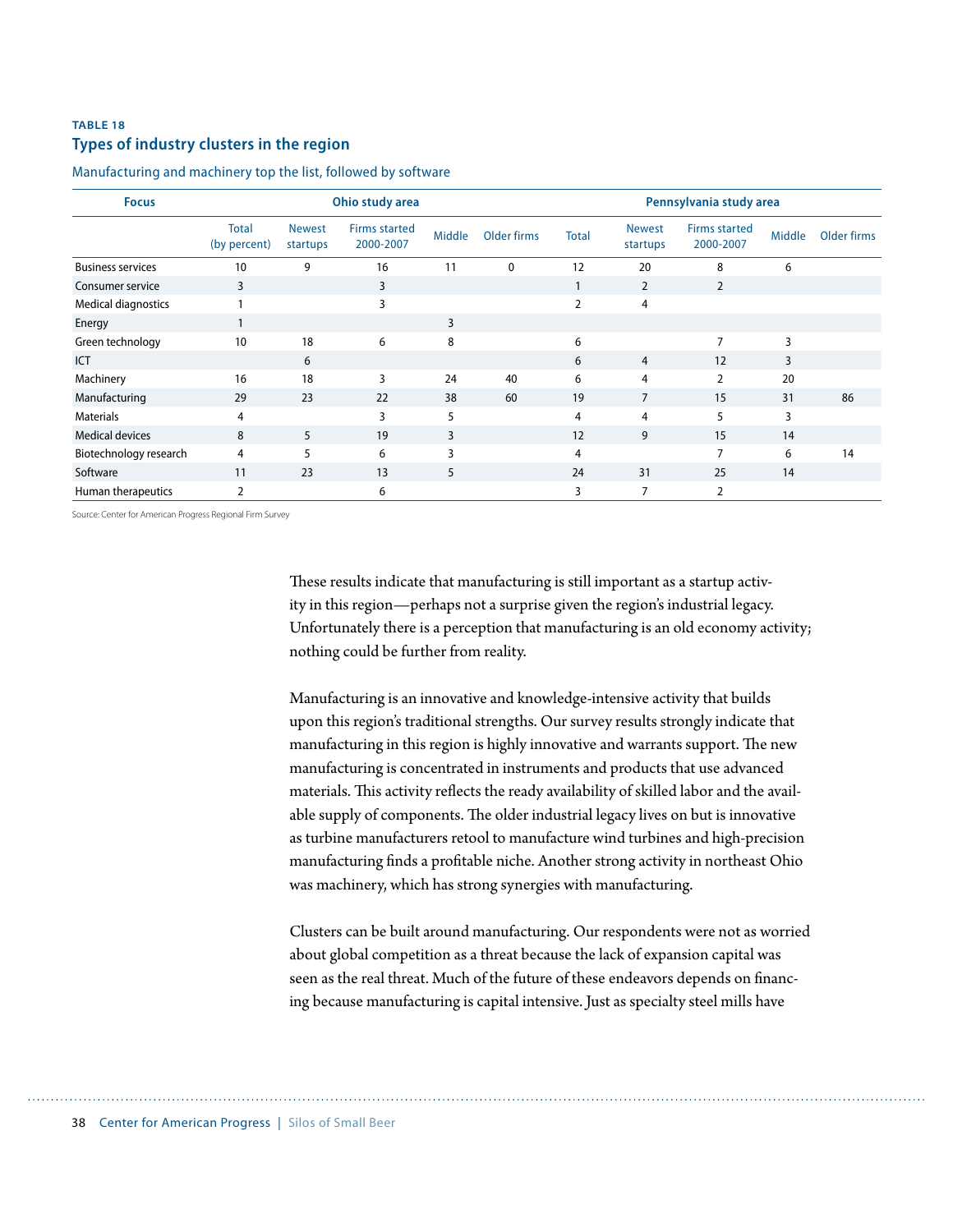replaced the steel industry, a new robust and innovative manufacturing industry based on specialty products and mass customization could be feasible if sufficient financing were available.

Yet the needs of manufacturing firms are very different from the other developing industries in this region, such as software, which is more strongly represented in Pittsburgh, or medical devices or biotechnology research. Targeted sector-specific policies could help, too.

Problem is, clusters develop in stages, gathering critical mass and deepening expertise over time even as they build on the foundations of past economic activity. This region is in transition and perhaps still at the earliest stage of cluster development in many of its new industries. As policymakers search for the recipe for industrial cluster development and economic vitality, there is evidence that cluster genesis can be facilitated by government action.<sup>42</sup> The next section examines firms' views toward cluster coordination. Policymakers: Take notes.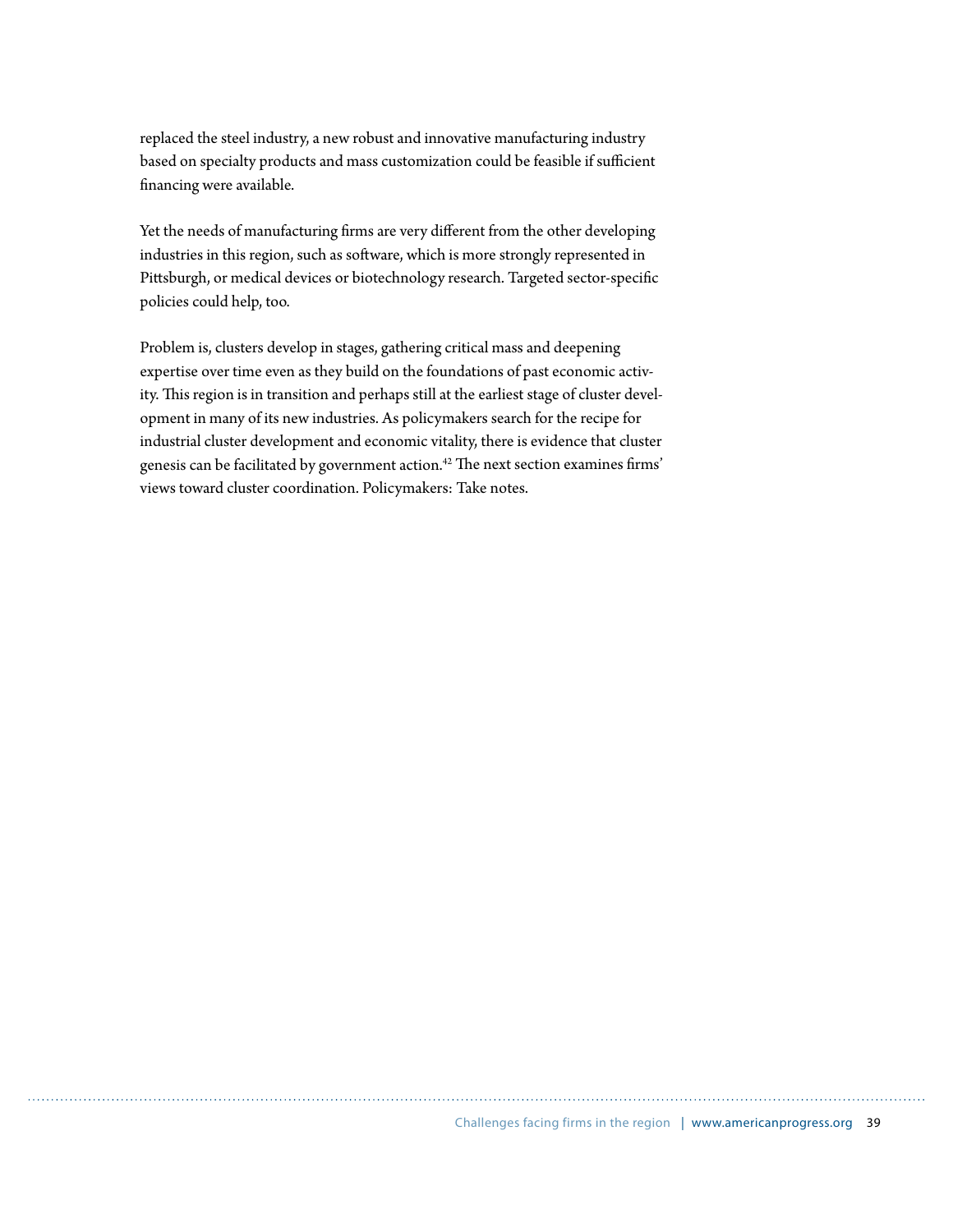### Industry cluster coordinator

Firms in our survey who responded to our queries about organized self-defined clusters pointed to FlexMatters as the most identifiable cluster coordinator in the region. Formed in 2006, FlexMatters is building a new industrial cluster in northeast Ohio based on manufacturing emerging products on flexible plastic substrates, including displays, complex electronics, and solar cells. The articulated goal of FlexMatters is to create new industries, companies, and jobs in the state of northeast Ohio by leveraging existing technology strengths and assets, including the enabling technologies and manufacturers established in the region.

MAGNET, which stands for Manufacturing Advocacy & Growth Network, an Ohio MEP-funded cluster coordinator, and Ohio's Edison Technology Center were also mentioned frequently as a cluster leader in northeast Ohio. And a number of universities, agencies, and even individuals were mentioned as leading cluster efforts. The Pittsburgh Life Sciences Greenhouse was identified as the leader for western Pennsylvania's biosciences industries.

We also asked firms if they would work with an industry cluster coordinator if one were available. Overwhelmingly, 87.4 percent of the firms said they would work with a cluster coordinator. There was no difference between firms in northeast Ohio and western Pennsylvania. About half of the respondents (47 percent) felt that the cluster coordinator should be a regional function—that is multistate, rather than federal (10.4 percent), state (10.0 percent), local (19.4 percent), or private (19.1 percent).

The majority of respondents (52 percent) responded that public sources should fund the cluster coordinator function jointly with private sources but it should be privately run. Another 18 percent thought that cluster coordination should be publicly funded but privately run.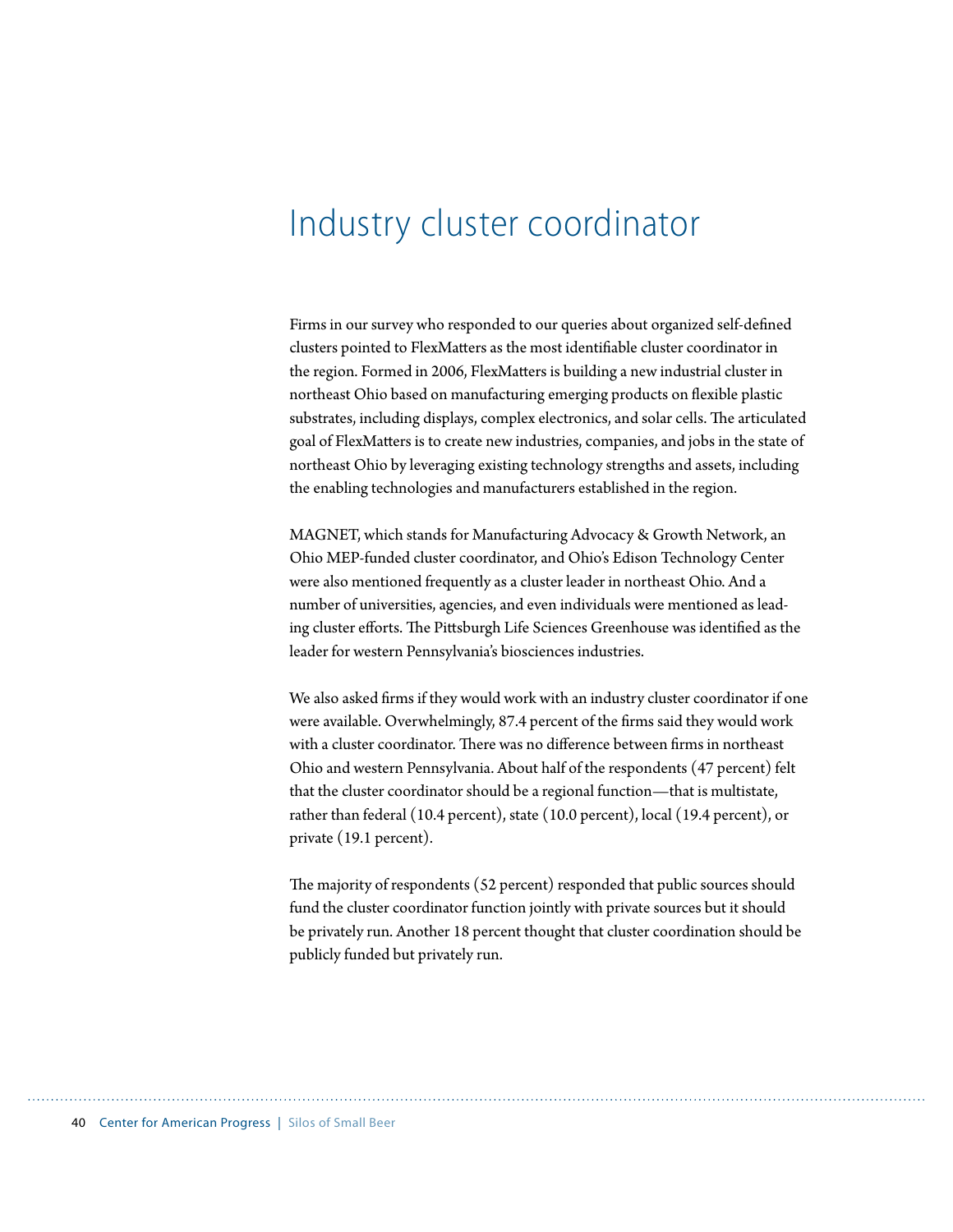Finally, several respondents provided thoughtful comments. "A consistent economic development strategy with a long-term commitment to success with well-defined milestones and objectives would be useful," says one respondent. "These strategies should be driven not by political policy but the reality of market dynamics, demand, and opportunities." Another respondent suggests that "identifying 'hot' areas of technology based upon media hype does not support local capabilities."

Both respondents' points are well-taken—federal innovation financing must be directed to build upon existing, bottom-up competitive advantages of a region.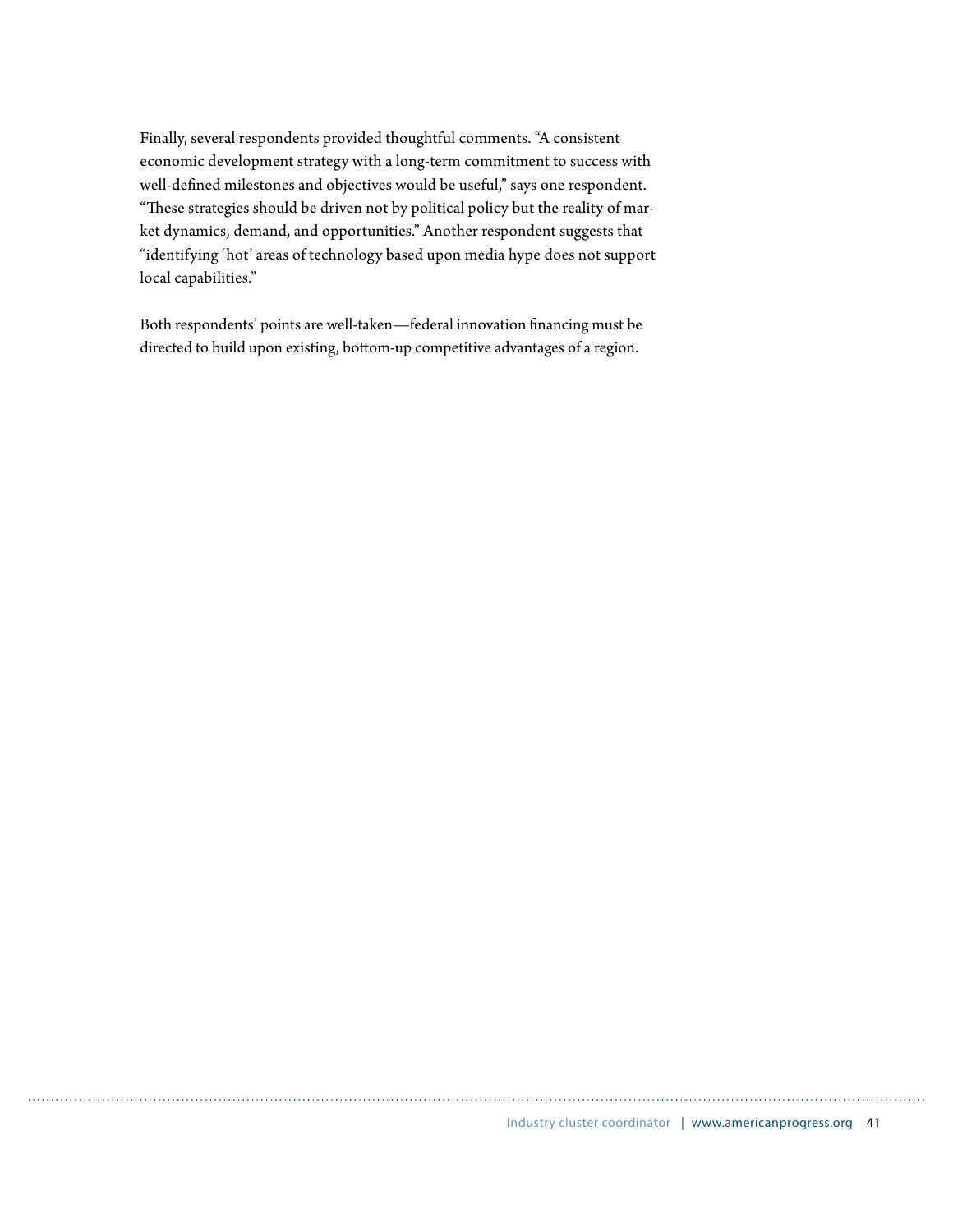### Conclusion: Time to support home-brewed innovation

#### Building better federal, state, and local innovation programs

The title of this report, "Silos of Small Beer," was perhaps initially for readers a not-so-obvious but nonetheless apt play on words for the trivial amount of public money dedicated to the commercialization of our nation's deep well of innovation, as well as the uncoordinated focus of our nation's existing innovation policies. After reading our report, the meaning of the title of this conclusion should be readily apparent. Home-brewed innovation, nurtured in regional economies playing to the competitive advantages, needs better-targeted and better-coordinated federal, state, and local support.

In an ideal world, entrepreneurs with good ideas would be able to develop those ideas into new products and processes that would generate good-paying jobs and bring wealth and prosperity to their local and regional communities, in turn helping the national economy grow and prosper. Regions like northeast Ohio and western Pennsylvania are making progress at reinventing their local economies, but there are some principles that might make this task easier for policymakers to act upon—principles suggested by the responses of firms to our survey. Specifically, we believe that:

- Bottom-up, locally organized innovation programs would serve our national economy best in the 21st century, financed through public-private partnerships that include and connect all the players in a given regional innovation cluster.
- The federal government has a major facilitating role to play in this process. This includes significant increases in financing without imposing a monopoly on decision making or restricting the industries and companies that are eligible recognizing the full range of firms that participate in a region's value chain and aiming to increase the diversity of those participants so that the creation of highquality jobs is an articulated objective.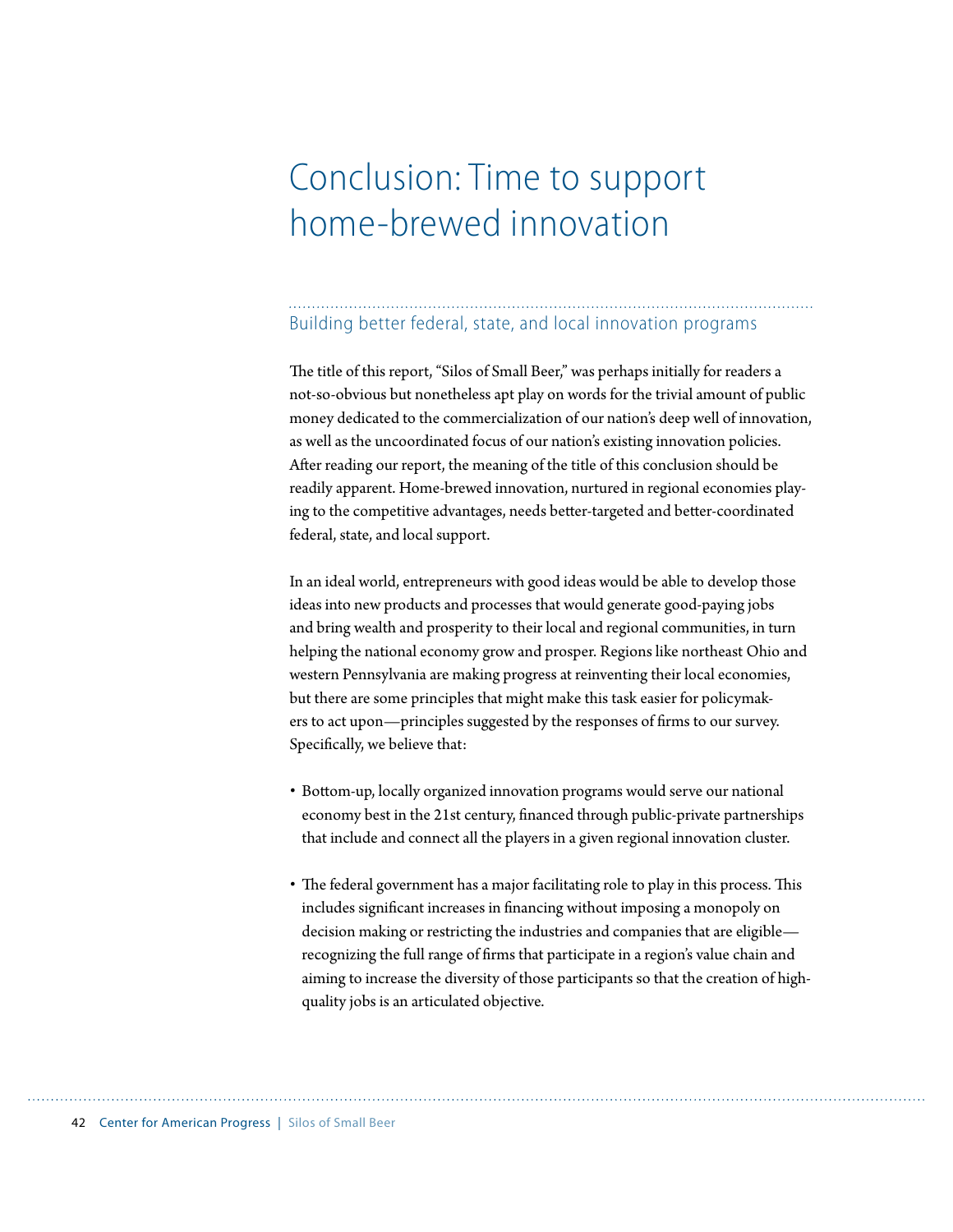- Each locally organized cluster will be different and thus will need flexibility in using support from the federal, state, and local governments.
- The federal government needs to streamline its innovation-financing programs to make it easier for all companies to access them and to foster relationships with local regions and firms that can help facilitate broader regional economic growth.

Imagine a process that would be seamless as ideas were vetted and augmented by good advice and sound mentoring, moving along the stages of financing in support of strong regional economic development based on the regions' selforganized competitive strengths. Entrepreneurs in startup firms and innovators in existing small- and medium-sized firms would be encouraged and advised. Funding would be available for idea development, prototyping, and proof of concept. An entire portfolio of ideas would be nurtured—some more high risk but high opportunity, while others more incremental and immediate with welldefined ready markets. A diverse group of interested regional champions would help keep the ideas on track. The best ideas would percolate to the top and be able to scale up using early-stage funding and then graduate to other types of funding and partnerships to secure the larger amounts of debt and equity funding available in our nation's deep capital markets.

Imagining, of course, then requires doing. One of the strengths of American federalism is that each level of government does what it does best. In this case, regional and local agencies are better able to tailor programs to the specific needs of industry. Regional programs are desirable because they create scale and critical mass for small cities and the suburban areas that unite them. We found that firms are more involved with local programs, but federal programs, perhaps because of larger funding amounts, are more beneficial in terms of realized outcomes that create those new goods and processes requiring well-paid workers. Policymakers need to pull all this together.

Each locally organized cluster will be different and thus will need flexibility in using support from the federal, state, and local governments. Various actors who we interviewed in the Pittsburgh-Cleveland-Akron-Youngstown region provided a variety of suggestions, such as bringing back community block grants and giving local government the ability to fund the program they know will work for their local area. And the firms we spoke with appreciate federal government grants but feel the pain of complicated forms, restrictive requirements, and lengthy processes. There is a frustration with not being able to find information about government programs and then finding conflicting or out-of-date information.

The federal government needs to streamline its innovationfinancing programs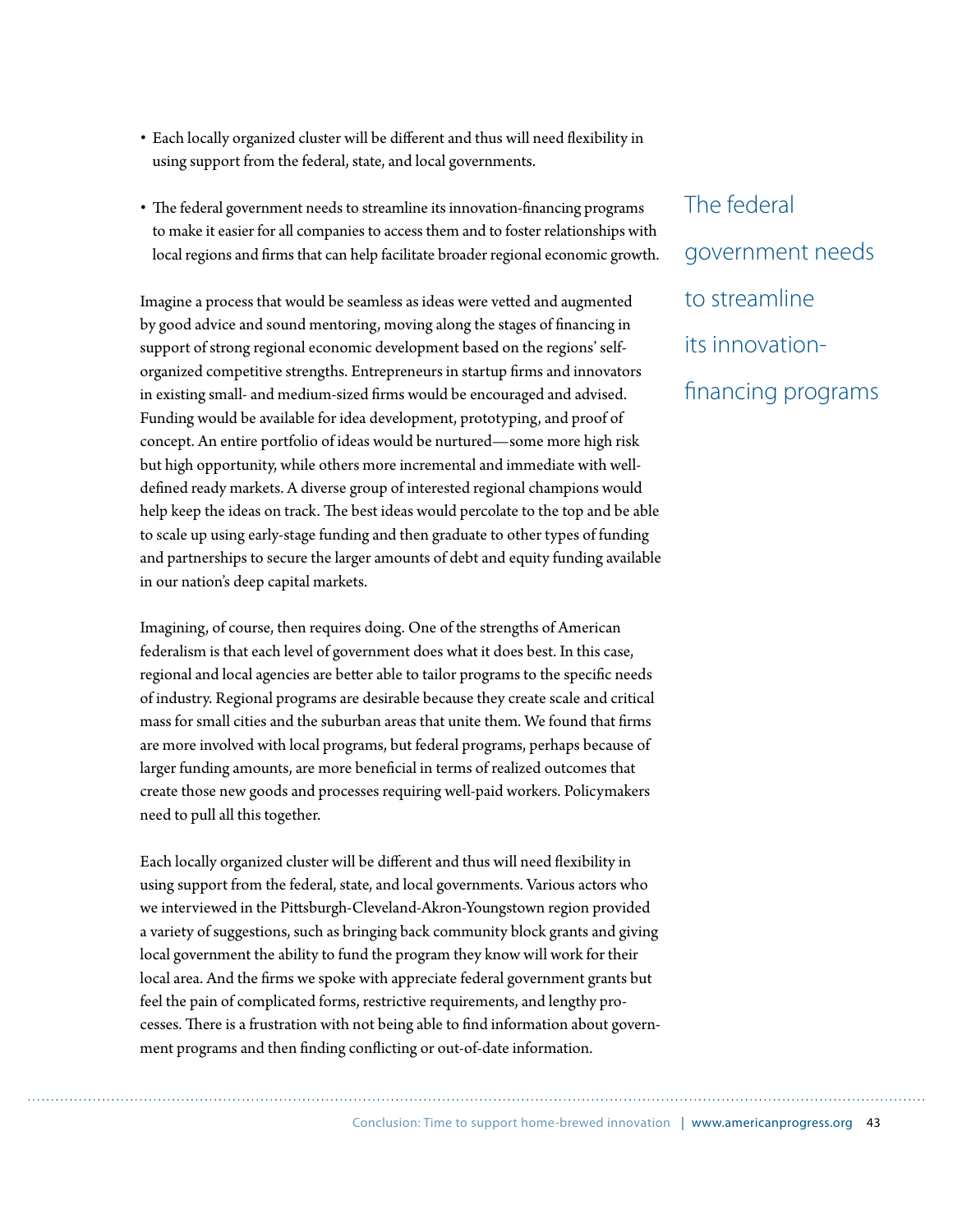Moreover, there was real concern about local government inefficiency and overlap in provision of services. These inefficiencies are lost resources for the region. Innovative for-profit firms now try to guide firms through the maze of government funding and help them write winning grants. That should not be necessary; nevertheless, firms today need funding and will continue to apply to federal programs.

The bottom line is that for federal outlays of \$150 billion a year for basic R&D to realize their potential, the federal government in league with state and local governments needs to provide the mechanisms and (only when needed) public financing to help commercialize our small- and medium-sized firms' most promising ideas. And for our region of study in particular, the fact that manufacturing continues to hold a prominent presence in the regional economy warrants increased levels of support for the manufacturing sector.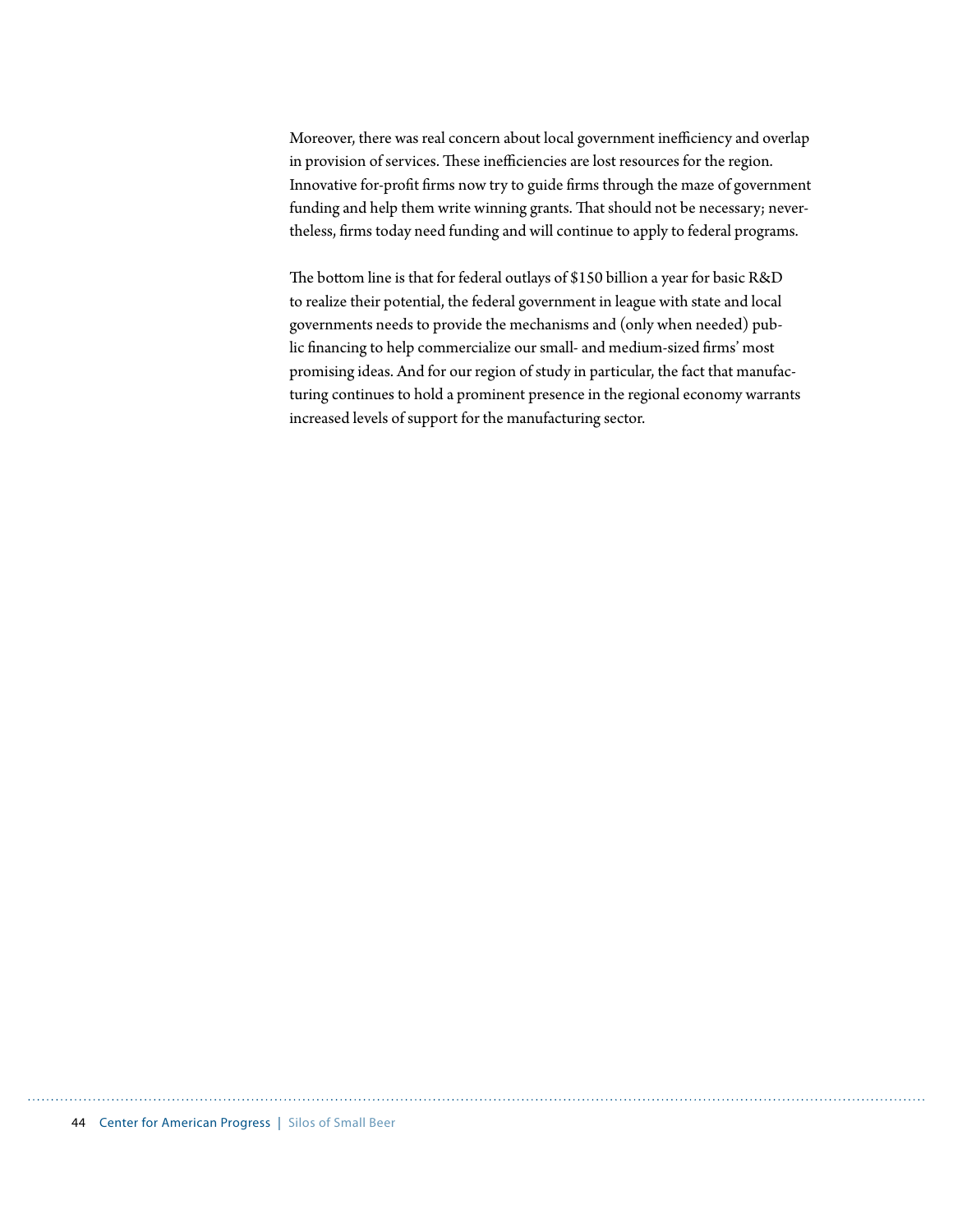### Appendix One: Methodology

#### Survey objectives

The overarching scope of this research project is to study the efficacy of federal innovation programs in the Pittsburgh-Akron-Cleveland-Youngstown regional economy. With support from the Center for American Progress and The Heinz Endowments, Ed Paisley, the Vice President for Editorial at the Center for American Progress and Editorial Director of its Science Progress project, and Maryann Feldman, the S.K. Heninger Distinguished Chair in Public Policy at the University of North Carolina, Chapel Hill, led a research team in designing and conducting a survey of over 4,000 firms to identify how well or how poorly federal funding helps high-tech companies in this region grow and prosper.

The survey was comprised of 38 questions asking each firm to identify recent federal, state, and local public support, to comment on the outcomes from the public funding, to note challenges faced both by the firm and regional economy, to assess the level of intergovernmental cooperation between the federal, state, and local governments, and to provide general information on the organizational characteristics of the firm. To complement the survey, the research team interviewed more than 25 individuals in the region from a mix of enterprises engaged in innovation, from university incubators to state-funded technology-based economic development organizations, from startups and small- and medium-sized companies to state development agencies, and from angle investors to venture capitalists engaged in innovation funding and implementation.

#### How the survey was designed

Through a collaborative effort, the research team designed the Center for American Progress Regional Firm Survey with a concerted aim to measure the efficacy of federal innovation programs and intergovernmental cooperation. Lloyd Corder, from CorCom Inc., provided technical support for the computa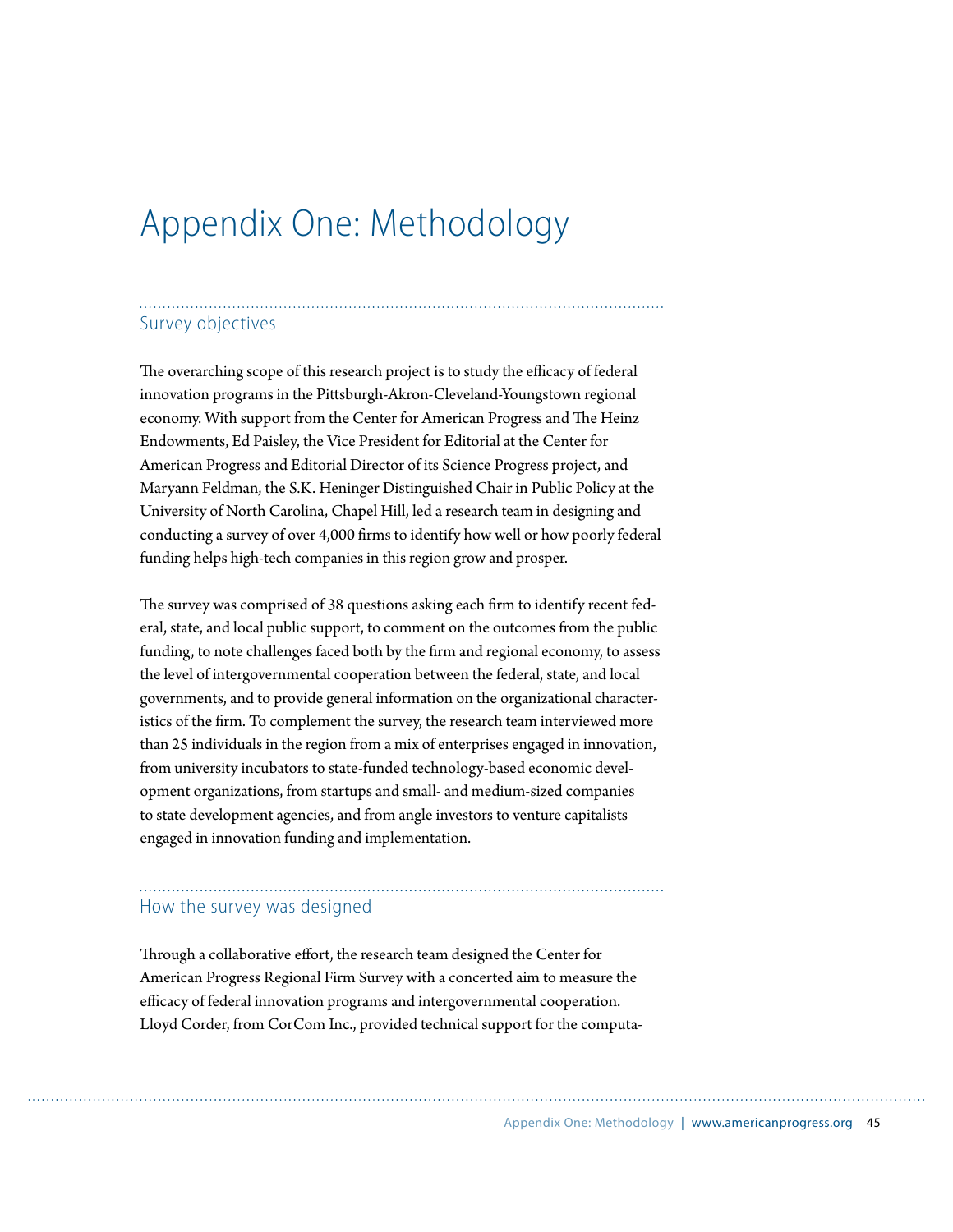tional design and implementation of the survey. Representatives from a number of regional economic development partners in the area were actively involved throughout all stages of the survey design—ranging from the initial outline of the survey instrument to final revisions. These regional partners included representatives from JumpStart, NorTech, and BioEnterprises in Ohio, and Innovation Works and the Pittsburgh Life Sciences Greenhouse in Pennsylvania.

In addition to this collaborative support, the survey was pretested and vetted with two firms, both of whom are clients of InnovationWorks. During the final phases of the design process, the survey was circulated within the academic community to researchers AnnaLee Saxenian, professor in the department of city and regional planning at the University of California at Berkeley; John Walsh, professor in the School of Public Policy at the Georgia Institute for Technology, and Professor Gary Herrigel at the University of Chicago's department of political science for final comments and revisions.

### How the firms were chosen to take the survey

We first turned to local technology-focused economic development agencies that have an interest in keeping track of their client firms or the firms with which they have some relationship or contact. Firms approach these agencies for funding or to participate in programs. We used these lists as the initial basis for our study. Of the 4,195 firms surveyed, 2,895 were affiliated with a regional economic development agency—Innovation Works, NorTech, Pittsburgh Life Sciences Greenhouse, and BioEnterprises. For this sample of firms, a representative from each of the regional economic development firms administered the survey directly to their clients via a mail merge. This strategy was intentionally utilized to increase the response rate of the survey recipients.

What we lacked, however, was a comprehensive census of innovative firms. Of course, such a list would be out of date as soon as it was available as new firms are started and others fail all the time. But this is the target group with the potential to transform the regional economy. Available government data at the time of this analysis were from 2006 or 2007, before the onset of the Great Recession in December 2007. We wanted to sample firms for more current information.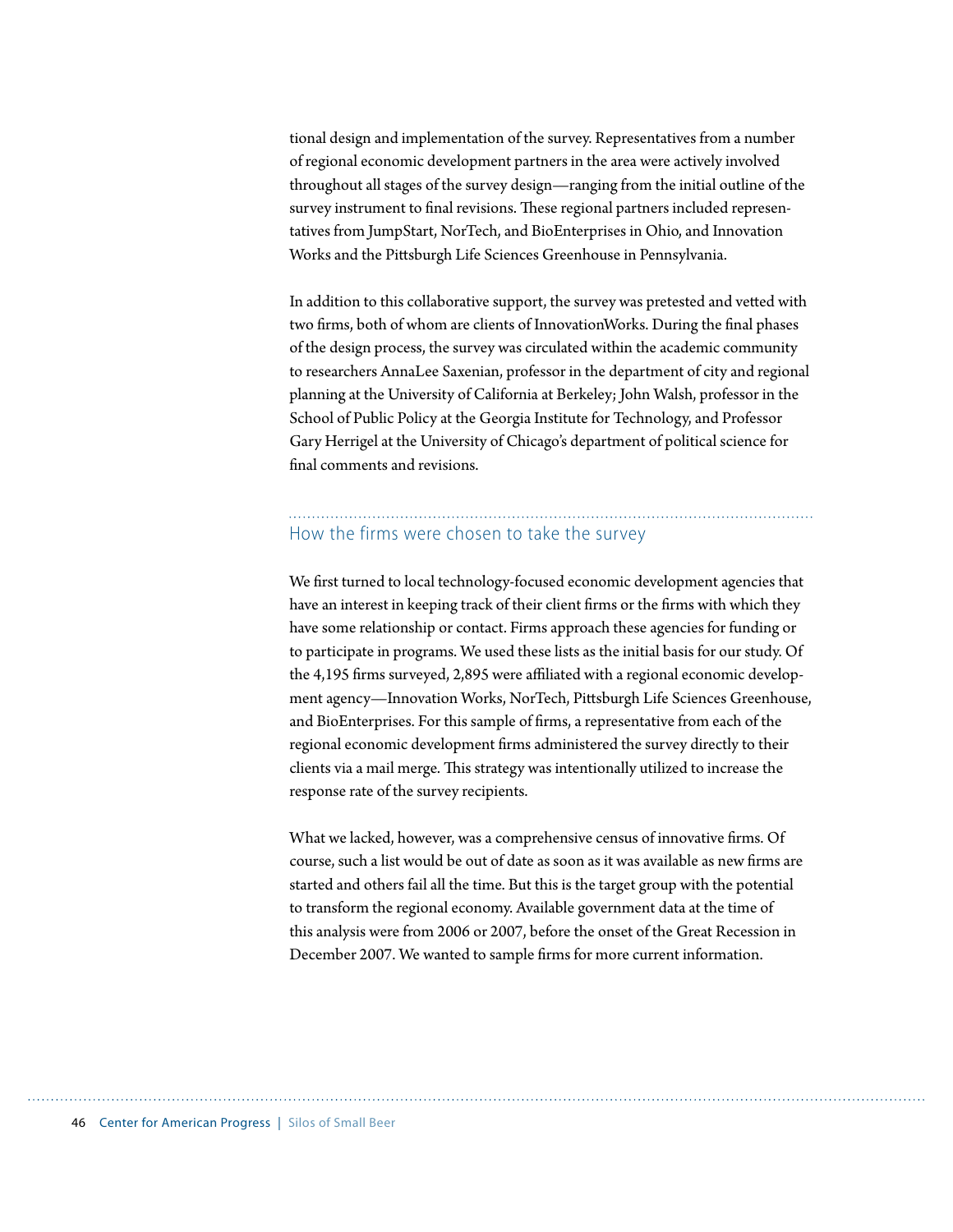Another problem we faced is that the majority of information on firm activity is presented on the city or state level, rather than the regional level. We felt that it was imperative to analyze this information on a regional level despite the many methodological hindrances that arose in custom tailoring a sample for this region. We needed to find those small- and medium-sized firms that are the intended target of most federal innovation programs to see if they are as aware of the range of state, local, and federal programs that can support innovation as the firms that work with the technology-based economic development entities in Ohio and Pennsylvania study area.

Economic development agencies do a good job working with their clients but have limited resources to serve the entire population of firms that might benefit, but patent applications provide one means to understand innovative capacity in a regional economy—new ideas that are protected as intellectual property. So we began our inquiry by gathering data on all published patents that had been issued or applied for from 2006 to the present in order to understand where we would need to look for the companies to which we needed to send our survey beyond the local economic development agencies. We then expanded upon our list of U.S. patent assignees between January 2006 and May 2010 who were located in the regional area to include a list of federal research grant recipients from the region.<sup>43</sup>

Every firm selected in these searches was subject to comply with the industrial and geographic restrictions for this scope of study. In addition, the timeframe specified for these searches spanned from January 1, 2006 to May 20, 2010 to include the most recent activity. The federal research grants recipients included— SBIR and STTR awardees; Technology Innovation Program- and Manufacturing Extension Partnership-affiliated firms, specifically those associated with Catalyst Connection, the WVMEP program and MAGNET; NSF Partnerships for Innovation, Advanced Technological Education, and I/UCRC awardees; and NIH research grants recipients. As for the U.S. patent search, the research team consulted the Delphion database to pull U.S. assignees with active patents and applications within the specified time period and geographic region noted above.

Lastly, the team utilized the Capital IQ financial transactions database to pull a list of firms and dealmakers in the regional area. The result was an additional 1,300 firms added to the sample. For this second subset of firms, the research team administered the survey via email. During that time the research team and collaborative partners sent a request to take the survey two times.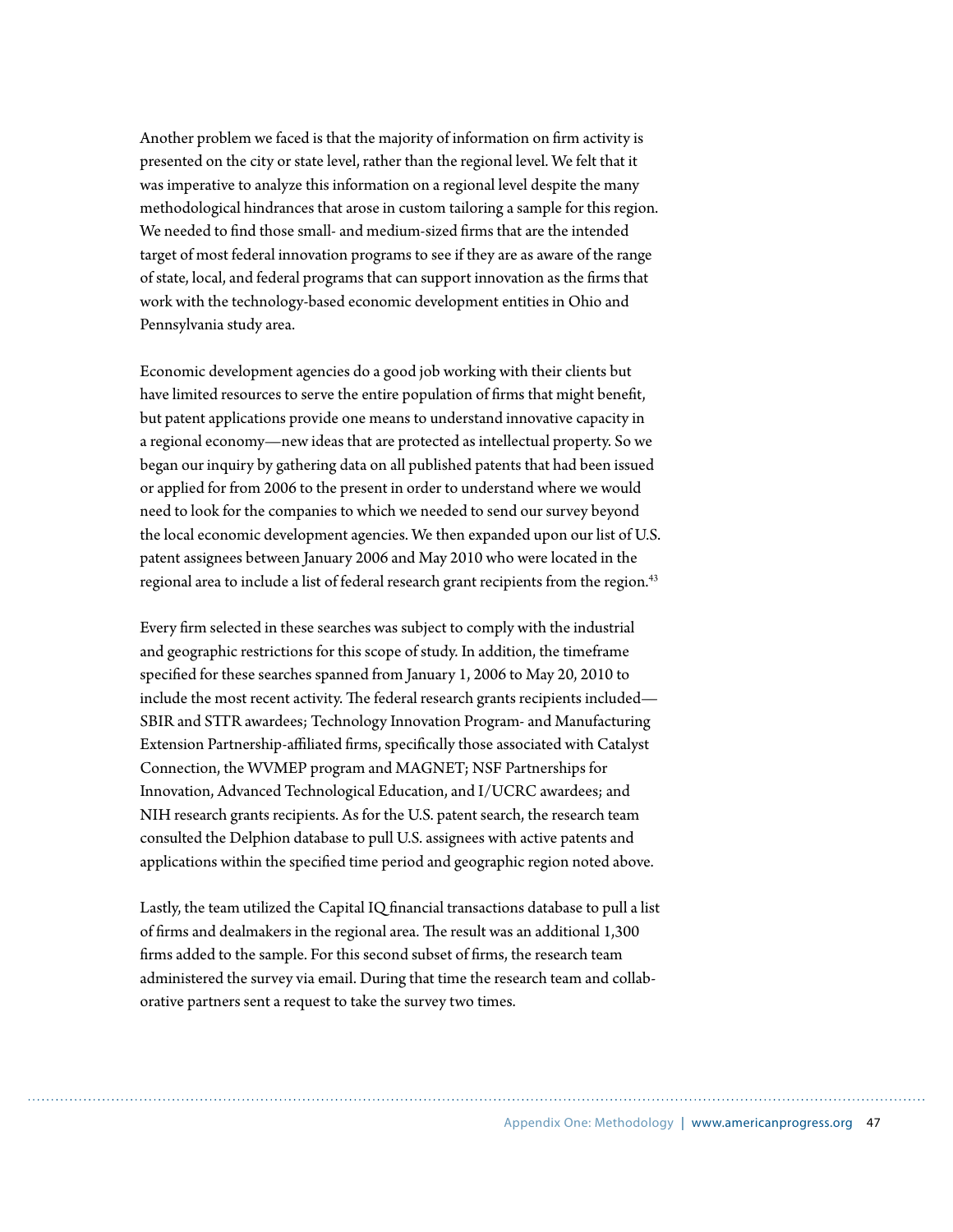#### How the survey was conducted

The survey was administered online to 4,195 firms; it was open for six and a half weeks between June 9, 2010 and July 23, 2010. With the firm as the level of analysis for this project, the survey was sent via email to one of the top executive administrators who served as a proxy representing each firm in the sample. Those who received the survey held one of the following positions—president, vice president, founder, chief executive officer, and/or chief financial officer.

#### **Response rate to the Center for American Progress Regional Firm Survey**

| <b>Source</b>                                        | <b>Number of firms</b> | <b>Response rate</b> |         |  |
|------------------------------------------------------|------------------------|----------------------|---------|--|
|                                                      | receiving survey       | Frequency            | Percent |  |
| <b>NorTech</b>                                       | 1,432                  | 102                  | 7.1     |  |
| PLSG                                                 | 103                    | 15                   | 14.6    |  |
| BioEnterprise                                        | 65                     | 5                    | 7.7     |  |
| <b>Innovation Works</b>                              | 1,295                  | 99                   | 7.6     |  |
| <b>Center for American</b><br>Progress research team | 1,312                  | 51                   | 3.9     |  |

In sum, 4,195 surveys were electronically submitted. Approximately 850, or roughly 20 percent of the full list bounced back due to invalid/ inactive email addresses, thus yielding 3,345 recipients for this survey. The relatively large number of emails that bounced back reflected the turbulent and sporadic nature of startups and was indicative of entrepreneurial activity. Overall, the response rate for those firms with a valid email address, after sending two electronic requests to complete the survey, was

8.13 percent or 272 responses. We eliminated three responses due to incomplete information; thus yielding a final response rate of 8.04 percent, or 269 responses. The table above provides information on the response rate for the survey.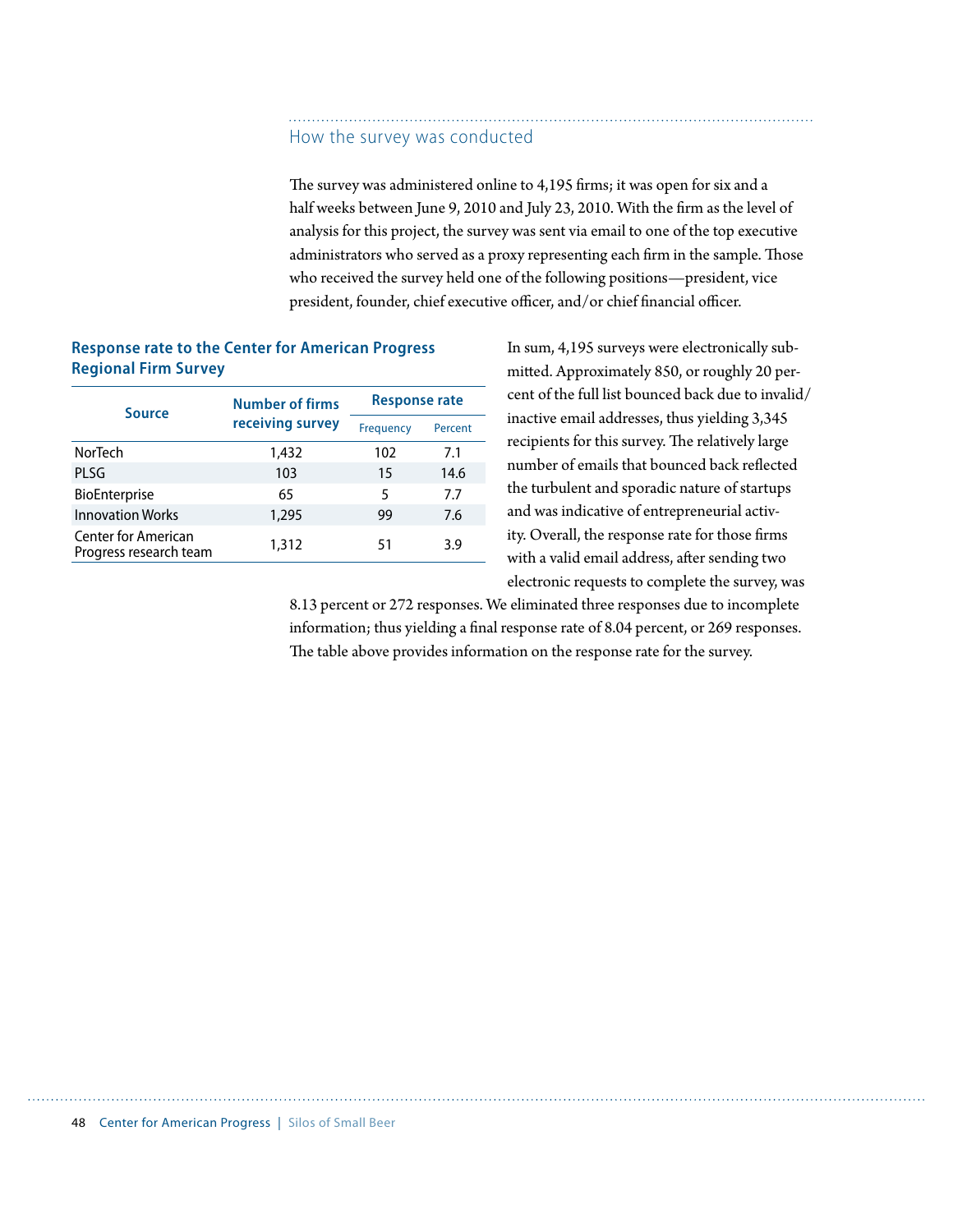### Appendix Two

#### Existing federal innovation programs<sup>44</sup>

In this appendix, we will briefly present each of five sets of federal innovation programs that the Economic Development Administration would work with in league with a White House innovation team. We chose these policy programs because we believe they should to be linked together by an explicit federal clusters initiative.

The five sets of policies we review include, first, the Small Business Administration's Small Business Innovation Research program and the Small Business Technology Transfer program, with the SBIR program spread across 11 different executive-branch departments and agencies and the STTR program involving five departments and agencies.<sup>45</sup> In 2004, the last year for which comprehensive data is available, the SBIR program provided over \$2 billion in funding to startup companies and the STTR program over \$208 million.<sup>46</sup>

Second, federal funding for innovation is provided by the National Science Foundation. The NSF's Partnerships for Innovation competitive grant program fosters collaboration between academia, government, and the private sector, and its Advanced Technology Education program and Industry-University Cooperative Research Partnership program promote collaboration with technical colleges.

Third, the Department of Commerce runs federal innovation programs such as the Manufacturing Extension Program, or MEP, which consists of 59 manufacturing extension centers and 393 satellite locations throughout the United States and Puerto Rico, each center working directly with local companies to provide expertise and services tailored to their most critical needs, including employee training, new business practices, the application of information technology, and basic process improvements.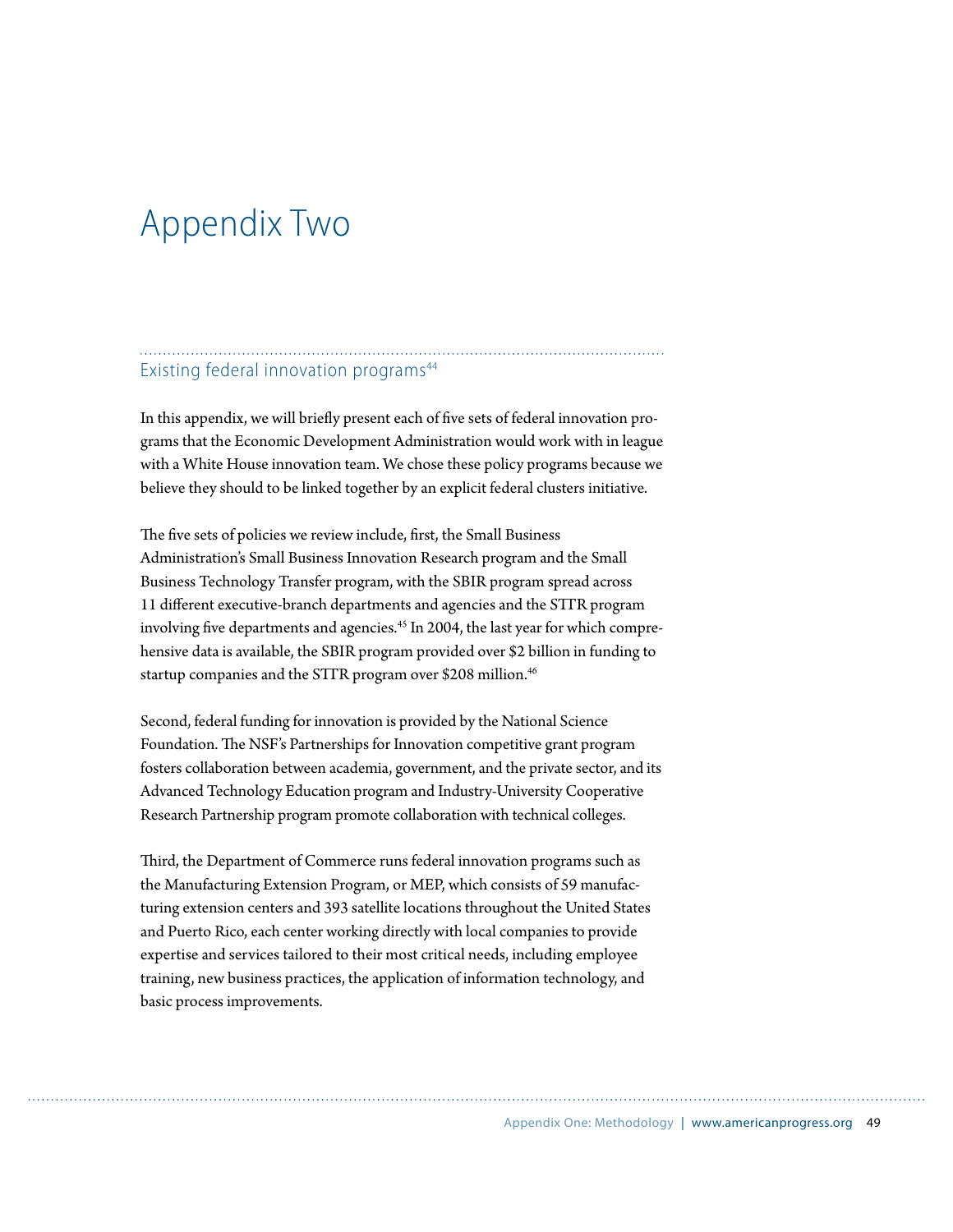The Department of Commerce also funds the Technology Innovation Program, a new enterprise that makes competitive grants to businesses, universities, and non-profit groups to invest in high-risk, high-reward research in areas of critical national need.

Fourth, to boost workforce training, the Department of Labor runs two grant programs designed to help regional economic development: The Employment and Training Administration's WIRED program and the Community-Based Job Training program. These programs provide regions with funding, ongoing technical assistance and support from a group of experts to expand employment and advancement opportunities for American workers and catalyze the creation of high-skill and high-wage jobs.

Fifth, the Department of Energy has proposed the creation of a regional innovation hubs program to tackle hard problems in the science of energy.

This selection of programs is by no means exhaustive—there are many other programs in many other agencies, such as the Rural Business Enterprise Grants Program in the Department of Agriculture, the Enterprise Zones Initiative in the Department of Housing and Urban Development, the Brownfield Redevelopment Programs in the Environmental Protection Agency, among others. All of them contribute in some way or another to the development of innovation clusters, although not explicitly. The programs outlined below are the programs of the greatest size, impact, and prominence.

#### SBIR/STTR programs

The Small Business Innovation Research program, or SBIR, founded in 1982 by the Small Business Innovation Development Act, and the Small Business Technology Transfer program, or STTR, founded in 1992 by the Small Business Research and Development Enhancement Act, provide competitive small-business grants to encourage and foster commercialization and innovation. These grants have become essential to helping small businesses get off the ground and cultivate the entrepreneurial culture and network that spur the development of innovation clusters.

The SBIR program's goals are "to stimulate technological innovation; to use small business to meet federal research and development needs; to foster and encourage participation by minority and disadvantaged persons in technological innovation; and to increase private sector commercialization derived from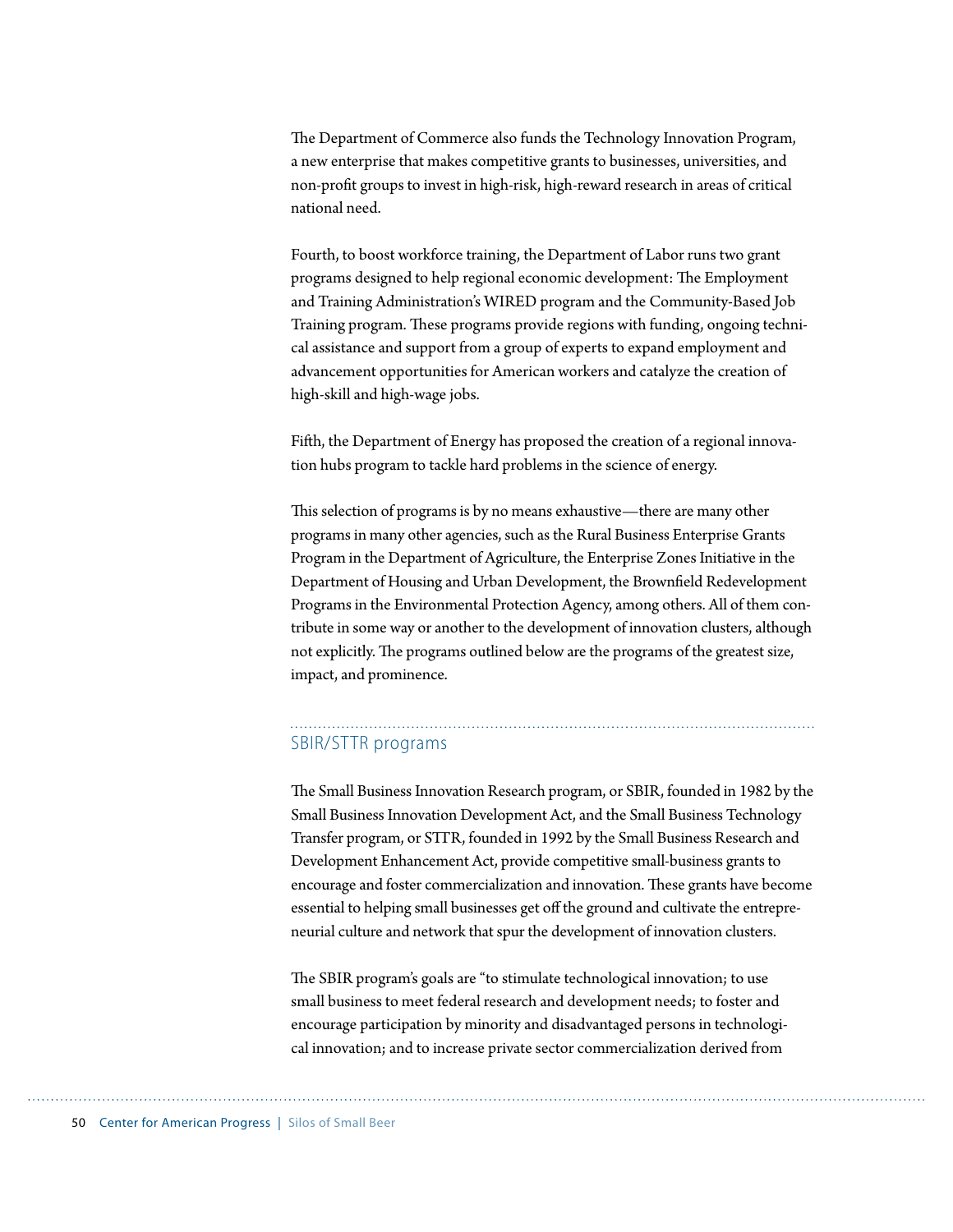federal research and development."<sup>47</sup> The program involves 11 agencies, most prominently the Department of Defense, the National Institutes of Health, the National Aeronautics and Space Administration, the Department of Energy, and the National Science Foundation, each of which contributes 2.5 percent of their annual extramural R&D funds to the program. The Small Business Administration directs the 11 agencies' implementation of SBIR, reviews their progress, and reports annually to Congress on the program's operation. In 2004, the last year for which comprehensive data is available, SBIR made over \$2.01 billion in grants.<sup>48</sup>

An exhaustive report on the SBIR program by the National Academy of Science highlighted the program's great success, calling it "sound in concept and effective in practice."<sup>49</sup> The study found that the program is effectively "stimulating technological innovation, increasingly private-sector commercialization of innovations, using small businesses to meet federal research and development needs, providing widely distributed support for innovation activity, and fostering participation by minority and disadvantaged persons in technological innovation."50

The STTR program's goals are similar to that of the SBIR program, different only in the fact that "central to the program is expansion of the public-private sector partnership to include the joint venture opportunities for small business and the nation's premier nonprofit research institutions."<sup>51</sup> In other words, the STTR program has a more direct technology-transfer focus than SBIR, linking small businesses with federally funded nonprofit research centers. The STTR program will distribute funds, for example, to a small gene sequencing startup with the local medical school research group doing genetics research. The STTR program directs five federal department and agencies to contribute 0.3 percent of their annual extramural R&D funds to the program. The STTR program granted over \$208 million in 2004, the last year for which comprehensive data is available.<sup>52</sup>

Despite the highly complimentary report on the program by the National Academies, it is clear that there are several problems with SBIR-STTR that deserve serious consideration. In fact, Congress is currently considering making several substantive changes to the program in its imminent reauthorization legislation, some of which come directly from the recommendations of the National Academies.

Firstly, grant sizes have not increased since they were first set in 1982 at \$100,000 for Phase I grants and \$750,000 for Phase II grants. These grant sizes are significantly too low. There is a strong consensus among business leaders and poli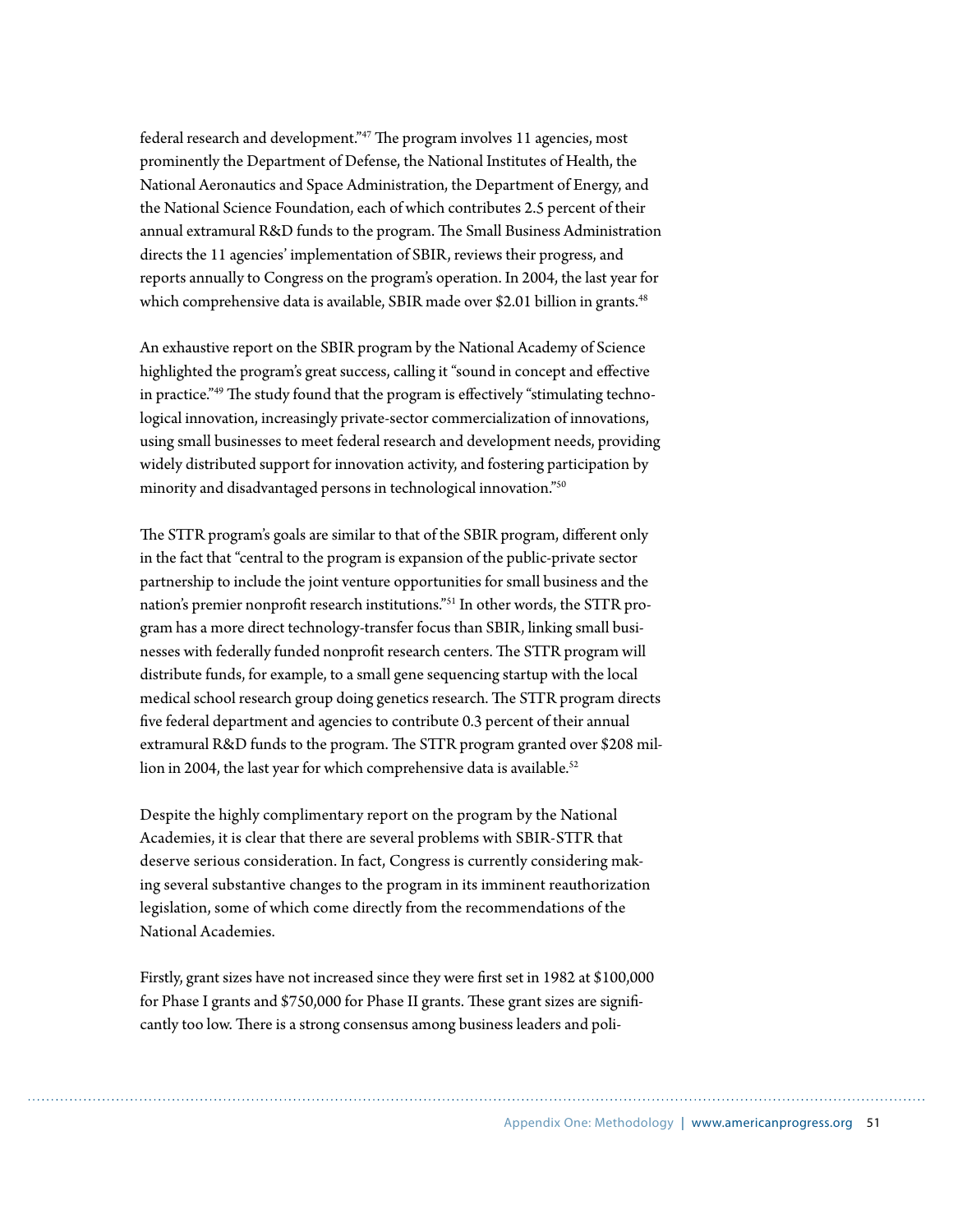cymakers alike that federal  $SBIR/STTR$  program awards grants are insufficient for small companies doing the expensive high-tech research that the program is designed to support.

Case in point: the National Institutes of Health has seen a significant reduction in the number of applicants for SBIR funding over the past few years, indicating that the SBIR funding is not significant enough for small biotech companies doing cutting-edge R&D to even apply. The House of Representative's reauthorization legislation calls for an increase in Phase I grants to \$250,000 and Phase II grants to \$2 million.

Secondly, as currently structured, small businesses in which venture capital firms hold a controlling interest cannot be supported by SBIR grants. This structure was established only recently, in a 2002 directive that stated that eligible small businesses must be "at least 51 percent owned and controlled by one or more individuals who are citizens of, or permanent resident aliens in, the United States."<sup>53</sup> This policy has been met with strong criticism from small businesses and many policymakers alike, who assert that it is not sound good policy to penalize companies merely because they have already proven sufficiently attractive to private-sector investment. According the National Academies study on the SBIR program at NIH:

*Even !rms bene!ting "om venture funding may well seek SBIR awards as a means of exploring a new concept, or simply as a means of capitalizing on existing research expertise and facilities to address a health-related need or, as one participant !rm explained, to explore product-oriented processes not*  'amenable to review' by academics who review the NIH RO1 grants. Some of the most successful NIH SBIR award-winning firms have been successful only because they were able to attract substantial amounts of venture funding as *well as SBIR awards.54*

As this paper went to press, both the House and the Senate have included in their SBIR reauthorization bills different ways of dealing with this issue. The House bill has no caps on the amount of the SBIR-STIR funding that can be allocated to venture-backed companies—so long as the firm is not majority owned by just one venture firm and does not have the majority of board seats held by one venture firm. The Senate version proposes a cap of 8 percent for each federal agency that provides SBIR funding to venture-backed startups, except for the Department of Health of Human Services, which has a proposed cap of 18 percent.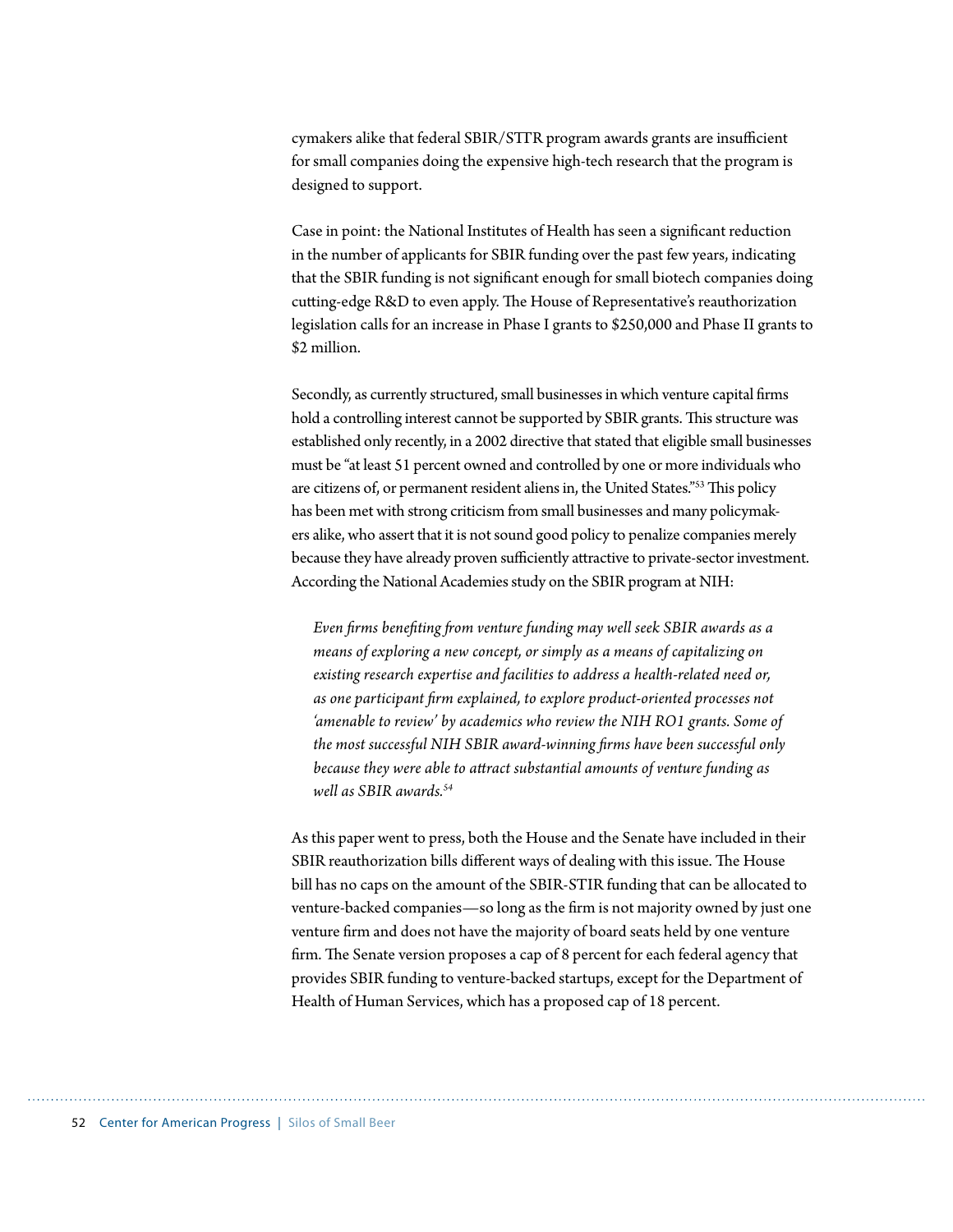Overall, the SBIR/STTR programs have carved out a respectable niche as flexible, well-managed, and well-leveraged federal innovation enterprises, serving as a model for many state as well as international efforts. But the SBIR/STTR system must undergo a significant expansion and reorientation if it is to continue to play a central role in the overall federal innovation policy system for our  $21^{st}$  century high-tech economy.

Cluster strategy must be at the center of this reorientation. With a focused, explicit, and clear set of federal cluster policies, SBIR/STTR can work within the larger and more cogent framework of committing to regional economic growth and leverage its unique strengths in pursuit of more structured goals. Federal cluster policy would both strengthen the work of the SBIR/STTR program and be strengthened by it.

#### National Science Foundation programs

NSF's Partnerships for Innovation program, created in 2000, fosters connections between public and private organizations to spur innovation in a technology area, industry, or region. Academic institutions are the core organization, but they must have a private or non-profit business partner. Ten to 15 awards are given per year for up to \$600,000 each, with an award length of two to three years. Partnerships can be made in three different areas: Research, technology transfer, or commercialization; workforce education and training; and creating the infrastructure for facilitating and disseminating innovation.<sup>55</sup>

NSF's Advanced Technology Education program, or ATE, helps facilitate the education of high-technology technicians via our two-year colleges. The program partners academic institutions and employers to promote the education of science and engineering technicians at the undergraduate and graduate school levels. The ATE program supports curriculum development, professional development of college faculty and secondary school teachers, career pathways to two-year colleges from secondary schools and from two-year colleges to four-year institutions, among other activities.

NSF's Industry-University Cooperative Research Partnership program develops Industry-University Cooperative Research Centers that perform the basic research that results in technology transfer from academia to industry. NSF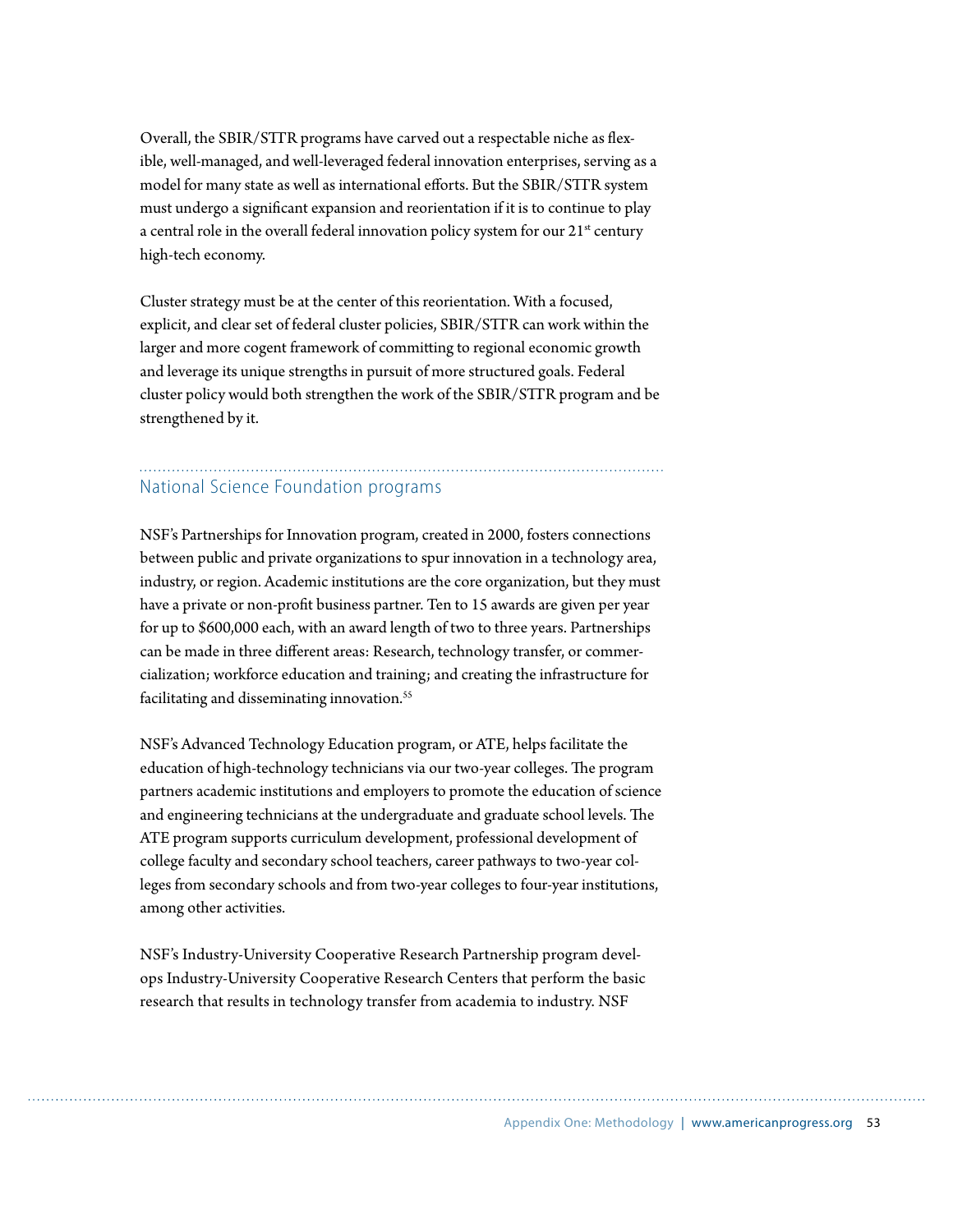provides seed money in the form of a planning grant of \$10,000 (for 18 months) and an initial five-year award of up to \$70,000 annually, renewable for a second five-year period for \$35,000 annually. Each center, however, must have at least six business partners that provide at least \$300,000 in membership dues. This program is a prime example of federal programs acting as facilitators for more broad-based, multi-stakeholder investment.

In general, these NSF programs, like the NIST work discussed in the next section, make respectable contributions to the creation of regional innovation clusters, encouraging the development of a 21st high-tech U.S. economy focused on meeting the challenges of global competition, creating high-paying jobs, and promoting the innovations that power our economic growth. But these programs are sorely underfunded, poorly marketed and mostly uncoordinated with each other. A more comprehensive and substantive economic development policy and innovation cluster creation effort will make these programs more efficient, focused, and united in common goals. Federal cluster policy can be the glue that holds these programs together and the binoculars that give them vision.

#### National Institute of Standards and Technology external programs

In addition to operating the only federal laboratories expressly focused on boosting private-sector competitiveness, NIST operates so-called "external" programs that fit naturally with the strengths of regional innovation clusters.

The precursor to the Manufacturing Extension Partnership program, or MEP, was created by the Omnibus Trade and Competitiveness Act in 1982, with the MEP as we currently know it coming into existence in 1988. A program with a FY2010 proposed budget of \$125 million, MEP is a network of 59 centers in 393 locations in every state and in Puerto Rico that employs over 1,600 specialists in business and manufacturing, and assists small- and medium-sized businesses embrace the process improvements and growth strategies that increase their competitiveness and profitability. MEP centers are non-profit organizations receiving one-third of their funding from NIST and two-thirds from state or other regional funds, including fees paid by manufacturers.

A study of the program's fiscal year 2007 efforts found that with relatively little resources, the MEP improved productivity among 8 in 10 MEP clients, created or retained 57,000 jobs, created or retained \$10.5 billion in sales, spurred \$2.2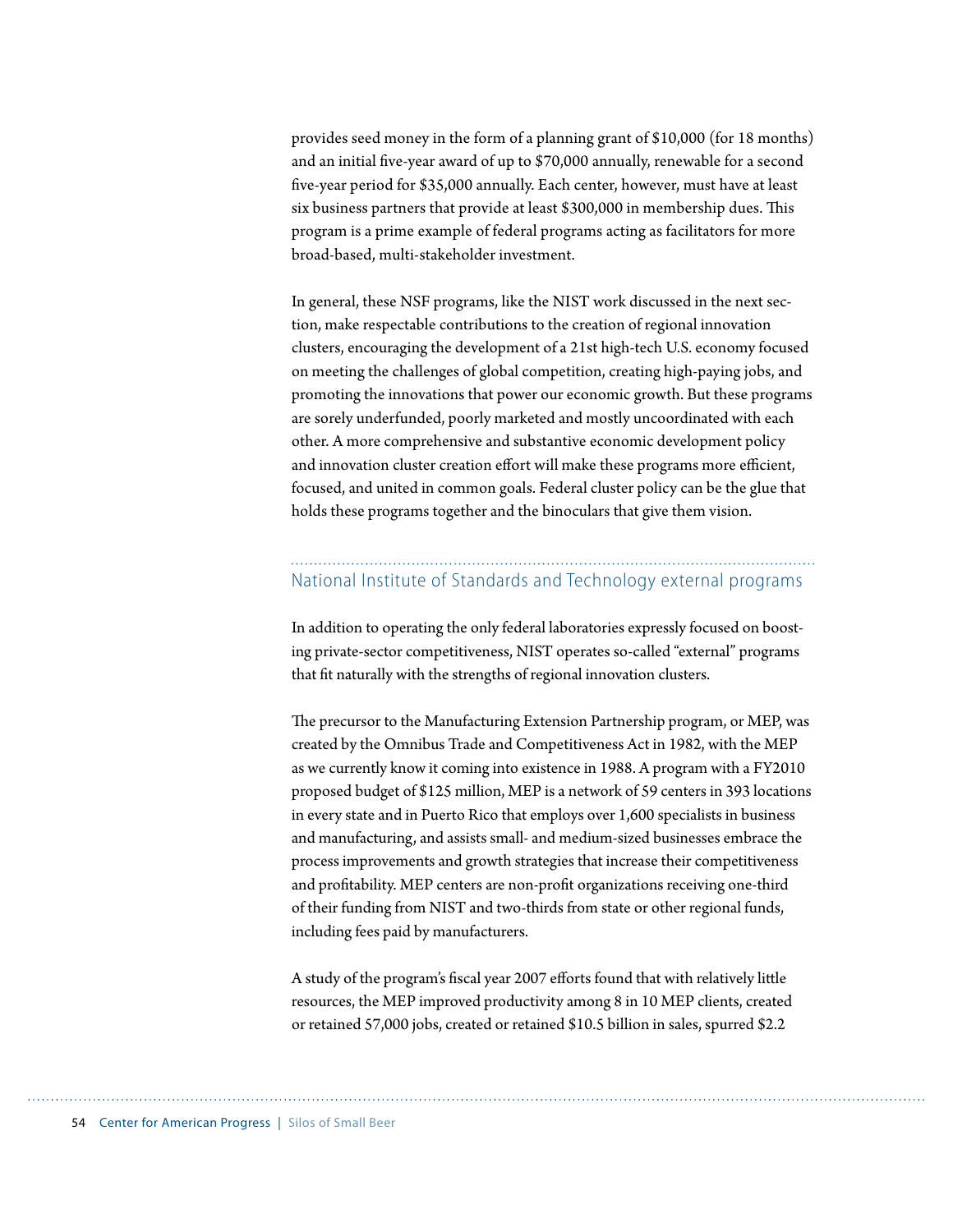billion in new private investment, and saved over \$1.4 billion in costs.<sup>56</sup> These figures suggest that the program has played an important role in assisting smalland medium-sized manufacturers that are the bedrock of this nation's economy, though it is clear that the program could be improved.

The Technology Innovation Program, which is a successor to the Advanced Technology Program, was created by the America COMPETES Act of 2007,<sup>57</sup> for the purpose of assisting small businesses, academic institutions and consortia to accelerate innovation through high-risk, high-reward private sector research that supports national challenges. The explicit focus is on private-sector innovation that may be too novel or too multi-disciplinary to fit without traditional innovation programs. Thus, the new TIP mission focuses on developing technologies that address areas of critical national need.

TIP is operating under a \$69 million budget for fiscal year 2009, which ends in September this year, to spend on competitive, cost-shared grants to businesses, universities, and nonprofit institutions—or collaborative ventures—to promote and enable innovation that solves pressing national problems. The 2009 competition is currently underway; NIST has announced that it is seeking proposals that focus on manufacturing through the improved use of advanced materials, such as superalloys and nanomaterials, and civil infrastructure through the creation of tools, such as sensor devices, that boost the ability of local governments to manage the structural integrity of infrastructure, such as dams, bridges and highways, as well as better methods of repairing existing infrastructure.<sup>58</sup> The Obama administration has sought a budget of \$70 million for FY 2010.

Increased, sustained support for the MEP and TIP would provide a stronger support for the commercialization of innovation technologies. And NIST already has experience with successful cluster strategy, for example, through work with the Albany nanotechnology cluster.<sup>59</sup> But both MEP and TIP are natural candidates for work to strengthen clusters—the MEP because it focuses on the needs of local manufacturers and the TIP because of its new ability to work with academic institutions and consortia on issues that combine national challenges with regional expertise. Indeed, Vice President Biden and Secretary of Commerce Gary Locke recently announced a NIST effort, through the MEP program, of just this kind to support automobile industry supply-chain competitiveness in the Midwest. $60$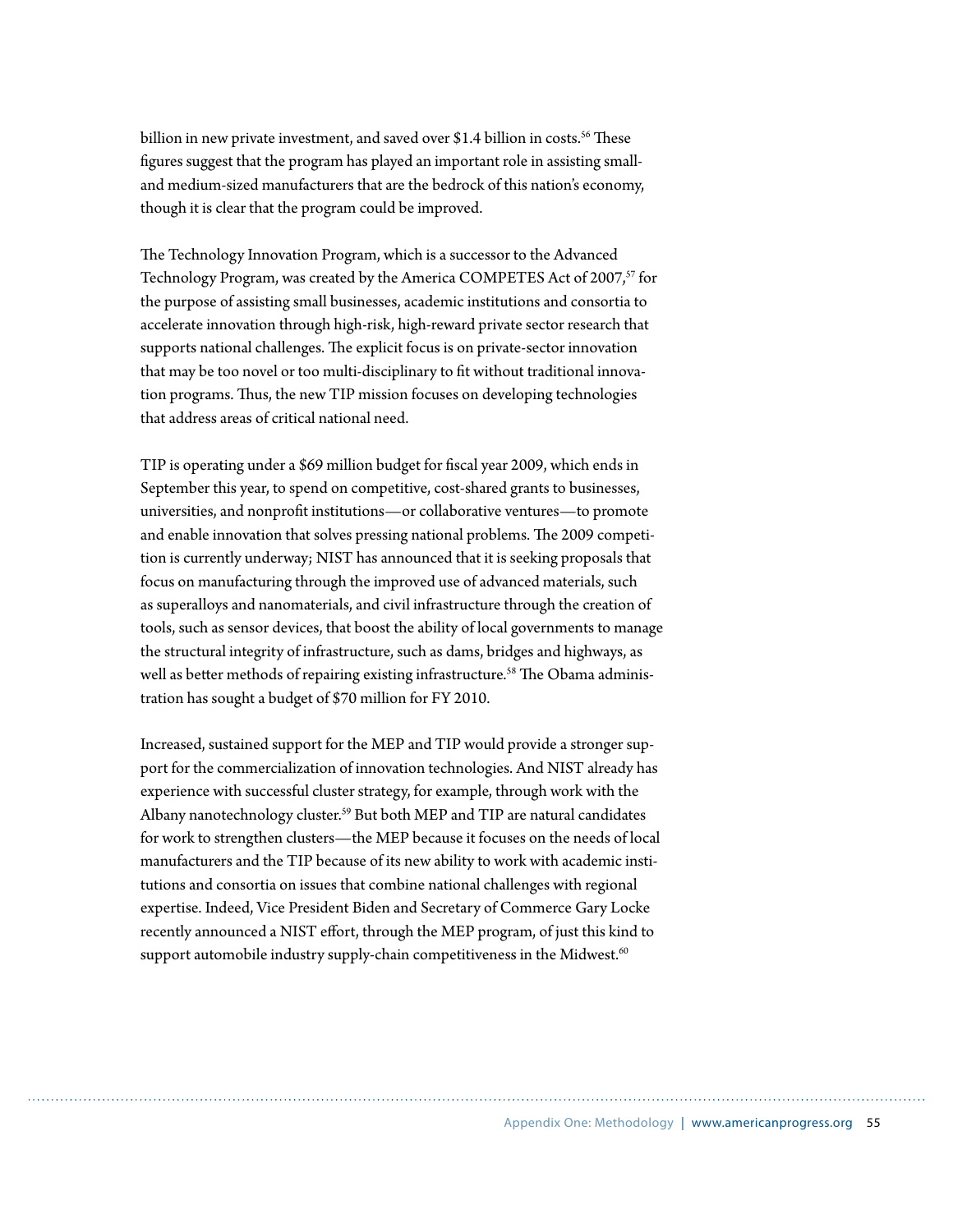#### Department of Labor workforce development programs

Workforce development programs, housed in numerous government agencies and departments, have been moderately effective but are essential to the development of innovation clusters for the high-tech 21st century economy. The Department of Labor's Workforce in Regional Economic Development, or WIRED program and its Community-Based Job Training program are the most prominent of these programs, but both have seen only modest success.

WIRED is a Department of Labor program that makes focused, strategic investments in the development of workers with skills to staff the high-tech companies that are the foundation of innovation clusters, as well as investments in the development of workers that can compete with the increasingly skilled international workforce. In general, the program focuses on building the workforce in struggling regions, such as those affected by global trade shifts, dependent on a single industry, or recovering from natural disasters.

In three rounds of grants and in dozens of specific regions across the country, WIRED has spent about \$326 million since its inception in 2005. WIRED follows a six-step plan to economic and workforce transformation that includes indentifying the regional economy, forming the core leadership group, performing a SWOT analysis (strengths, weaknesses, opportunities and threats in a region), creating a shared regional identity and vision for the local economy, devising strategies, and leveraging resources and implementing the program.<sup>61</sup>

The Community-Based Job Training program, a \$125 million annual enterprise, was created in order to develop partnerships between the workforce system and the community college-vocational education network, increasing the ability of community colleges and other vocational schools to meet the needs of employers in the 21st century. The program makes grants for two central purposes:

*To increase the capacity of community colleges to provide training in a local high-growth, high-demand industry through activities such as the development*  of training curricula with local industry, hiring qualified faculty, arranging *on-the-job experiences with industry, and using up-to-date equipment; and to train new and experienced workers in identified high-growth, high-demand industries, with the aim of employing and/or increasing the retention and earnings of trained workers, while meeting the skill needs of businesses within targeted industries.62*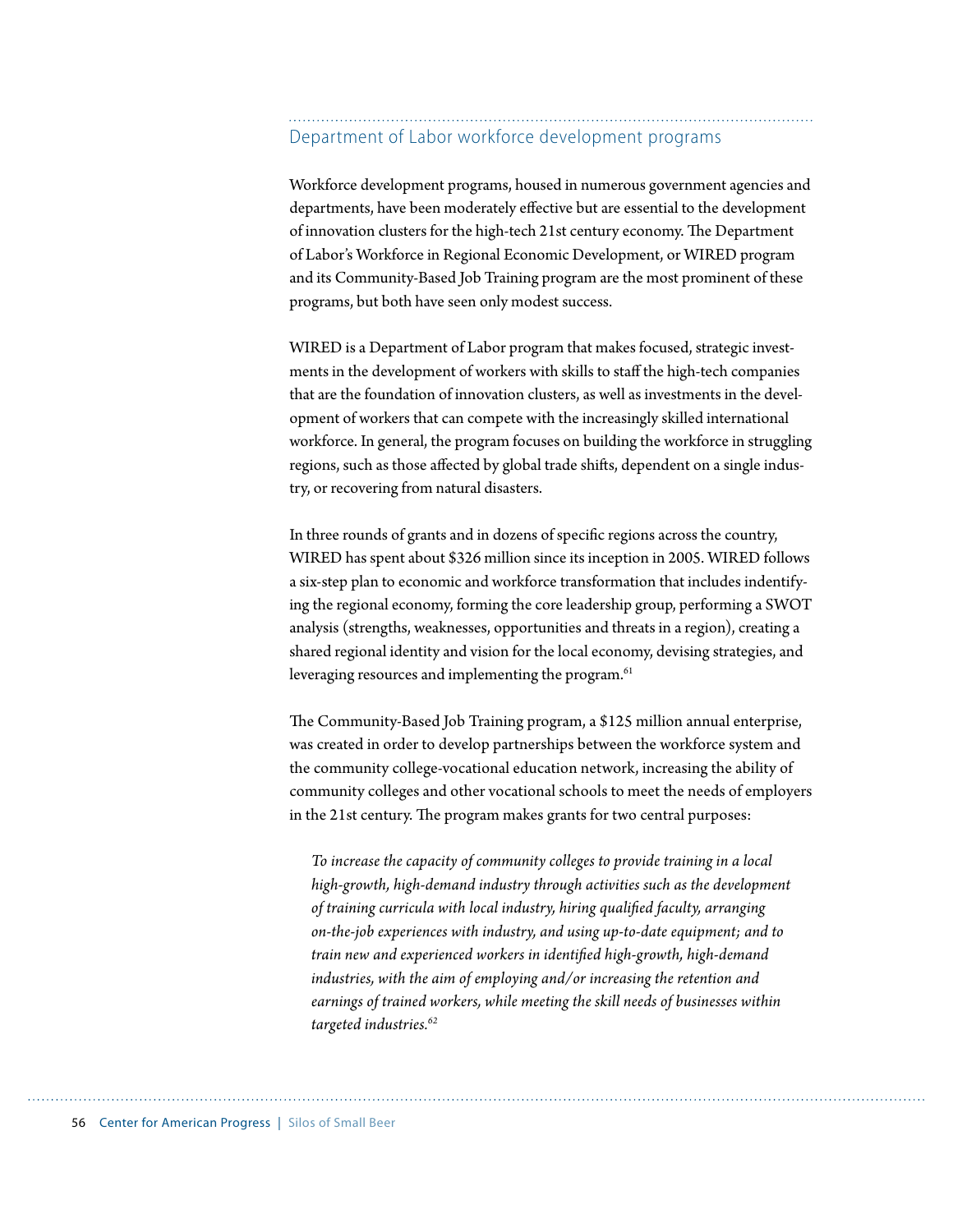A number of observers have written on the importance of workforce development programs in spurring the development of regional innovation clusters, but they have evaluated these Department of Labor programs as moderately successful at best. A recent report on clusters and competitiveness called the WIRED program "too small and too short-lived to do the necessary [cluster-creation] work on its own."63 Critics of WIRED have also highlighted the fact that it is sorely underfunded and far too ad hoc in its structure to build the collaborative stakeholder network that is one of its central goals.

In general, the jury is still out on the effectiveness of WIRED and the Community-Based Job Training program, and their validity as cultivators of highly-skilled workers and multi-stakeholder innovation networks. For this reason, many feel that these programs, especially WIRED, might not have such a long future.<sup>64</sup> But the goals of these programs should be included in a nationwide innovation clusters strategy.

#### Department of Energy

The Department of Energy's 2010 budget request features \$280 million for Energy Innovation Hubs designed to "support cross-disciplinary research and development focused on the barriers to transforming energy technologies into commercially deployable materials, devices and systems."65 While it is not clear how much of this request will be appropriated, these energy hubs are forward-thinking proposals that will spur the development of the innovation clusters that will help solve our national energy challenges, create jobs, and promote widespread economic growth.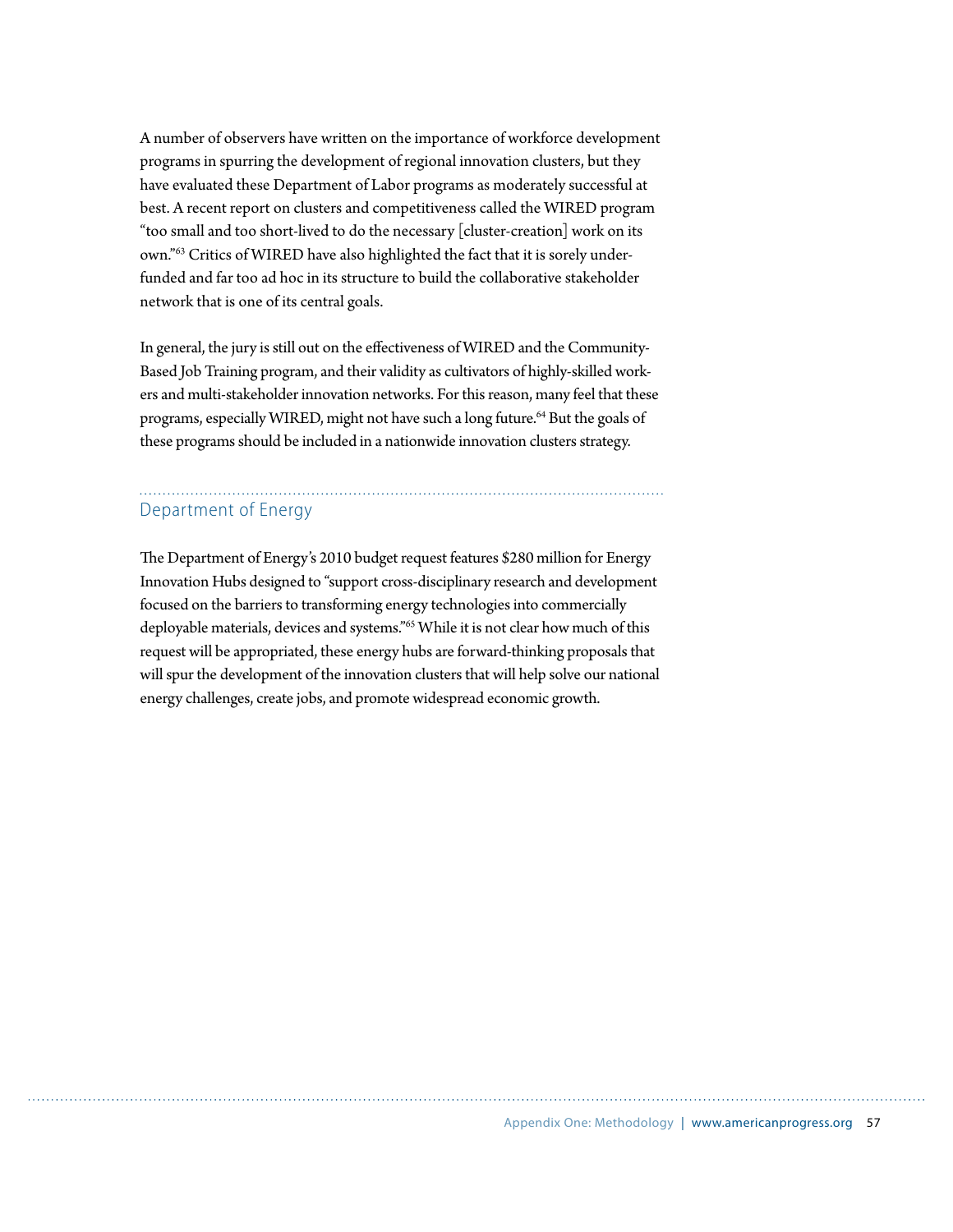### Endnotes

- 1 David Braybrooke and Charles E. Lindblom, A Strategy of Decision (New York: The Free Press, 1969); W. Richard Scott, Institutions and Organizations: Ideas and Interests (California: Sage Publications, Inc., 2008).
- 2 Albert N. Link and John T. Scott, "The Growth of Research Triangle Park," Small Business Economics 20 (2) (2003): 167–175; Mary L. Walshok, Edward Furtek, Carolyn W.B. Lee and Patrick H. Windham, "Building Regional Innovation Capacity: The San Diego Experience," Industry and Higher Education 16 (1) (2002): 27–42.
- 3 Richard Florida, "Regional Creative Destruction: Production Organization, Globalization, and the Economic Transformation of the Midwest," Economic Geography 72 (3) (1996): 314–334.
- 4 Maryann Feldman, "Place Matters: Innovation Springs from Many Seeds, But Soil Is Equally Important" (Washington: Science Progress, Center for American Progress, January 2009); Karen G. Mills, Elisabeth B. Reynolds, and Andrew Reamer, "Clusters and Competitiveness: A New Federal Role for Stimulating Regional Economies" (Washington: Brookings Institution, April 2008); Jonathan Sallet, Ed Paisley, and Justin Masterman, "The Geography of Innovation: The Federal Government and the Growth of Regional Clusters" (Washington: Science Progress, Center for American Progress, September 2009).
- 5 Stefan Lorant, Pittsburgh, The Story of an American City, 5th ed. (Pittsburgh: Esselmont Books, 1999); Carol Poh Miller and Robert Wheeler, Cleveland: A Concise History, 1796-1996, 2nd ed. (Bloomington, IN: Indiana University Press, 1997).
- 6 Richard Hartshorne, "A New Map of the Manufacturing Belt of North America," Economic Geography 12 (1) (1936): 45–53.
- 7 Benjamin Chinitz, "Contrasts in Agglomeration: New York and Pittsburgh," The American Economic Review 51 (2) (1961): 279–289.
- 8 The data for the Fortune 500 companies in Akron, Cleveland, Pittsburgh, and Youngstown were retrieved from Fortune magazine. The 1965, 1987, and 2009 Fortune 500 lists were printed in Fortune in the May 1966 issue, April 25, 1988 issue, and May 3, 2010 issue, respectively.
- 9 The Encyclopedia of Cleveland History and The Dictionary of Cleveland Biography.
- 10 Guido Buenstorf and Steven Klepper, "The Origin and Location of Entrants in the Evolution of the U.S. Tire Industry," Max Planck Institute of Economics, Working Papers on Economics and Evolution, 224; Guido Buenstorf and Steven Klepper, "Heritage and Agglomeration: The Akron Tyre Cluster Revisited," The Economic Journal 199 (537) (2009): 705–733.
- 11 John Sutherland, "The ideas interview: Tom Kelley," The Guardian, August 22, 2006, available at http://www.guardian.co.uk/technology/2006/aug/22/news.ideas.
- 12 Sean Safford, "Searching for Silicon Valley in the RustBelt: The Evolution of Knowledge Networks in Akron and Rochester." Working Paper 4 (MIT Industrial Performance Center, 2004).
- 13 For a discussion, see Maryann P. Feldman, "Location and Innovation: The New Economic Geography of Innovation, Spillovers, and Agglomeration." In Gordon L. Clark, Maryann P. Feldman, and Meric S. Gertler, eds., The Oxford Handbook of Economic Geography (Oxford:

Oxford University Press, 2000); Michael E. Porter, "Clusters and Economic Policy: Aligning Public Policy with the New Economics of Competition." White Paper (Institute for Strategy and Competitiveness, Harvard Business School, 2007); Ron Martin and Peter Sunley, "Deconstructing Clusters: Chaotic Concept or Policy Panacea?" Journal of Economic Geography 3 (1) (2003): 5–35.

- 14 Robert Lang, Edgeless Cities: Exploring the Elusive Metropolis (Washington: Brookings Institution, 2003).
- 15 AnnaLee Saxenian, Regional Advantage: Culture and Competition in Silicon Valley and Route 128 (Cambridge, MA: Harvard University Press, 1996).
- 16 There are numerous studies of clusters in the region that focus on specific cities. See, for example, Michael Porter, "Clusters of Innovation Initiative: Pittsburgh" (Washington: Council on Competitiveness, April 2002).
- 17 The data for the Employment by Industry statistics for the 1970 and 2006 regional distribution and 1970 national distribution were retrieved from the State of the Cities Data Systems. SOCDS provides information on employment statistics for the following industrial sectors: agriculture and mining, construction, manufacturing, transportation communication and public utilities, wholesale and retail trade, finance insurance and real estate, business repair services, personal services, professional services, and public administration (http://socds.huduser.org/). The data for the regional distribution of employment by industry (for the years 1970 and 2006): The first three charts are tabulated as the aggregate of the Akron, Cleveland, Pittsburgh, and Youngstown metropolitan area data. Please note at the time of drafting this report (summer 2010), the most recent national data for employment by industry in the SOCDS was for the year 2000. Thus, the researchers choose to retrieve more current data from the U.S. Census site for the national level. (Please see endnote 9.) Also, the research team chose to use the SOCDS database, since it provides publicly accessible longitudinal data on employment by industry for standardized metropolitan areas. Although the boundaries of cities and regions change over time, the SOCDS database was the only source that provides consistent geographic longitudinal data.
- 18 The data for the Employment by Industry statistics for the 2007 national distribution were retrieved from the U.S. Census data, specifically through the Economic Fact Sheet in the Business and Government section (http://factfinder.census.gov/). The U.S. Census provides information on 18 industrial sectors—mininq, quarrying, and oil and gas extraction; information; administrative and support and waste management and remediation services; construction; finance and insurance; real estate and rental and leasing; manufacturing; arts, entertainment, and recreation; accomodation and food services; other services (except public administration); professional, scientific, and technical services; management of companies and enterprises; educational services; health care and social assistance; utilities; transportation and warehousing; wholesale trade; and retail trade. These 18 categories were matched to the 11 categories used with the SOCDS data using NAICS codes (with the exception of public administration). The 2007 public administration data was not available via U.S. Census Economic Fact Sheet. In light of this, the research team computed the average of the public administration employment data from the SOCDS database for the years 1970 and 2000. Specifically, the research team estimated the proportional average of the public administration by employment to compute the proportion (5 percent) for 2007.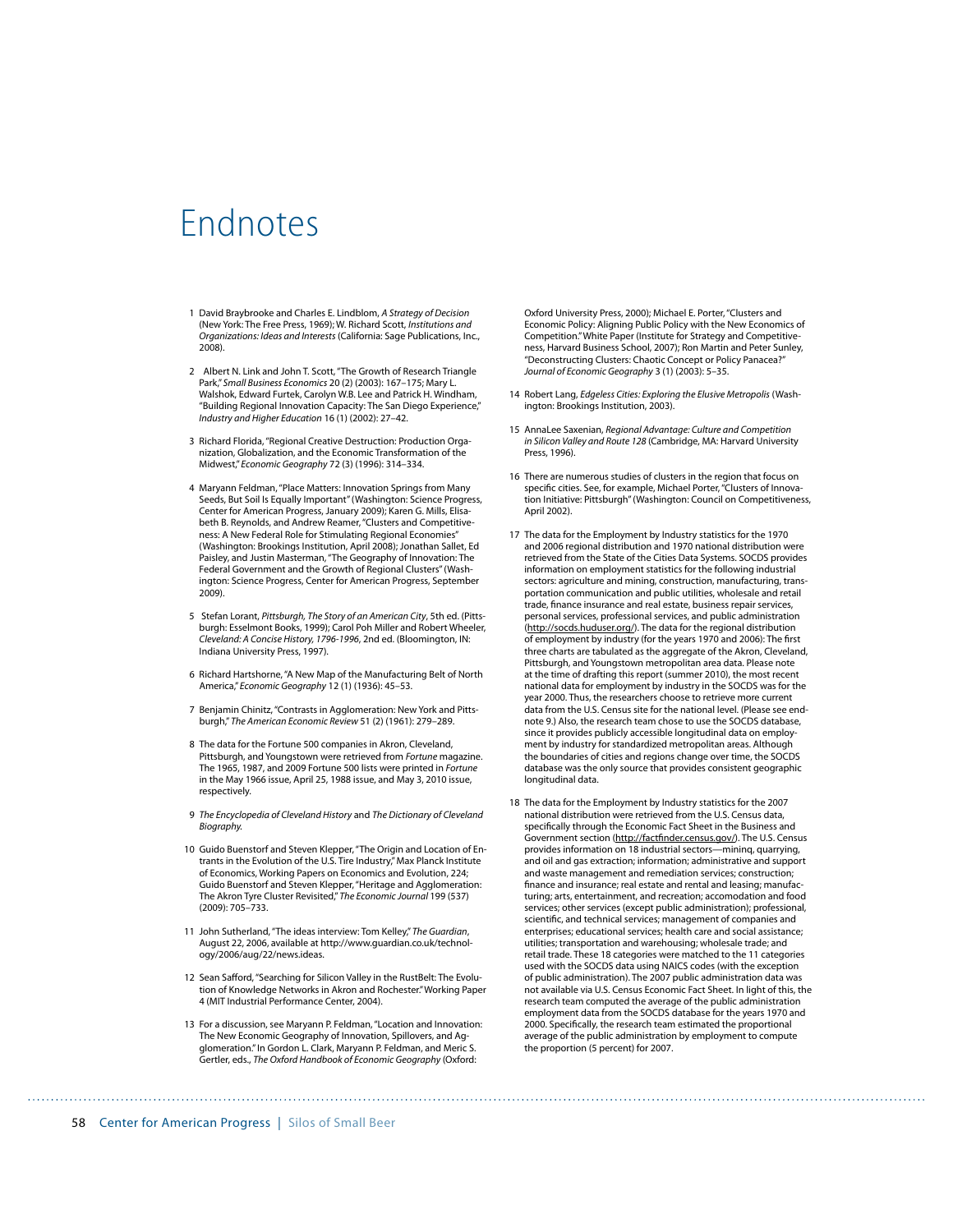- 19 The data for the Fortune 500 companies in Akron, Cleveland, Pittsburgh, and Youngstown were retrieved from Fortune magazine. The 1965 list was printed in the May 1966 issue of Fortune; the 1987 list was printed in the April 25, 1988 issue of Fortune; and the 2009 list was printed in the May 3, 2010 issue of Fortune.
- 20 The population data for the Akron, Cleveland, Pittsburgh, and Youngstown metropolitan areas were retrieved from the State of the Cities Data System (http://socds.huduser.org/Census/Census\_Home. html). This source of data was used given that it provides longitudinal population statistics for a consistent geographic area.
- 21 The population data on the national level for the Core Based Statistical Area, Principal Cities, and Suburbs were retrieved from the State of the Cities Data System (SOCDS) (http://socds.huduser.org/Census/ Census\_Home.html). As with the regional population data for Akron, Cleveland, Pittsburgh, and Youngstown, this source of data was used given that it provides longitudinal population statistics for a consistent geographic area.
- 22 This data was retrieved from the City-Data Forum (http://www. city-data.com/). The municipalities for the four metropolitan areas-Akron, Cleveland, Pittsburgh, and Youngstown—include cities with more than 6,000 residents; smaller cities, towns, and villages with 1,000 to 6,000 residents; and very small towns and villages with less than 1,000 residents.
- 23 The need to rationalize redundant and competing government services was repeatedly mentioned as a problem in interviews and surveys.
- 24 This information was provided to the CAP research team by each of the economic development agencies—Innovation Works, PLSG, JumpStart, and BioEnterprise.
- 25 This information was provided for the CAP research team by NorTech.
- 26 Information retrieved from http://www.techbelt.org/.
- 27 The patent data was retrieved from the Delphion patent database (http://www.delphion.com/). The research team pulled U.S. patent and application data for the contiguous region of interest spanning Cleveland to Akron to Youngstown to Pittsburgh; the team pulled data on U.S. patents and applications between January 1, 2006 and May 20, 2010. For Table 2, we report the patent and application data only for the Akron, Cleveland, Pittsburgh, and Youngstown city municipalities. On a final note, we only report data on patent assignees. As defined by the U.S. Patent and Trade Office, the patent assignee is the individual entity who "becomes the owner of the patents and has the same rights that the original patentee had" (http://www. uspto.gov/web/offices/pac/doc/general/#assignments).
- 28 Ibid. For Table 2, we report the patent and application data only for assignees located in the Akron, Cleveland, Pittsburgh, and Youngstown city municipalities.
- 29 Discussed in CAP interview with George Newkome, Kenneth Preston, Wayne Watkins, and Barry Rosenbaum from the University of Akron (July 14, 2010). Interview with Lee Weingart and Justin Mc-Caulley from the LNE Group (July 15, 2010).
- 30 Information retrieved from http://www.nist.gov/mep/about.cfm.
- 31 The 11 federal agencies that participate in the SBIR program are the Departments of Health and Human Services, Agriculture, Commerce, Defense, Education, Energy, Homeland Security, and Transportation; the Environmental Protection Agency, the National Aeronautics and Space Administration, and the National Science Foundation.
- 32 Information retrieved from http://www2.ed.gov/programs/sbir/faq. html and http://grants.nih.gov/grants/funding/sbirsttr\_programs.htm.
- 33 The data used for this column was taken from another question in the survey—"For the years 2007 to present (or when your organization ceased operations), did you apply for or receive any funding from federal agencies or programs?" Therefore, the subsample of

firms who responded to this question is slightly different than the other question—"What are your plans for working with these agencies in the future?"

- 34 WIRED (Workforce Innovation in Regional Economic Development).
- 35 Small Business Innovation Research; Small Business Technology Transfer. The 11 federal agencies that participate in the SBIR program are the Departments of Health and Human Services, Agriculture, Commerce, Defense, Education, Energy, Homeland Security, and Transportation; the Environmental Protection Agency, the National Aeronautics and Space Administration, and the National Science Foundation.
- 36 Information retrieved from http://www2.ed.gov/programs/sbir/faq. html and http://www.acq.osd.mil/osbp/sbir/.
- 37 Information retrieved from http://www.nsf.gov/funding/pgm\_ summ.isp?pims\_id=5261
- 38 Information retrieved from http://www.nist.gov/tip/.
- 39 Edwin Mansfield, "Academic Research and Industrial Innovation: A Further Note," Research Policy 21 (3) (1992): 295–296.
- 40 Information retrieved from http://www.newpa.com/find-and-applyfor-funding/funding-and-program-finder/funding-detail/index. aspx?progId=56.
- 41 David Cutler,"How Health Reform Saves Consumers and Taxpayers Money" (Center for American Progress, June 29, 2010); David Cutler,<br>Karen Davis, and Kristof Stremikis, "The Impact of Health Reform on Health System Spending" (Center for American Progress and The Commonwealth Fund, May 2010).
- 42 Pontus Braunerhjelm and Maryann P. Feldman, eds., Cluster Genesis: The Origins and Emergence of Technology-Based Economic Develop-ment, Oxford: Oxford University Press, 2007; Nichola J. Lowe and Maryann P. Feldman, "Constructing Enterpreneurial Advantage: Consensus Building, Technological Uncertainty and Emerging Industries," Cambridge Journal of Regions, Economy and Society 1 (2) (2008): 265–284; Organization for Economic Co-operation and Development, Competitive Regional Clusters: National Policy Approaches (OECD Reviews of Regional Innovation, 2007).
- 43 The grant recipients were from the following agencies—National Science Foundation, National Institutes of Health, Small Business Administration, National Aeronautics and Space Administration, Department of Energy, Department of Education, and the National Institute of Standards and Technology (Manufacturing Extension Partnership programs and Technology Innovation Program).
- 44 This Appendix first appeared in "The Geography of Innovation: The Federal Government and the Growth of Regional Innovation Clusters" ( Center for American Progress, September 2009).
- 45 The SBIR Program requires 11 executive departments and agencies to allocate a portion of their annual extramural R&D budget to small businesses. The participating departments and agencies are the Department of Agriculture, Department of Commerce, Department of Defense, Department of Education, Department of Energy, Department of Health and Human Services, Department of Homeland Security, Department of Transportation, Environmental Protection Agency, National Aeronautics and Space Administration, and National Science Foundation. The departments that participate in the STTR Program are the Department of Defense, Department of Energy, Department of Health and Human Services, National Aeronautics and Space Administration, and National Science Foundation.
- 46 Data gathered from SBIR website, available at http://www.sba.gov/ SBIR/.
- 47 The Small Business Innovation Development Act of 1982, Public Law 97-219, 97th Cong., 1st sess. (July 22, 1982).
- 48 Data gathered from SBIR website, available at http://www.sba.gov/ SBIR/.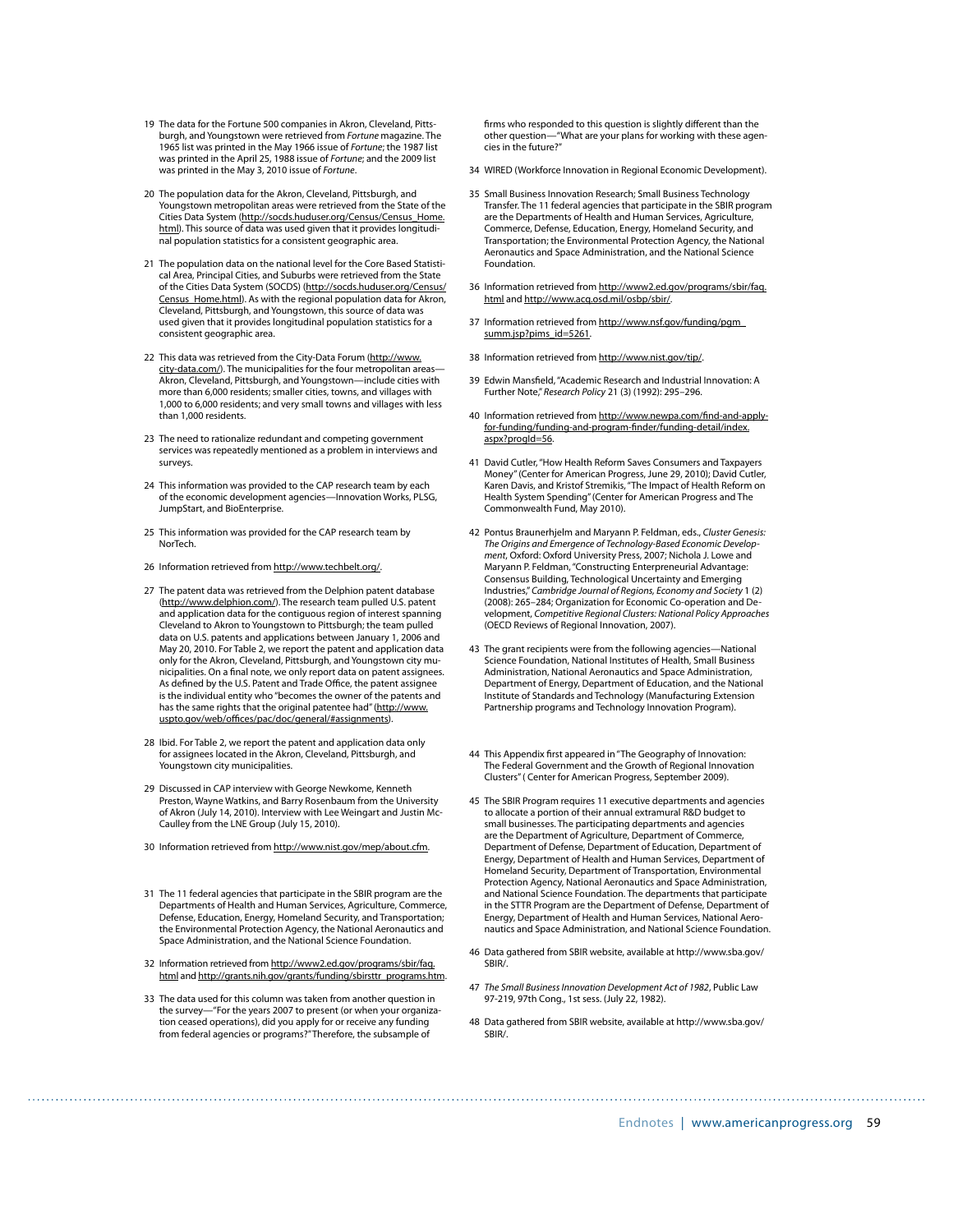- 49 National Research Council, National Academies, "An Assessment of the Small Business Innovation Research Program at the National Institutes of Health" (2009), p. 3.
- 50 Ibid, p. 3-6.
- 51 Data gathered from SBIR website, available at http://www.sba.gov/ SBIR/
- 52 Ibid.
- 53 SBIR Policy Directive, 2002. Available, available at http://www.zyn. com/sbir/sbres/sba-pd/pd02-S3.htm, section 3(y)(3).
- 54 National Research Council, National Academies, "An Assessment of the Small Business Innovation Research Program at the National Institutes of Health" (2009), p. 26-27.
- 55 Information gathered from the Partnership for Innovation website, available at http://www.nsf.gov/funding/pgm\_summ.jsp?pims\_ id=5261.
- 56 "Delivering Measurable Returns," Fiscal Year 2007 Results of the MEP program, available at http://www.mep.nist.gov.
- 57 America COMPETES Act of 2007, Public Law 110-69.
- 58 Information gathered from initiative website, available at http:// www.nist.gov/tip.
- 59 "NIST Signs Cooperative Agreement with U-Albany Nano College," available at http://www.nist.gov/public\_affairs/techbeat/ tbx2008\_0421.htm.
- 60 "White House Task Force on Middle Class Families Holds Meeting on American Manufacturing in the 21st Century," available at http:// www.whitehouse.gov/the\_press\_office/White-House-Task-Forceon-Middle-Class-Families-Holds-Meeting-in-Ohio-on-American-Manufacturing-in-the-21st-Century/.
- 61 Information gathered from WIRED program website, available at http://www.doleta.gov/wired/.
- 62 Information gathered from the Community-Based Job Training Grants website, available at http://www.doleta.gov/Business/ Community-BasedJobTrainingGrants.cfm.
- 63 Mills, Reynolds and Reamer, "Clusters and Competitiveness."
- 64 Ibid.

65 U.S. Department of Energy. 2009. Fiscal Year 2010 Budget Request, Budget Highlights, available at http://www.cfo.doe.gov/ budget/10budget/Content/Highlights/FY2010Highlights.pdf.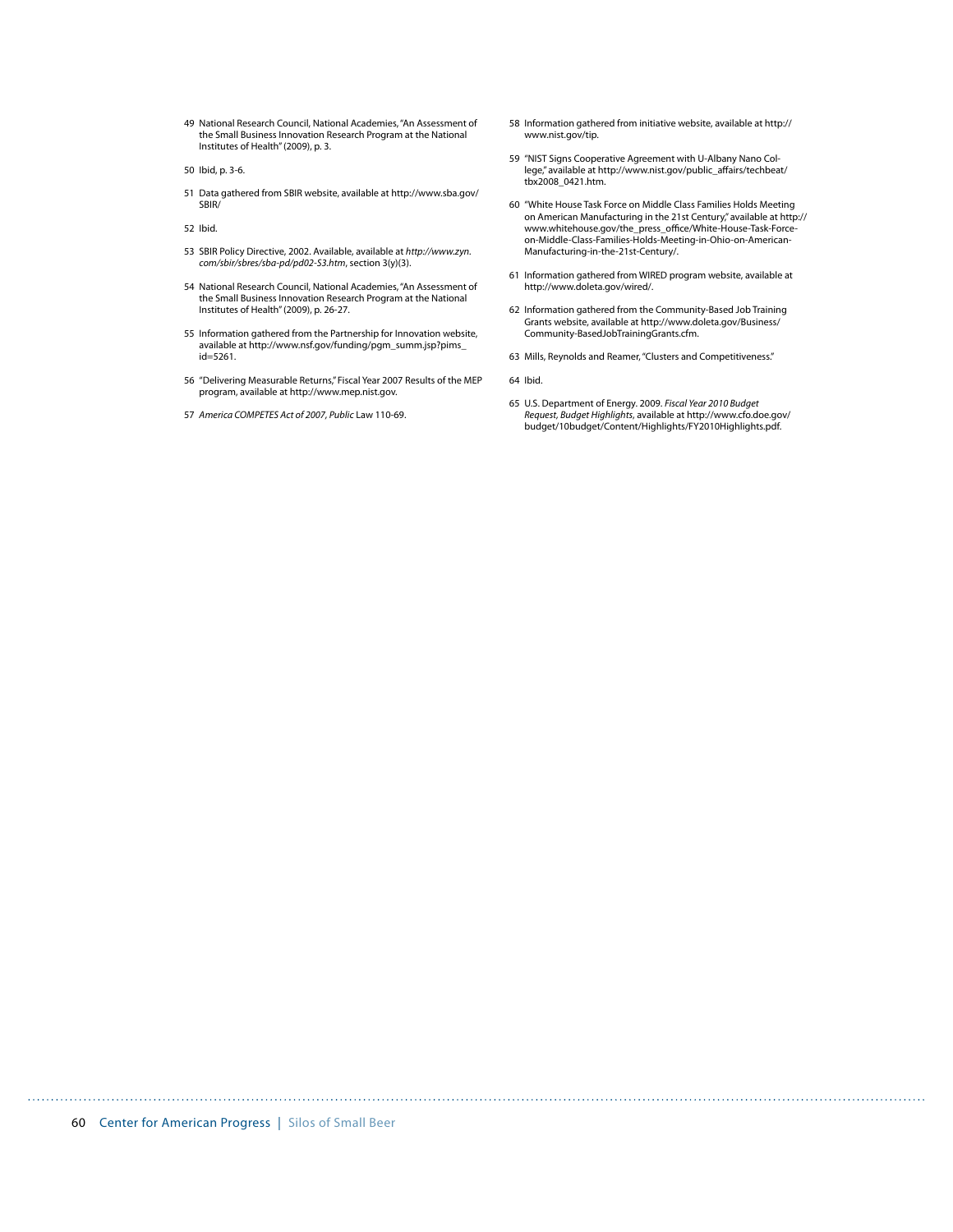#### About the authors

**Maryann P. Feldman** is the S.K. Heninger Distinguished Chair in Public Policy at the University of North Carolina, Chapel Hill. Her research and teaching interests focus on the areas of innovation, the commercialization of academic research, and the factors that promote technological change and economic growth. A large part of her work concerns the geography of innovation—investigating the reasons why innovation clusters spatially and the mechanisms that support and sustain industrial clusters.

**Lauren Lanahan** is a graduate student in the Department of Public Policy at the University of North Carolina, Chapel Hill. Before coming to UNC-Chapel Hill, she worked at the National Science Foundation in the Social, Behavioral & Economic Sciences Directorate. Her research interests lie in science and technology policy and regional innovation as it pertains to economic development.

### Acknowledgements

The authors of this report and the Center for American Progress and its Science Progress project would like to thank The Heinz Endowments for its generous support. The authors also would like to thank the representatives from Ohio and Pennsylvania economic development agencies—JumpStart, NorTech, and BioEnterprises in Ohio, and Innovation Works and the Pittsburgh Life Sciences Greenhouse in Pennsylvania, as well as representatives from the local MEPs in the region: Catalyst Connection; WVMEP; and MAGNET.

The research team also would like to thank a number of university administrators from Carnegie Mellon University, the University of Pittsburgh, University of Akron, and Case Western Reserve University for taking the time to work with them throughout the various parts of the project. In addition, the authors would like to thank Phil Yeske, CEO of Fluorous Technologies, and researchers AnnaLee Saxenian, professor in the department of city and regional planning at the University of California at Berkeley; John Walsh, professor in the school of public policy at the Georgia Institute for Technology, and Professor Gary Herrigel at the University of Chicago's department of political science for final comments and revisions on the survey instrument. Last but not least, the authors would like to thank Ed Paisley and Kate Gordon of the Center for American Progress for their invaluable insights and many contributions to this report throughout its genesis.